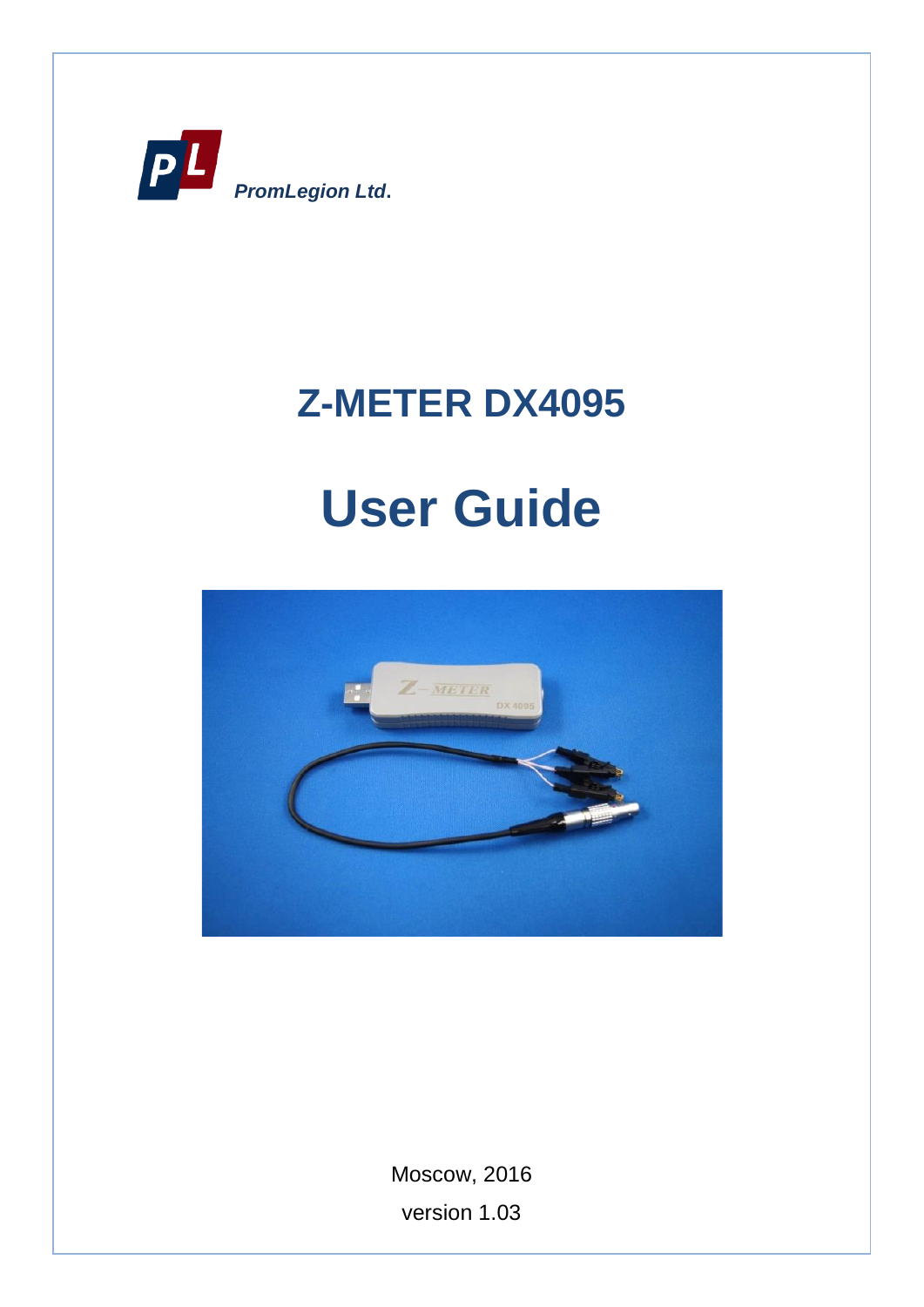page 2 of 51 ver.1.03 (2016)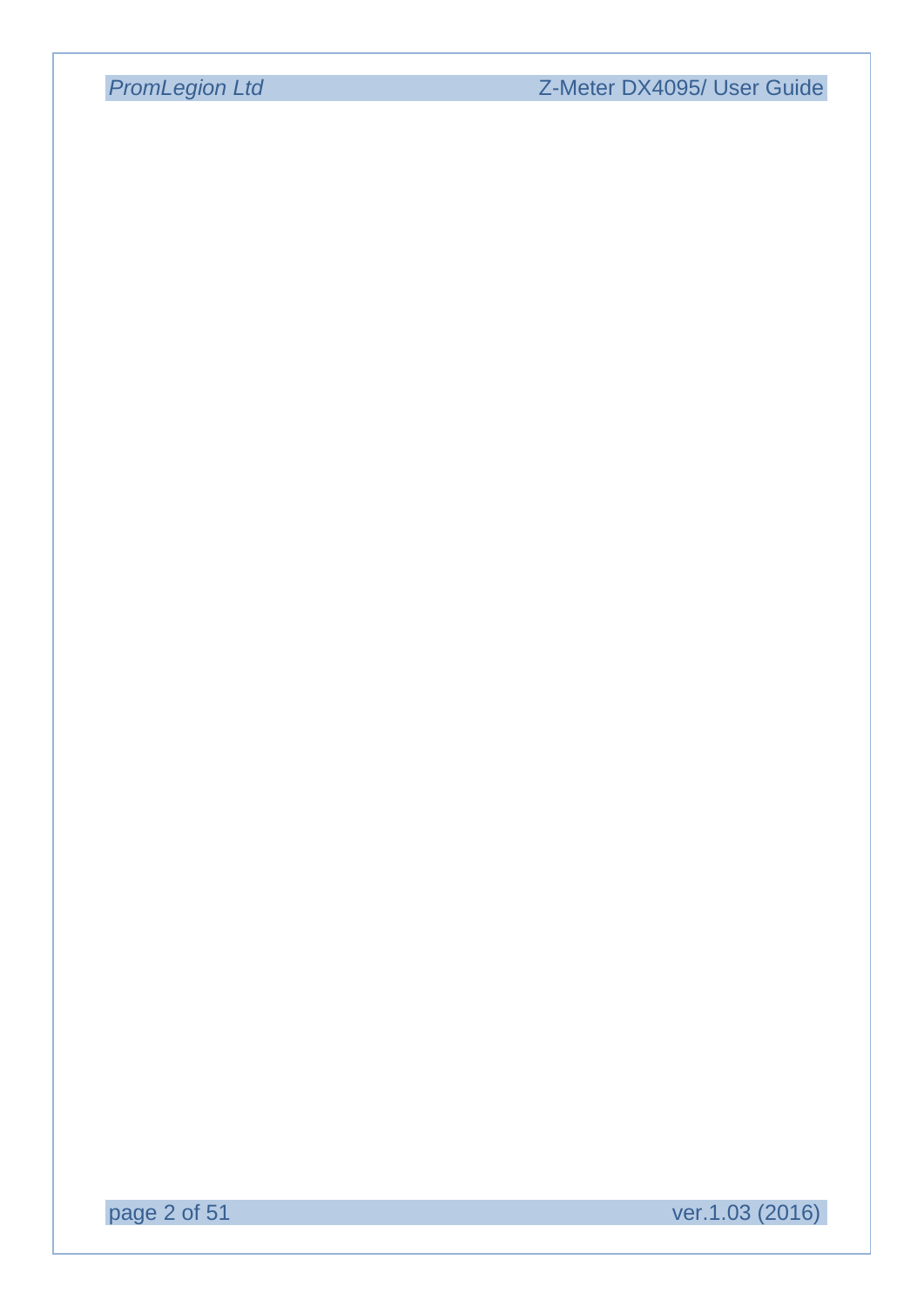#### **WARRANTY**

PROMLEGION LLC warrants that the Z-Meter, if properly used and installed, will be free from defects in material and workmanship and will substantially conform to PROMLEGION's publicly available specification for a period of one (1) year after date of the Z-Meter was purchased.

PROMLEGION LLC also provides a 3-month warranty for the following parts and components included in the standard delivery set of the product: the cables, program disks and documentation

If the Z-Meter fails during the warranty period PROMLEGION will repair the Z-Meter or replace it or its parts.

For the warranty support a Consumer can address to the office of the company PROMLEGION or its sales representative.

The product repaired or replaced in whole or in part, will have the warranty period counted as one (1) year from initial shipment but not less than 3 months upon shipping of repair or replacement.

#### **TECHNICAL SUPPORT**

For the technical support and repair within and after the warranty period, please, address:

#### **In Russia and CIS**

PromLegion Ltd. 46 Warshawskoe shosse, Moscow 115230, Russia Tel: +7-499-678-3231 Fax: +7-499-678-3258 e-mail: info@promln.com

#### **In Europe, the USA and other countries**

TEC Microsystems GmbH. Schwarzschildstrasse 8, Berlin 12489, Germany Phone: +49-(0)30-6789-3314 Fax: +49-(0)30-6789-3315 e-mail: info@tec-microsystems.com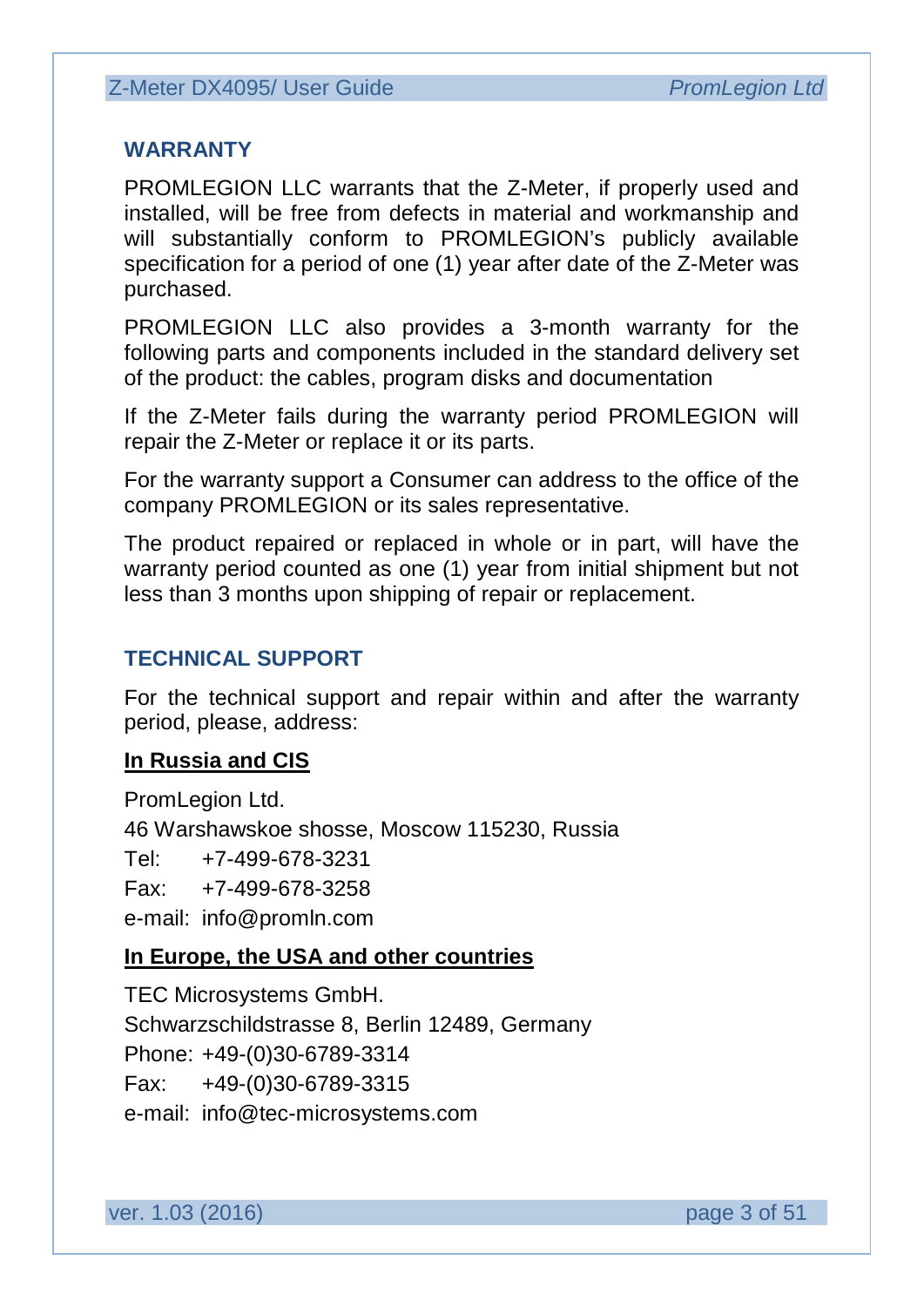### **CONTENTS**

| 1. | <b>INTRODUCTION</b>                  | 7  |
|----|--------------------------------------|----|
| 2. | TECHNICAL CHARACTERISTICS            | 9  |
|    | 2.1. Specifications                  | 9  |
|    | 2.2. Delivery Kit                    | 10 |
|    | 2.3. Features                        | 11 |
|    | 2.4. System Requirements             | 12 |
| 3. | <b>WORKING WITH Z-METER</b>          | 13 |
|    | 3.1. Software Installation           | 13 |
|    | 3.2. Drivers Installation            | 13 |
|    | 3.3. Getting Ready                   | 14 |
|    | 3.4. Measurements                    | 16 |
| 4. | <b>SOFTWARE</b>                      | 23 |
|    | 4.1. Introduction                    | 23 |
|    | 4.2. Main Window                     | 23 |
|    | 4.3. Measurement Presets             | 27 |
|    | 4.4. Measurement Procedure and Notes | 30 |
|    | 4.5. History                         | 31 |
|    | 4.6. TE Modules Database Update      | 34 |
| 5. | THEORETICAL GROUNDINGS               | 36 |
|    | 5.1. Time Constant Measuring         | 36 |
|    | 5.2. Interpolation Results           | 37 |
| 6. | FIGURE-OF-MERIT Z MEASURING          | 39 |
|    | 6.1. Single-stage TE Module Z        | 39 |
|    | 6.2. Two-stage TE Module Z           | 42 |
|    | 6.3. Alternative Correction          | 43 |
| 7. | <b>MEASURING PROCESSES</b>           | 44 |
|    | 7.1. AC Resistance                   | 44 |
|    | 7.2. The $U$ and $U\alpha$ Telemetry | 45 |
|    | 7.3. Voltages for Testing Z          | 46 |

page 4 of 51 ver.1.03 (2016)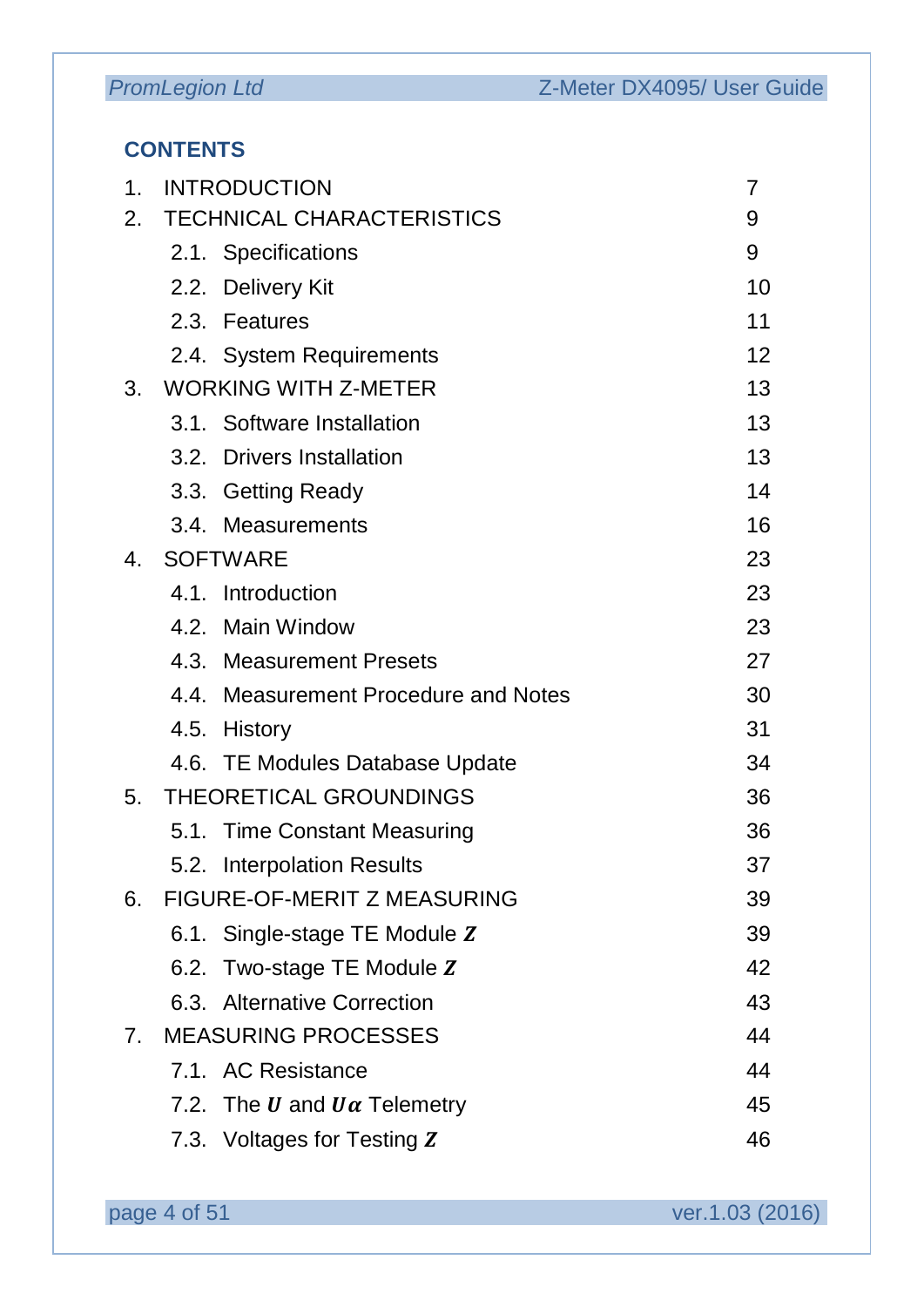| Z-Meter DX4095/ User Guide          | <b>PromLegion Ltd</b> |
|-------------------------------------|-----------------------|
|                                     |                       |
| 7.4. Checking of TE Module Polarity | 47                    |
| MAINTENANCE<br>8.                   | 47                    |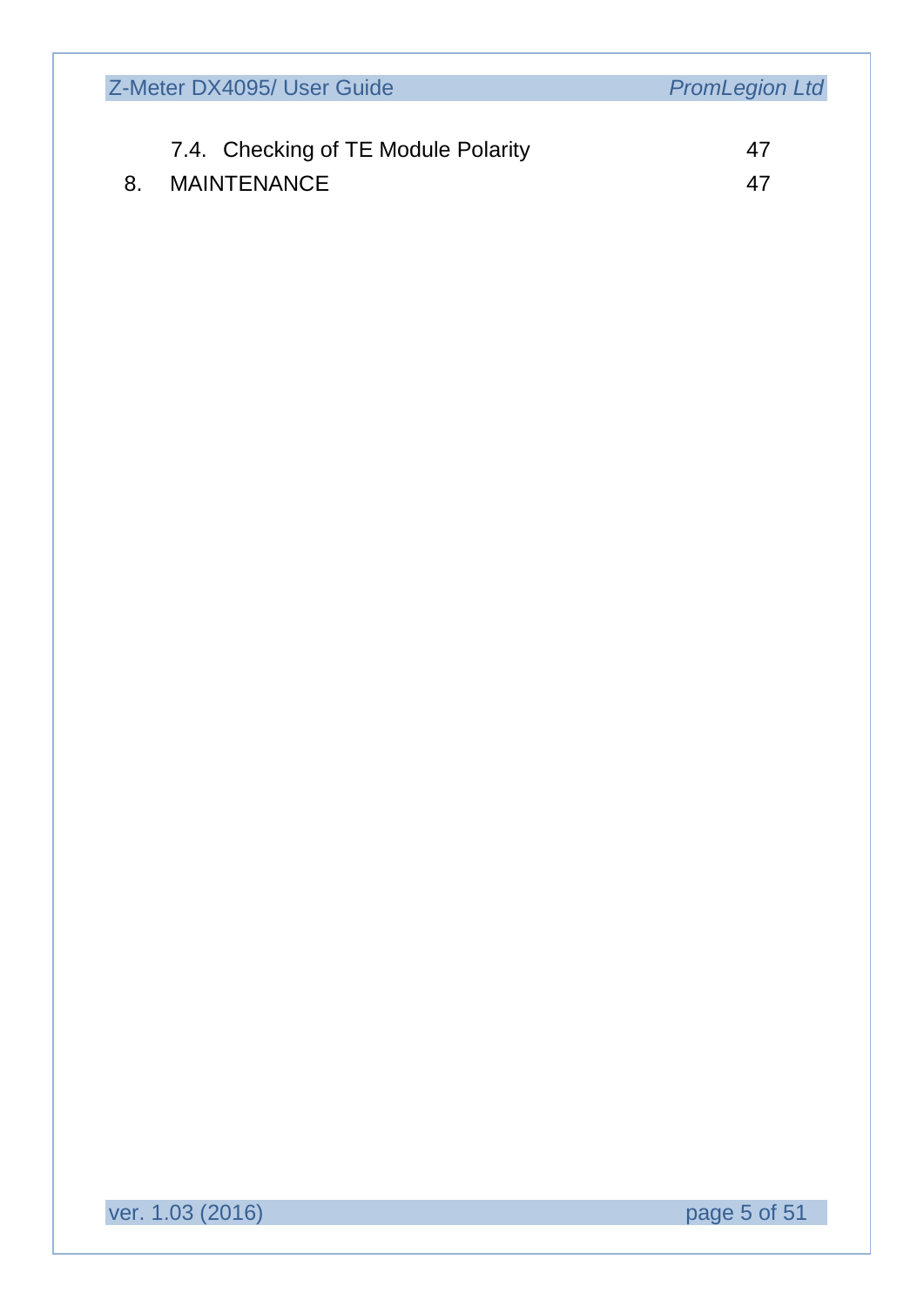page 6 of 51 ver.1.03 (2016)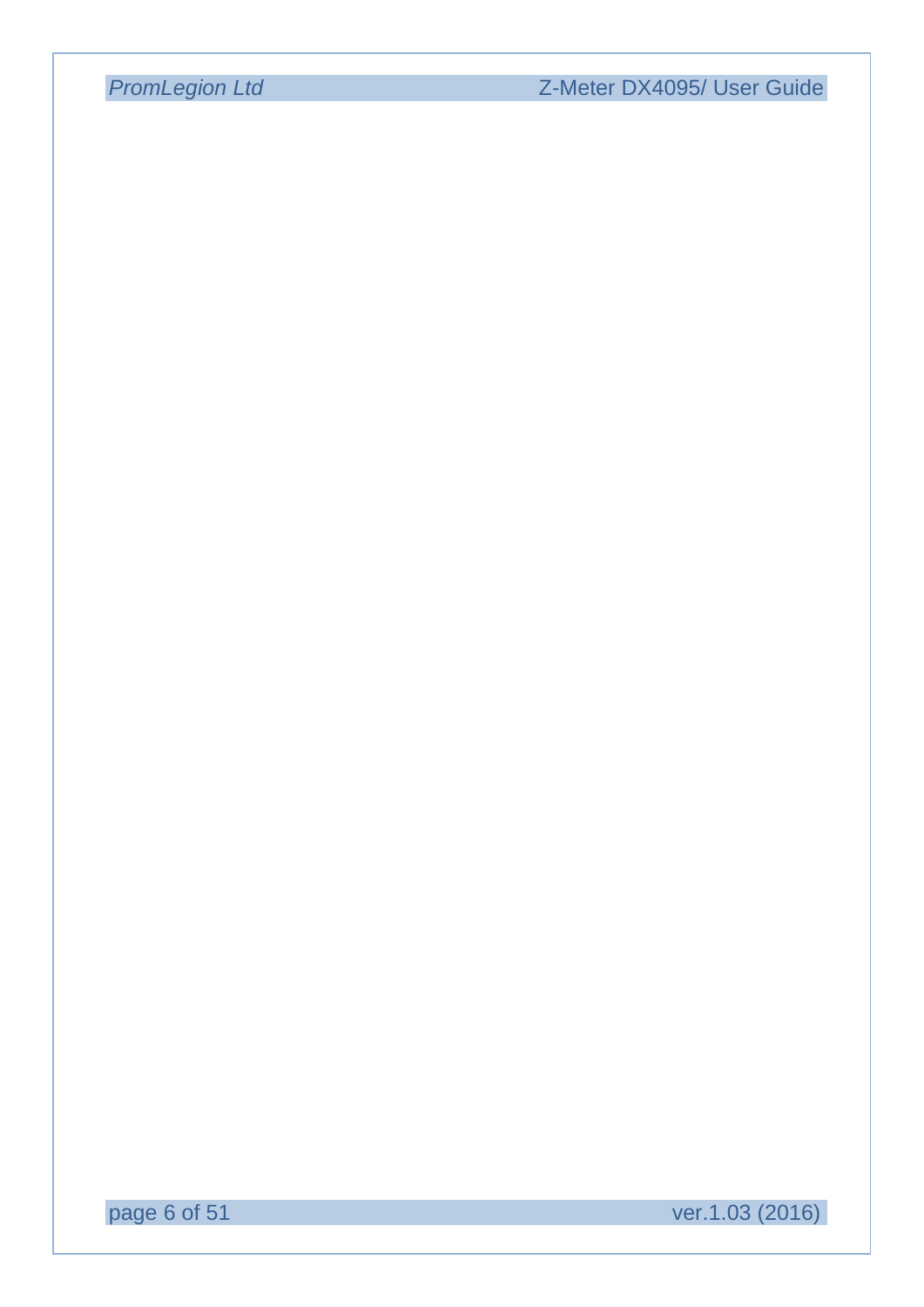#### <span id="page-6-0"></span>**1. INTRODUCTION**

This portable tester - the new small device in family of Z-Meters produced by PROMLEGION Ltd.

It has complete functionality for thermoelectric modules testing provided by PROMLEGION's Z-Meters Family.

<span id="page-6-1"></span>

It provides express measurement of following performance parameters of thermoelectric modules:

- AC Resistance  $(R)$
- Figure-of-Merit  $(Z)$
- Time Constant  $(\tau)$
- Maximum Temperature Difference<sup>[1](#page-6-1)</sup> ( $\Delta T_{max}$ )

The above parameters are measured at the ambient temperature.

The software provides recalculation of TEC resistance and maximum temperature difference to other ambient temperatures if required.

The Z-Meter allows testing of various types of single- and two-stage TE modules and submounts with a single-stage coolers. It also allows evaluation of quality of more-stage TE modules by measurement of their AC resistance.

The Z-Meter is operated by computer under the operating system MS Windows: 98/2000/XP/Vista/7 or higher.

ver. 1.03 (2016) page 7 of 51

j

<sup>1</sup> *For thermoelectric coolers (TECs) the measured Figure-of-Merit allow to calculate performance parameter - maximum temperature difference* ∆*. The calculation is valid for single-stage TECs. Measured Z for multistage TECs correlates with the cooling capacity, but no possibility for simple calculation of it.*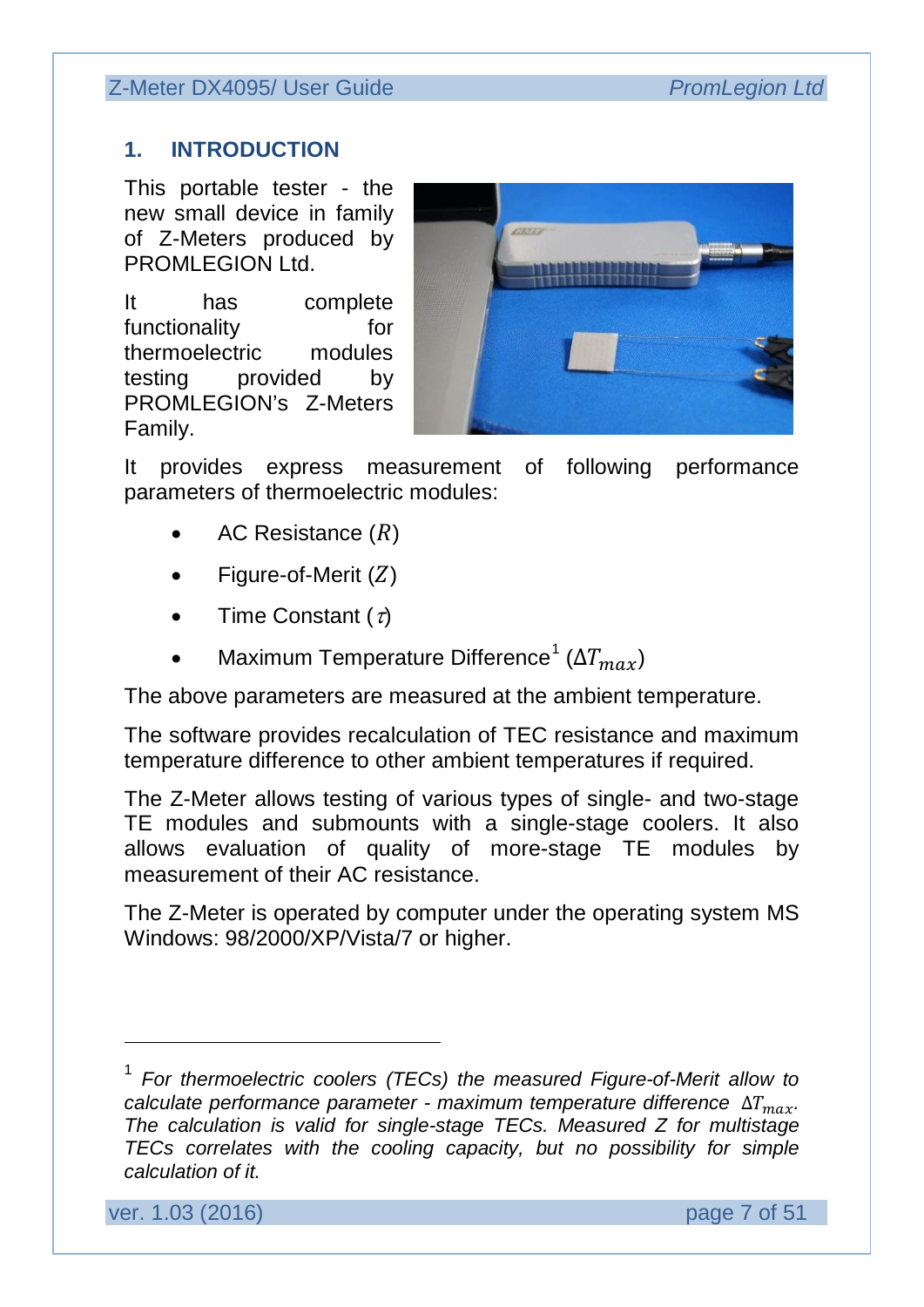#### *ADVANTAGES*

- *Express testing performance of single stage and multistage thermoelectric modules*
- *Testing performance of TE modules integrated into optoelectronic devices (photodetectors, lasers etc.)*
- *Time constant measurement*
- *Compatible with other Z-Meters of PromLegion Devices Family.*

#### *FEATURES*

- *Portable design*
- *Current adjustable in a range 0...80 mA*
- *Measurement at direct and reversed current*
- *Results normalization to standard temperatures*
- *Correction coefficients to Z value*
- *Low power consumption*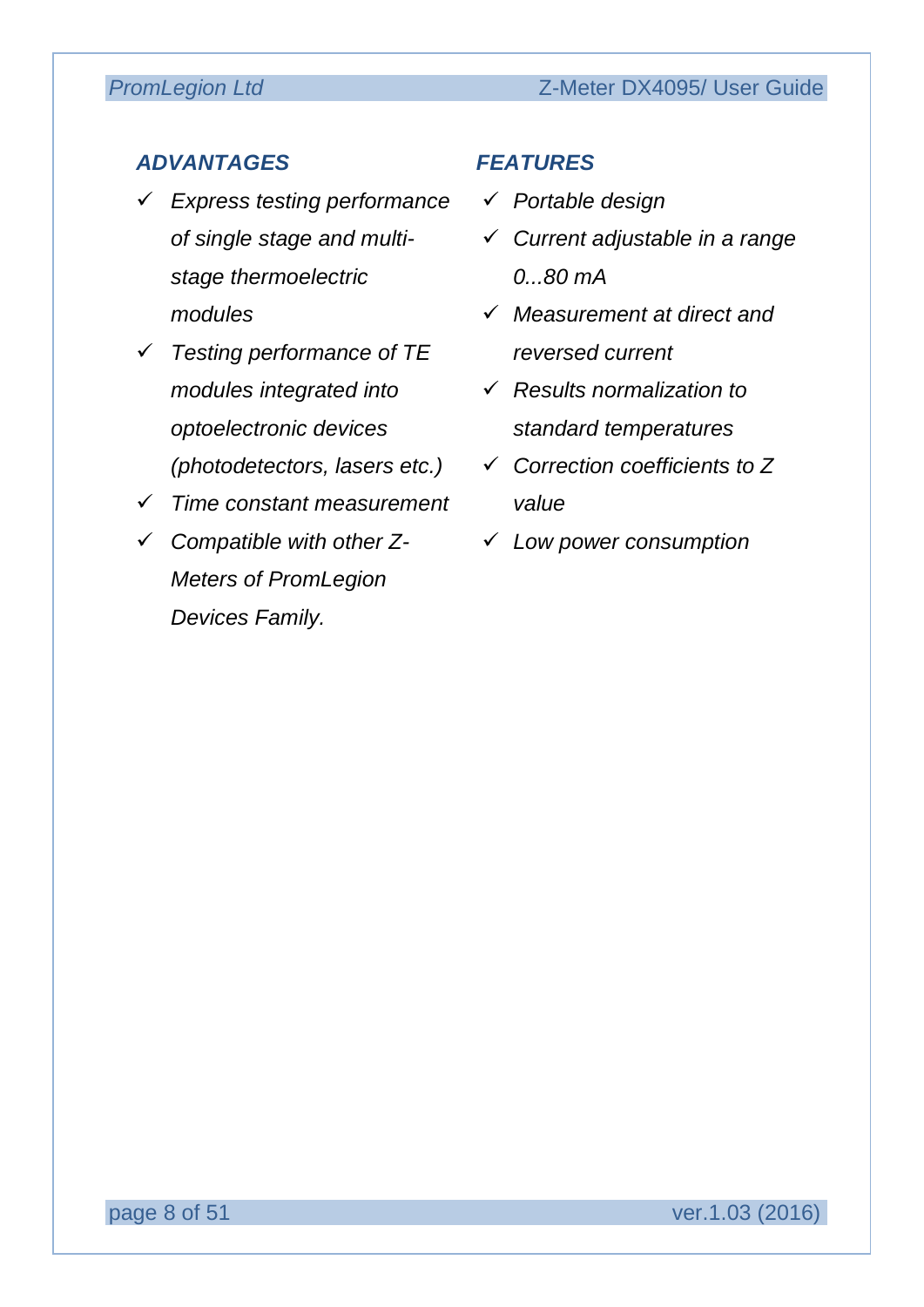### <span id="page-8-0"></span>**2. TECHNICAL CHARACTERISTICS**

### <span id="page-8-1"></span>**2.1. Specifications**

| Parameters                    | Units             | Values               |  |  |  |
|-------------------------------|-------------------|----------------------|--|--|--|
| Electrical Resistance, $R$    |                   |                      |  |  |  |
| Range                         | Ohm               | 0.1100               |  |  |  |
| Accuracy                      | $\%$              | 0.6 (but > 0.01 Ohm) |  |  |  |
| Repeatability                 | $\%$              | 0.3                  |  |  |  |
|                               | Figure-of-Merit Z |                      |  |  |  |
| Range                         | $10^{-3}$ /K      | 14                   |  |  |  |
| Accuracy                      | $\%$              | 1.5                  |  |  |  |
| Repeatability                 | $\%$              | 0.4                  |  |  |  |
| Time Constant $\tau$          |                   |                      |  |  |  |
| Range                         | s                 | 1100                 |  |  |  |
| Accuracy                      | $\%$              | 1.5                  |  |  |  |
| Repeatability                 | $\%$              | 1.0                  |  |  |  |
| Power Supply                  |                   |                      |  |  |  |
| Voltage                       | V                 | +5 (USB connector)   |  |  |  |
| Current                       | mA                | 250                  |  |  |  |
| <b>Operational Conditions</b> |                   |                      |  |  |  |
| Ambient temperature range     | °C                | $+15+35$             |  |  |  |
| Humidity                      | $\frac{0}{0}$     | 095                  |  |  |  |
| Storage                       |                   |                      |  |  |  |
| Temperatures range            | °C                | $-20+60$             |  |  |  |
| Humidity                      | $\%$              | 595                  |  |  |  |
| <b>Mechanical Parameters</b>  |                   |                      |  |  |  |
| Dimensions                    | mm <sup>3</sup>   | 90x30x13             |  |  |  |
| Weight                        | g                 | 20                   |  |  |  |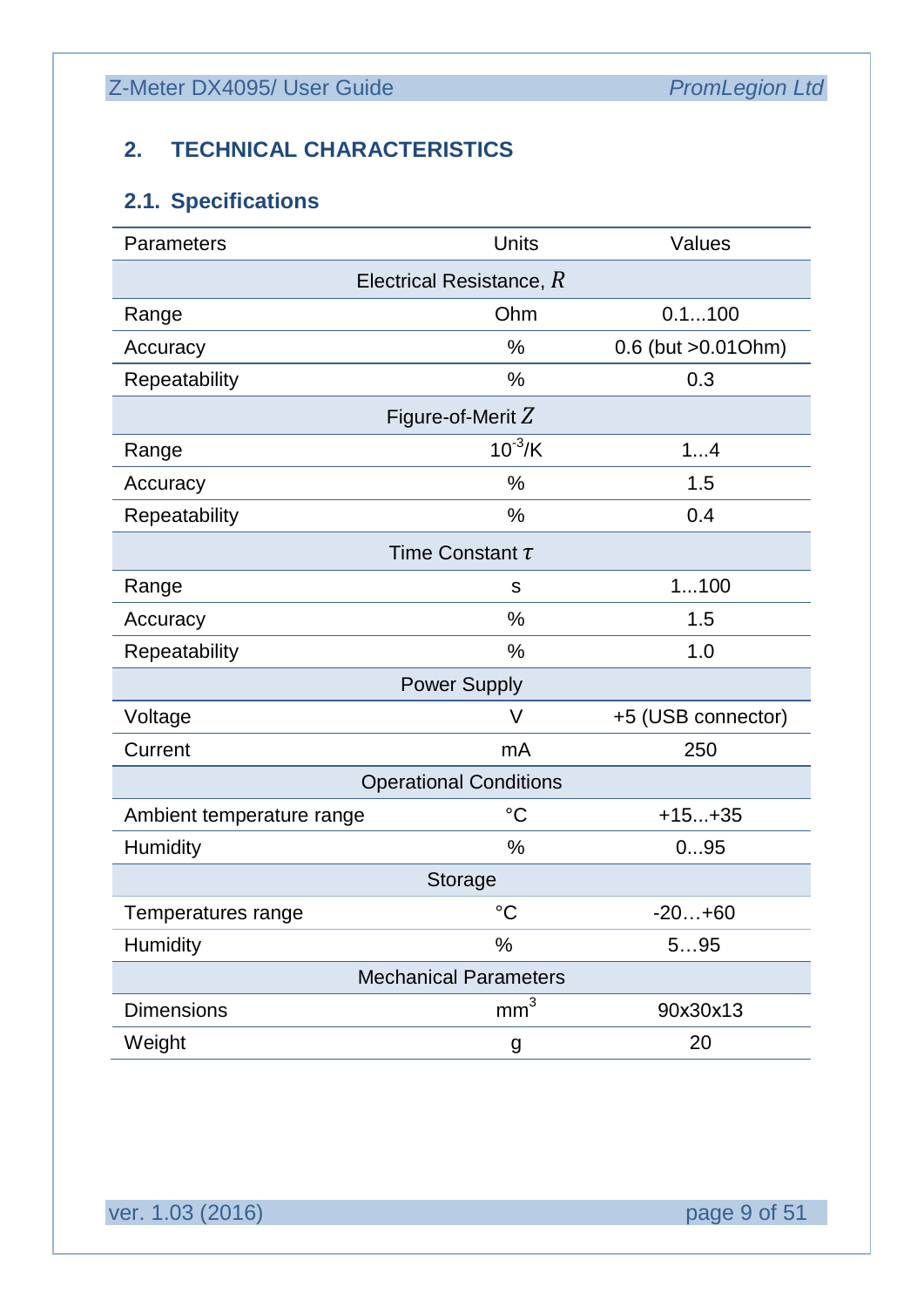### <span id="page-9-0"></span>**2.2. Delivery Kit**

| # | Item                        | Quantity |
|---|-----------------------------|----------|
|   | Z-meter DX4095              | 1 pc     |
| 2 | Cable with 4-wire terminals | 1 pc     |
| 3 | USB cable USB AM - USB AF   | 1 pc     |
|   | USB Flash                   | 1 pc     |





page 10 of 51 ver.1.03 (2016)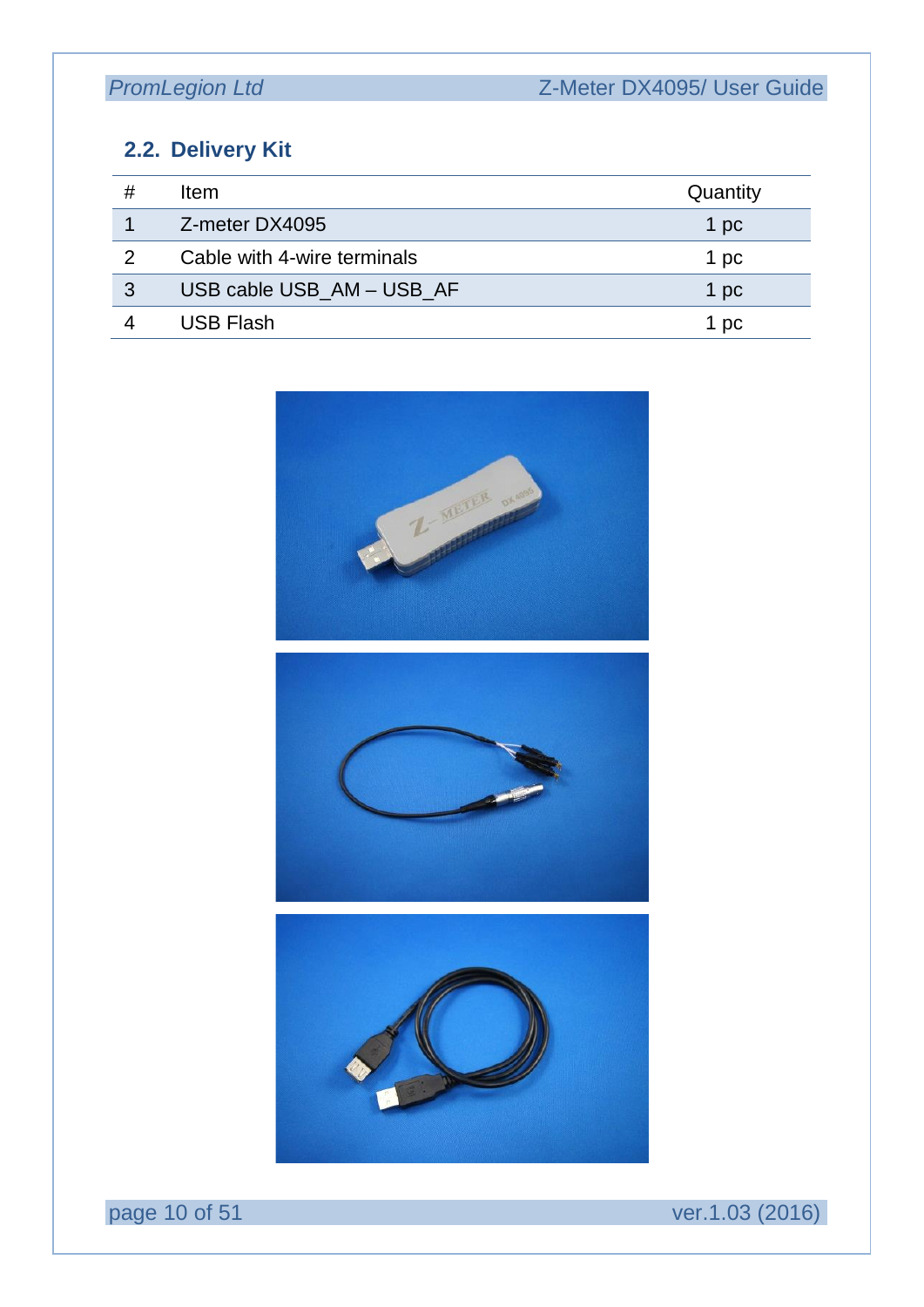#### <span id="page-10-0"></span>**2.3. Features**

- The Z-meter hasn't an internal chamber for placing a TEC under measurements. TEC may be connected to Z-meter by external cable enclosed. Four-wire connections are used to ensure the most precise measurements.
- The parameters are measured at the ambient temperature. The software provides recalculation of TEC resistance and maximum temperature difference to other ambient temperatures if required.

The Z-meter is a single-unit device.



Temperature is measured by an appropriate thermosensor. There is also a LED for visual control of measurements status.

USB connector for connection to a PC, and connector for a cable for external TEC measurements are located on the back of the device.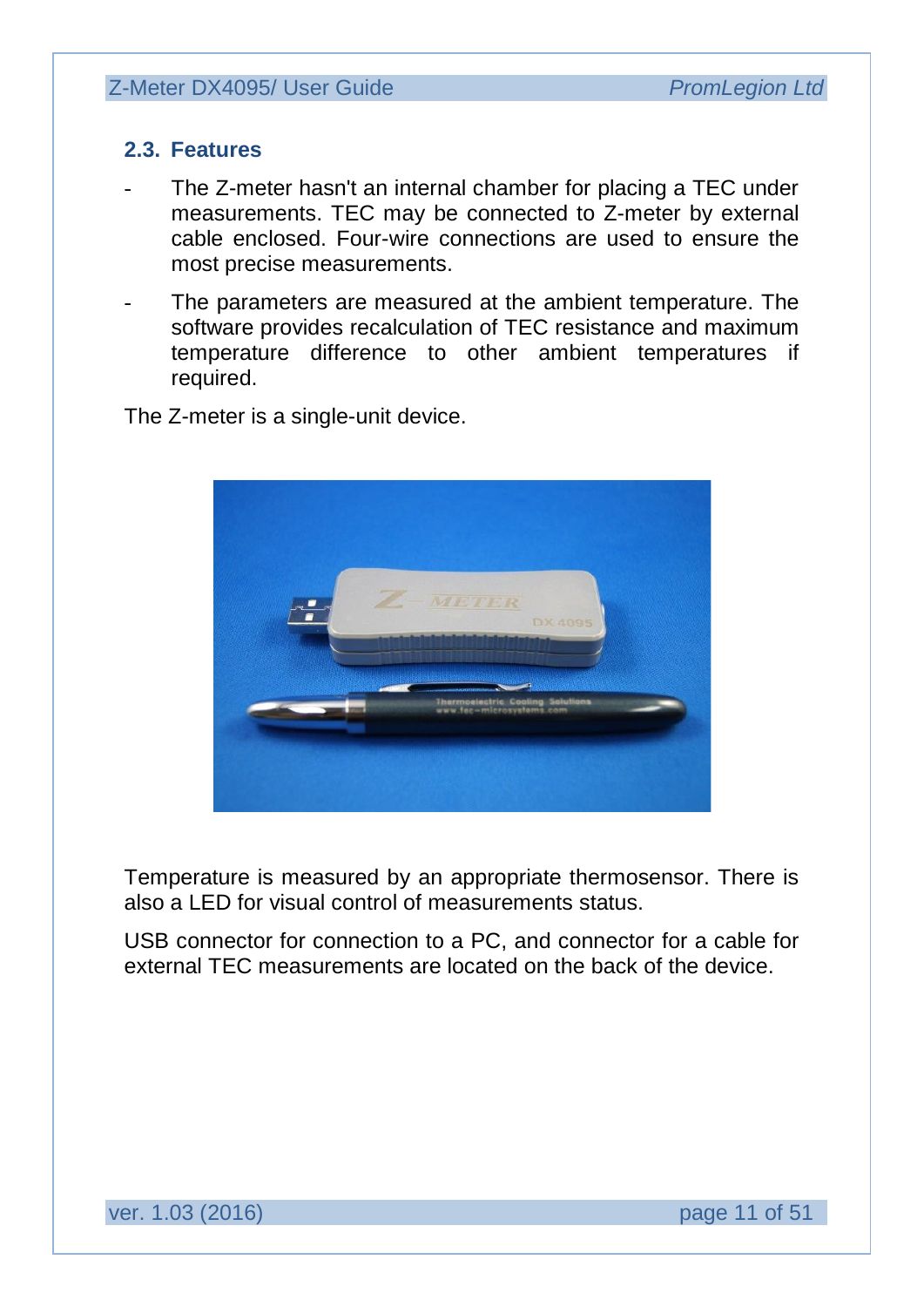

*Z-Meter: back view with connector*



*Important! The parameters are measured at the ambient temperature.*

#### <span id="page-11-0"></span>**2.4. System Requirements**

Any Z-Meter requires connection to a PC and installation of "Z-meter" software. The software is delivered along with Z-Meters or may be downloaded from www.promln.com. The interface is simple and does not require User's special knowledge ore experience.

General system requirements are as follows:

- Free USB port,
- 20 MB free hard drive space (additional space may be required later to store database for various types of coolers),
- Mouse or compatible pointing device.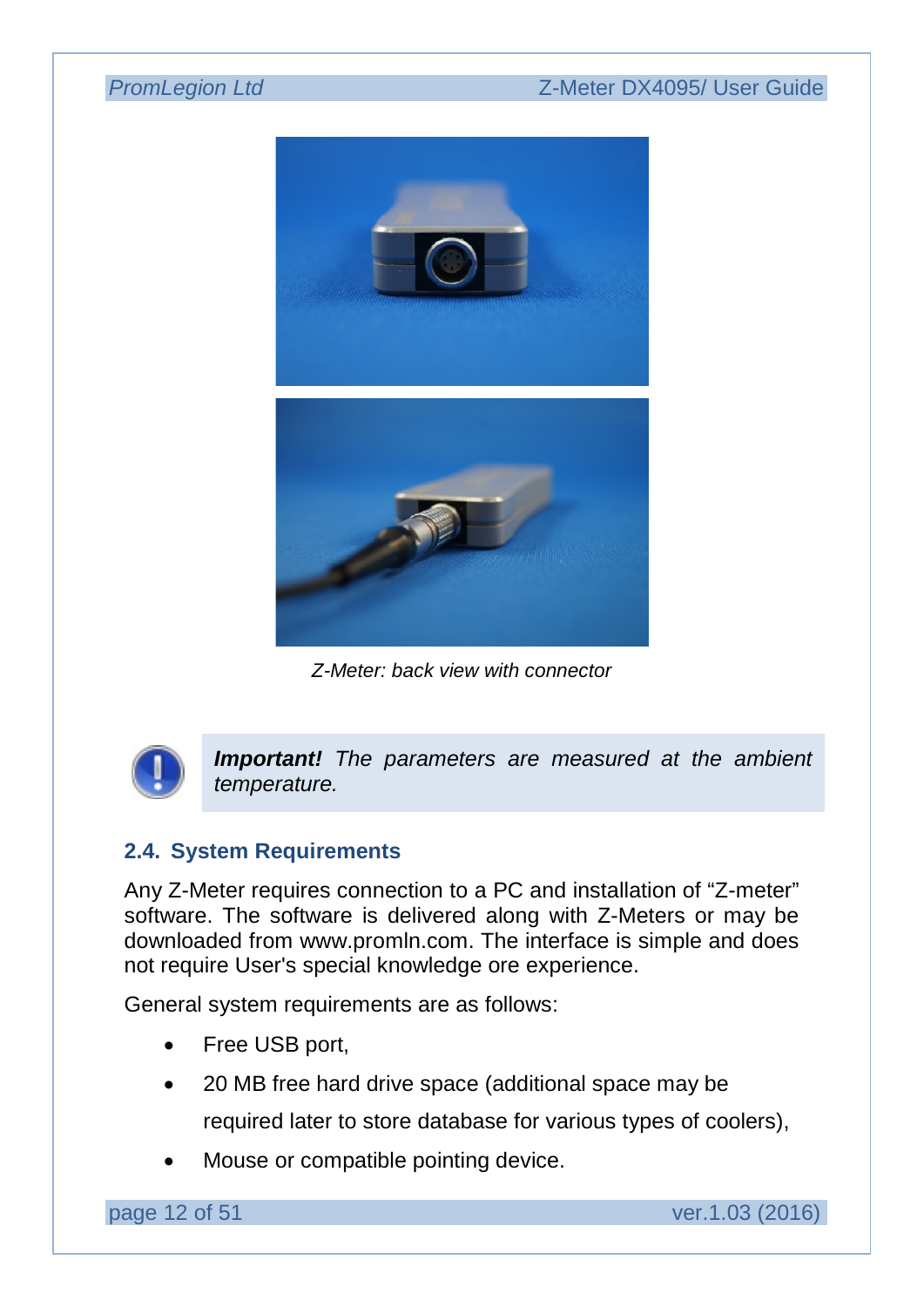#### <span id="page-12-0"></span>**3. WORKING WITH Z-METER**

#### <span id="page-12-1"></span>**3.1. Software Installation**

Insert the CD or flash disk to a PC and start the Setup program.

The window of the standard Windows installer will appear – see below.



Click "Install" and proceed according to the installer directions.

Remember at least 20 MB of a space should be initially available at selected logic disk, and that the size will increase when you'll add new TECs to a database with measurement results.

#### <span id="page-12-2"></span>**3.2. Drivers Installation**

Install USB drivers using enclosed CD/flash. The latest versions of drivers are also available at http://www.ftdichip.com/Drivers/VCP.htm

.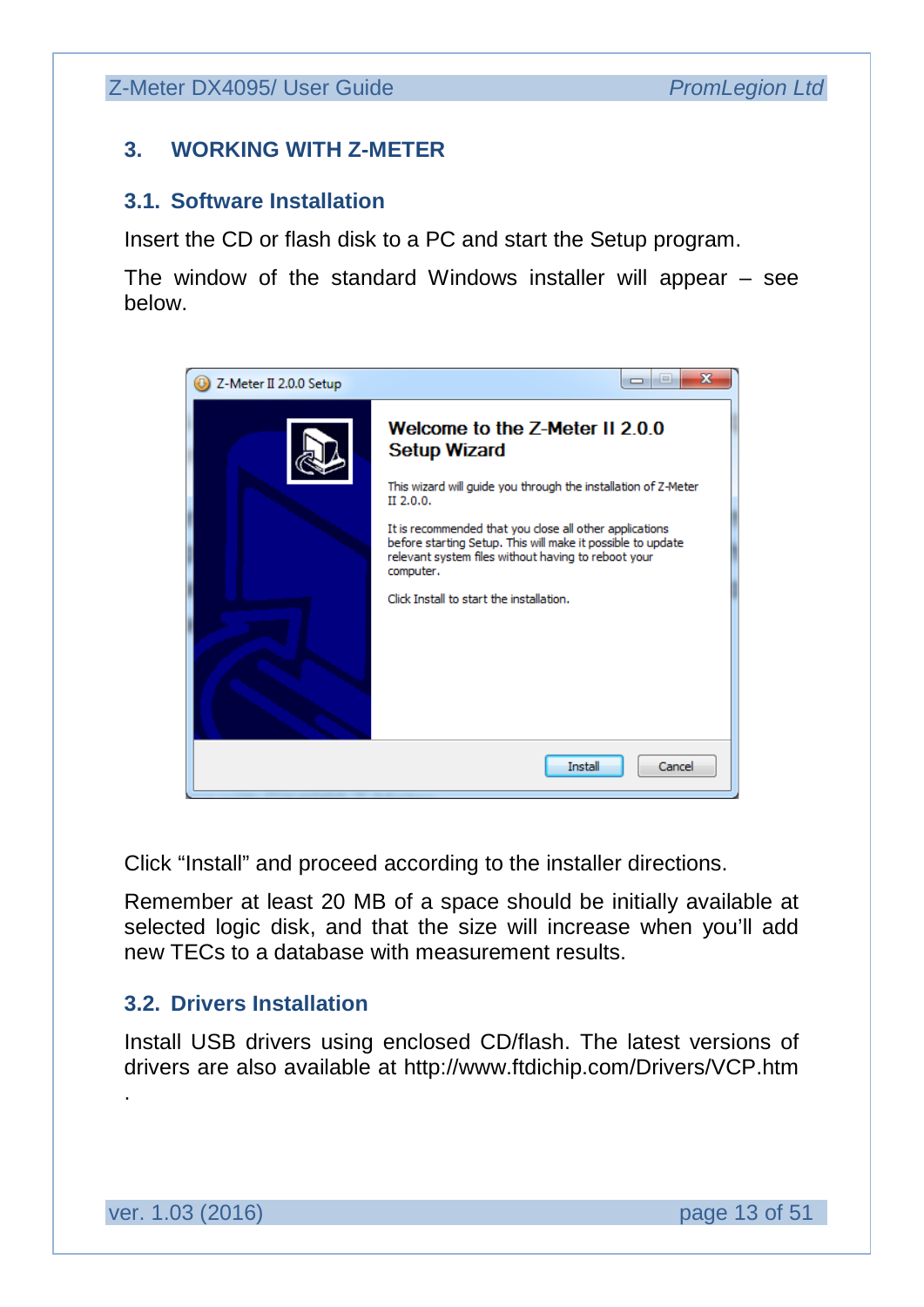Installation procedures for a specific version of Windows may be also found at a set of the set of the set of the set of the set of the set of the set of the set of the set of the s

http://www.ftdichip.com/Support/Documents/InstallGuides.htm

USB Serial Converter should appear in the Windows Device Manager after successful installation.

<span id="page-13-0"></span>**3.3. Getting Ready**

#### *3.3.1. Take off the Z-Meter with cable from package*





*Attention! If any Z-Meter was stored at / subjected to temperatures below +10°C before measurements, it must be kept at expected ambient test conditions for at least 2 hours.*

*3.3.2. Connect the cable with 4-wire terminals to Z-meter connector*

page 14 of 51 ver.1.03 (2016)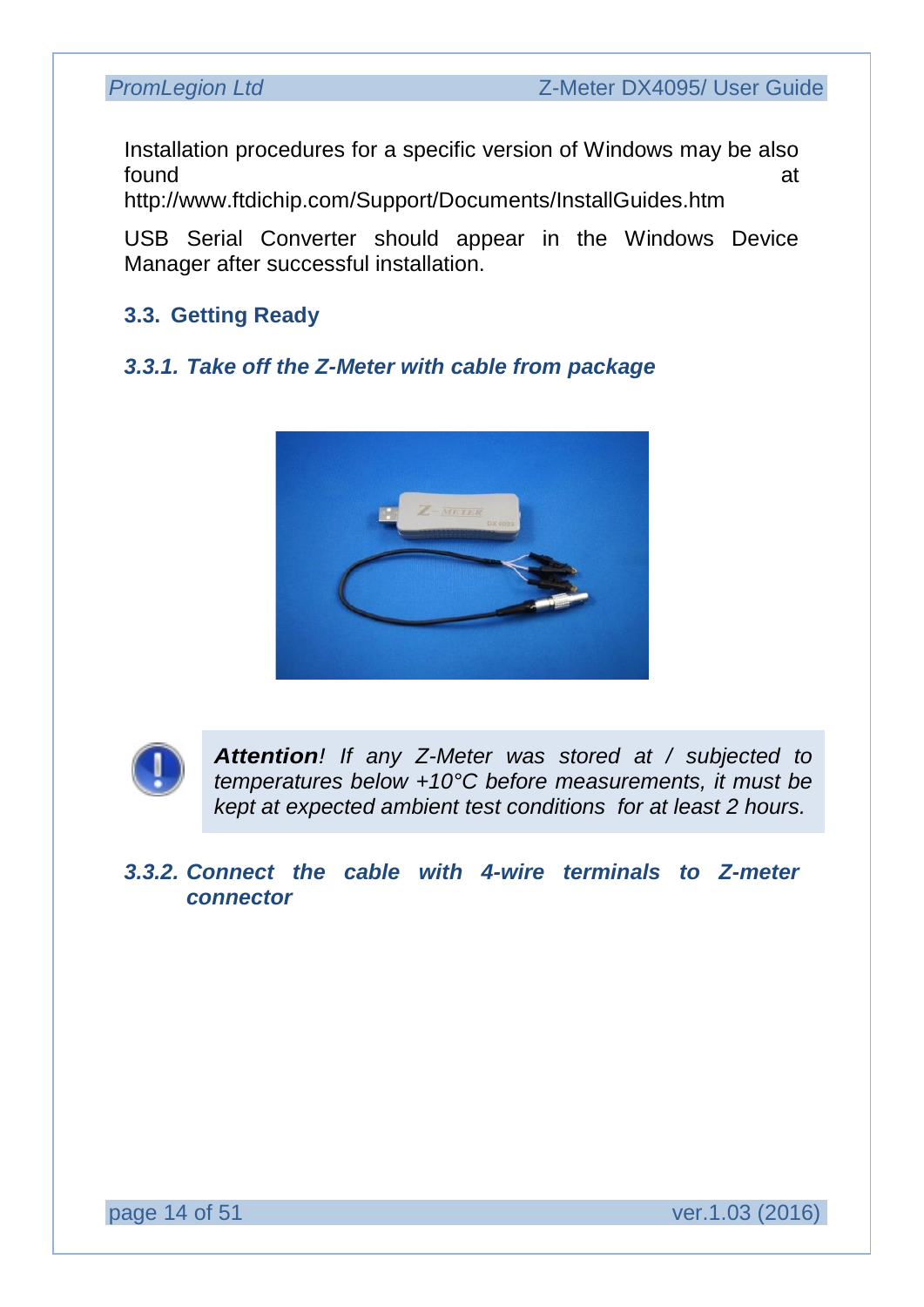

*3.3.3. Plug in the USB connector of Z-meter to free USB port of PC*



*3.3.4. Or apply USB\_AM – USB\_AF cable for extension, if direct connection to PC's USB port is not so suitable*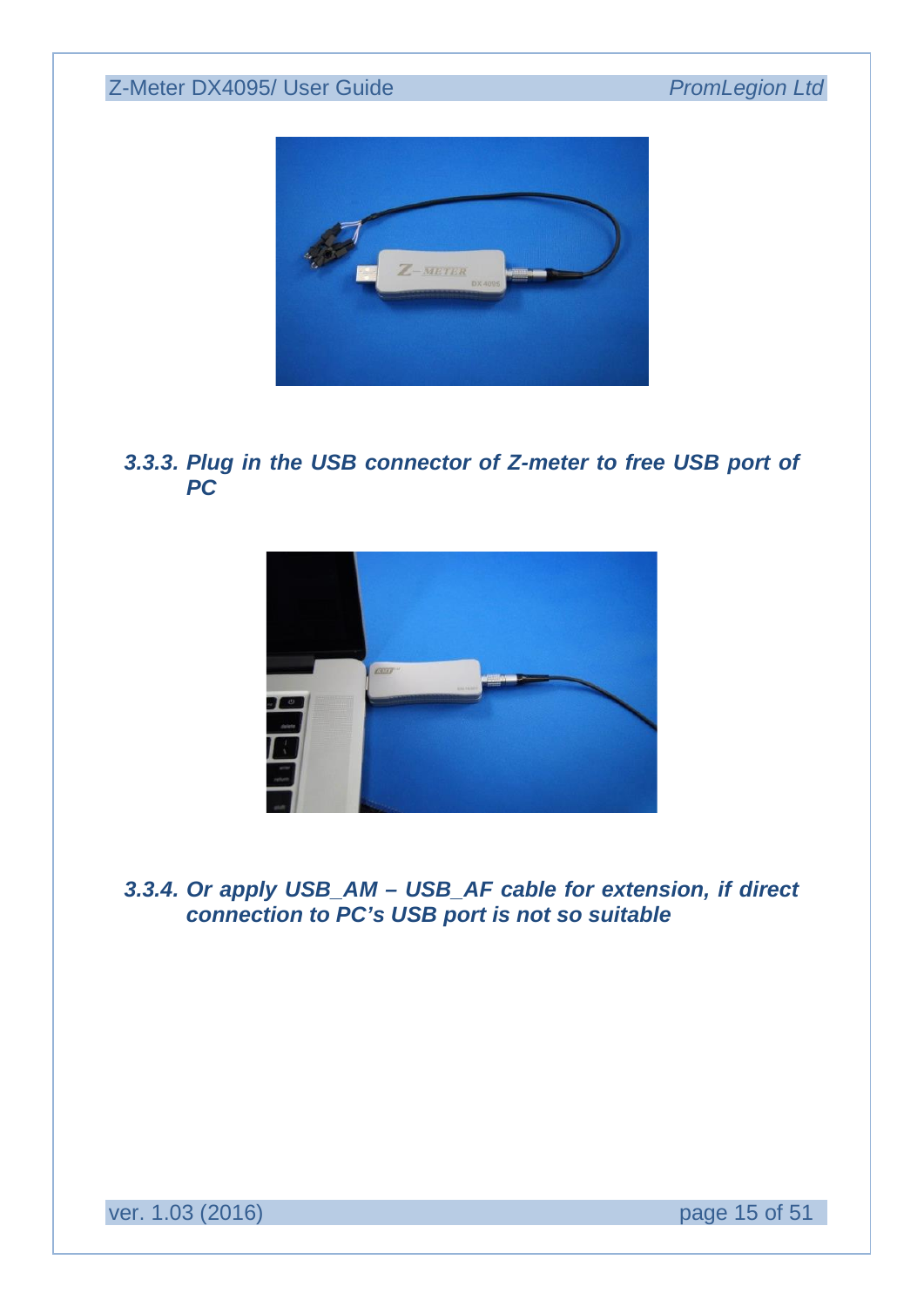



*Attention! As the taken temperature of the case is accepted by temperature of measurement – it is necessary to provide the maximum proximity of temperature of the case to temperature of measured TEC. To connect to the USB*  socket, to exclude having blown in cases the computer *cooling system. During measurements not to touch the case and measured TEC.*

#### <span id="page-15-0"></span>**3.4. Measurements**

#### *3.4.1. Run the "Z-Meter II" software*

The following windows will be displayed one after another in case you run Z-meter program:



**If the "DEVICE NOT FOUND" message pops up**, please make sure the device is properly connected. Also check whether the USB drivers have been properly installed and repeat USB driver installation procedure if required (see 6).

The main window will appear:

page 16 of 51 ver.1.03 (2016)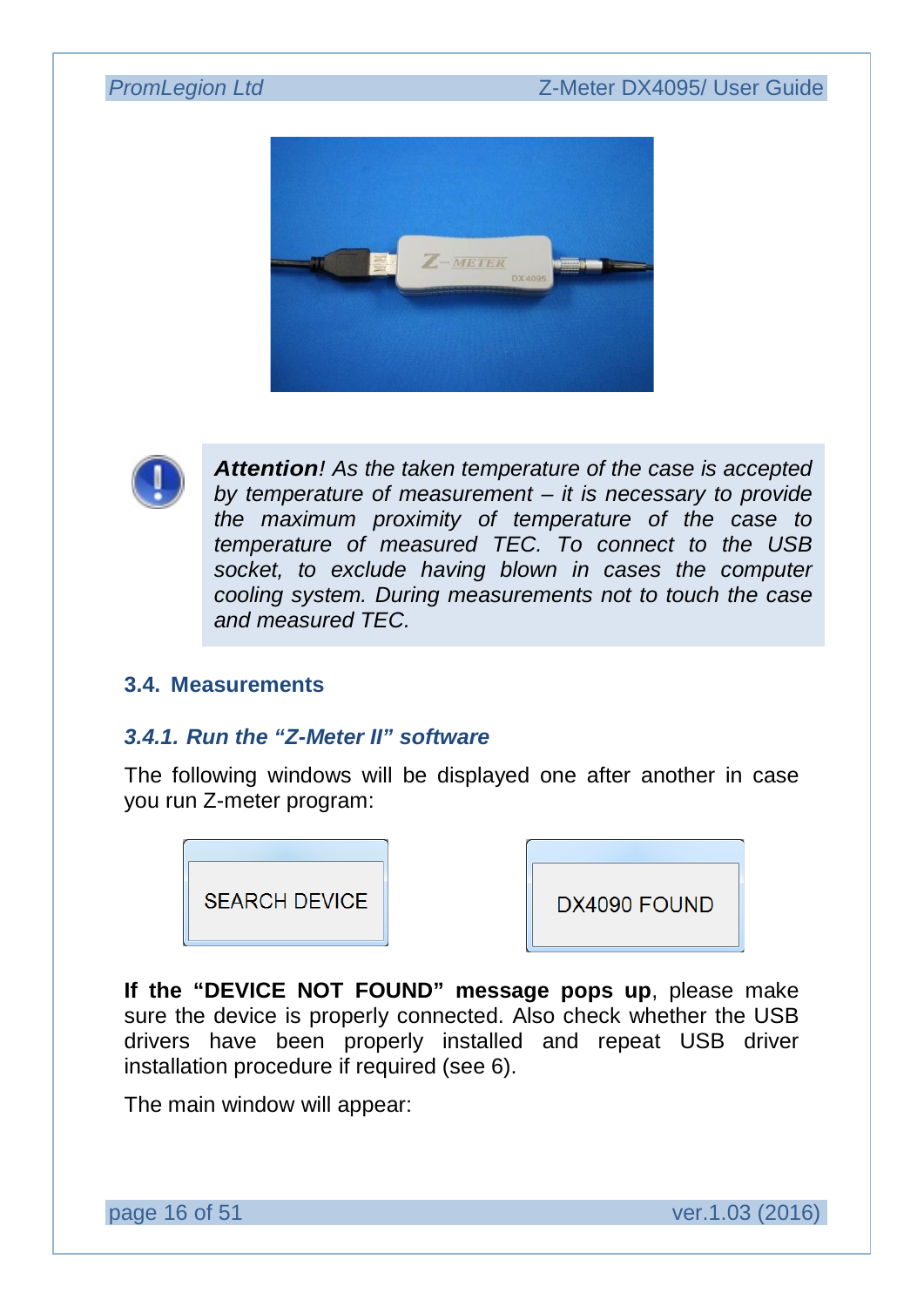



*Important!* T*EC polarity check option must be switched off (See "Software"). The Z-Meter type DX4095 does not support the option.*

#### *3.4.2. Connect an examining thermoelectric module to 4-wire terminals*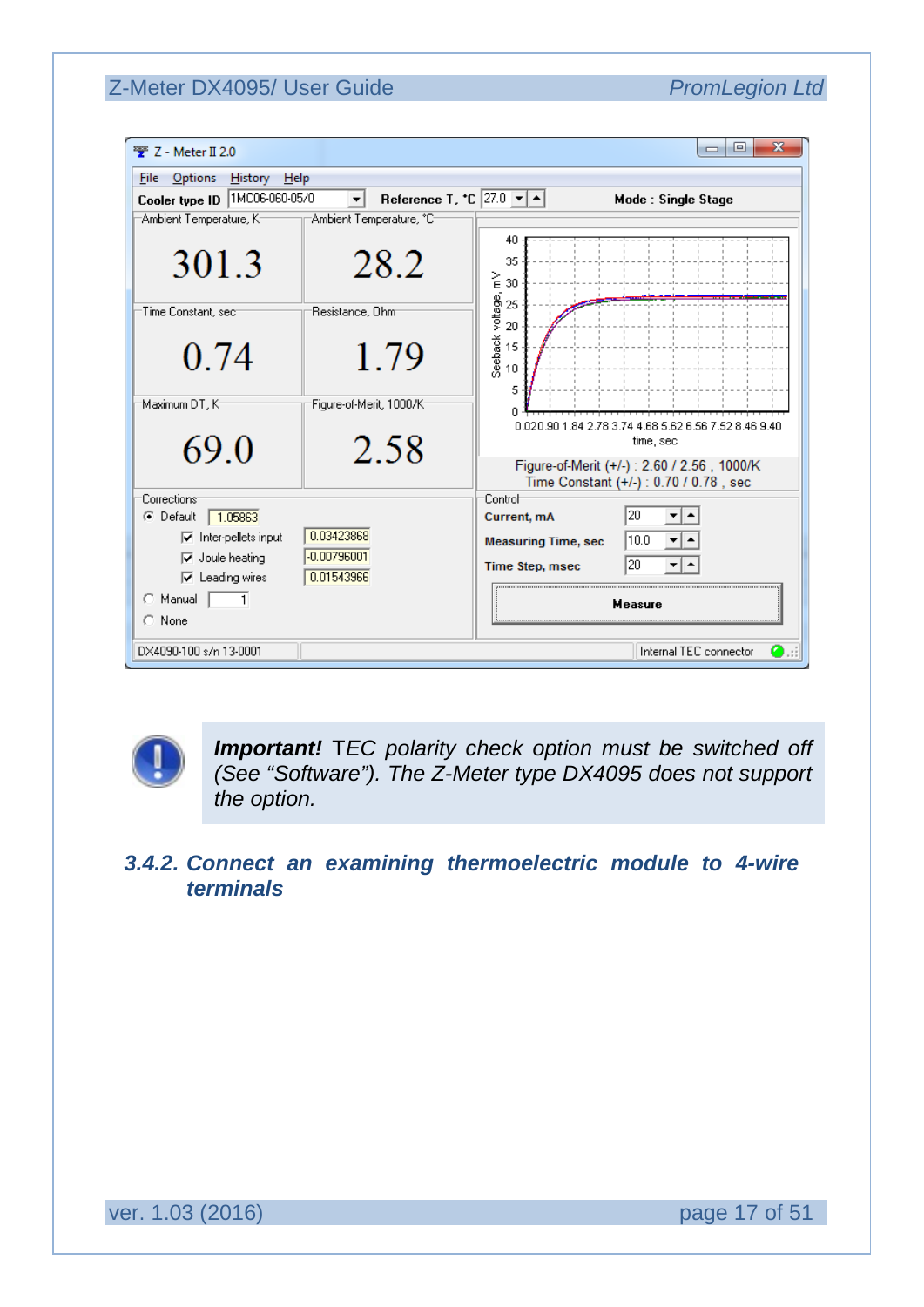



*Important! Ensure minimum possible air convection in the area of measurement. It is recommended to place the TEC as close to the Z-meter as possible*



*Important! Temperature sensor is located in the Z-meter and considerable difference of TEC and thermosensor's temperature will result in mistakes in measurements.*

#### *3.4.3. Make the pre-sets for measurements*

#### *TEC ID*

If serial number of the testing is known or identified (in a case of testing of RMT TECs) set the s/n using Cooler type ID from listed database at reference Bar.

page 18 of 51 ver.1.03 (2016)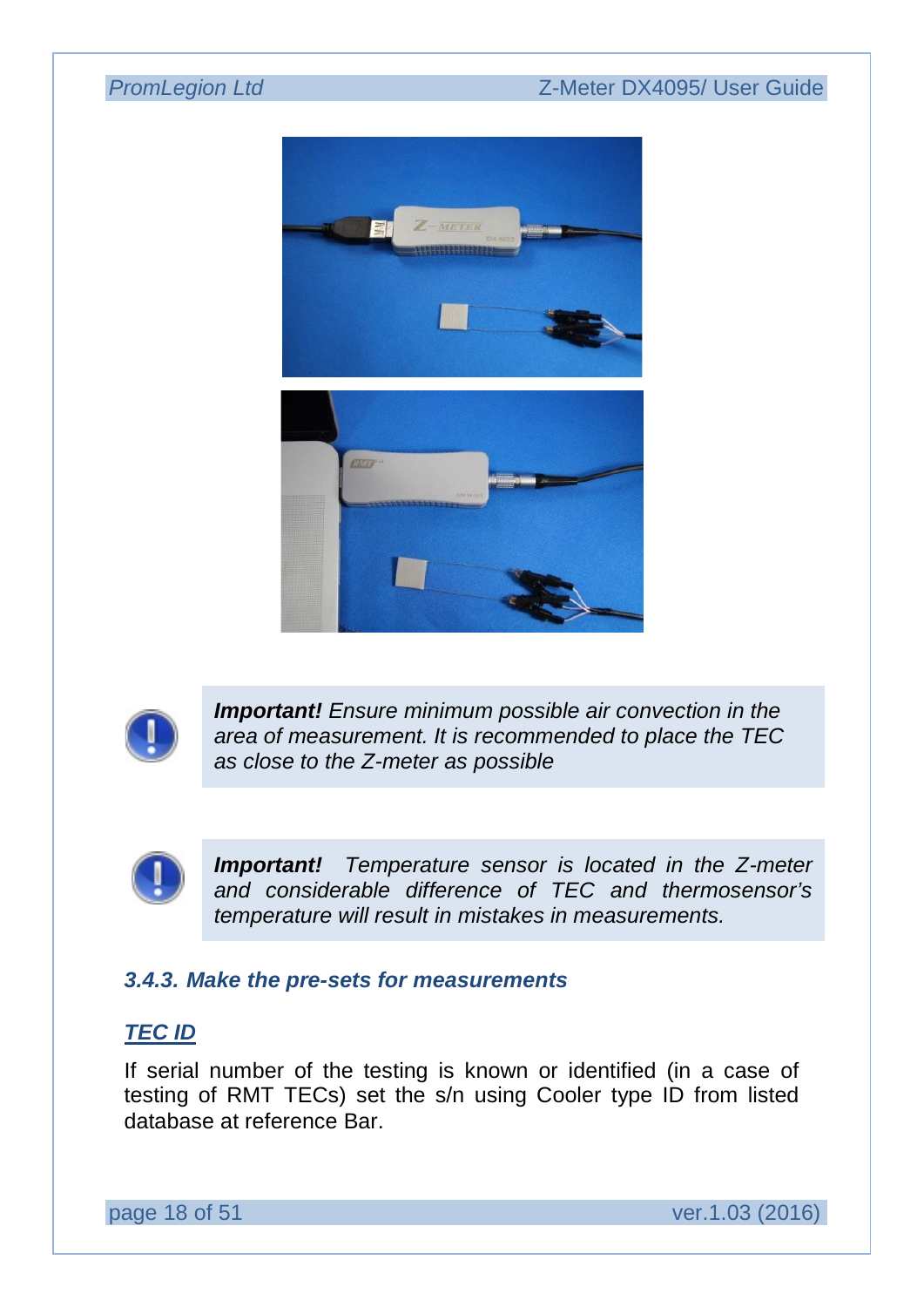| Z-Meter DX4095/ User Guide                                                         | <b>PromLegion Ltd</b> |
|------------------------------------------------------------------------------------|-----------------------|
|                                                                                    |                       |
|                                                                                    |                       |
| Reference T, $\mathbf{C}$ 27.0 $\mathbf{v}$ $\mathbf{A}$<br>Cooler type ID Default | Mode : Single Stage   |
|                                                                                    |                       |
|                                                                                    |                       |
|                                                                                    |                       |
| In the case software will extract default corrections factors for the              |                       |
| particular TEC type in the field of corrections                                    |                       |
|                                                                                    |                       |

| Corrections:<br>C Default<br>1.05871 |              |
|--------------------------------------|--------------|
| $\nabla$ Inter-pellets input         | 0.03423868   |
| $\overline{\nabla}$ Joule heating    | $-0.0079478$ |
| $\overline{\vee}$ Leading wires      | 0.01552774   |
| Manual                               |              |
| None                                 |              |

If type is unknown then the state is "Default".

If the TEC type is not listed into software database one can stay correction coefficient as 1 (One), or to set own corrections coefficients if they are known of can be calculated.

#### *Reference Temperature*

Set required reference temperature at reference Bar.



In "Control" field one can set parameters of measurement

Working Current

ver. 1.03 (2016) **page 19 of 51**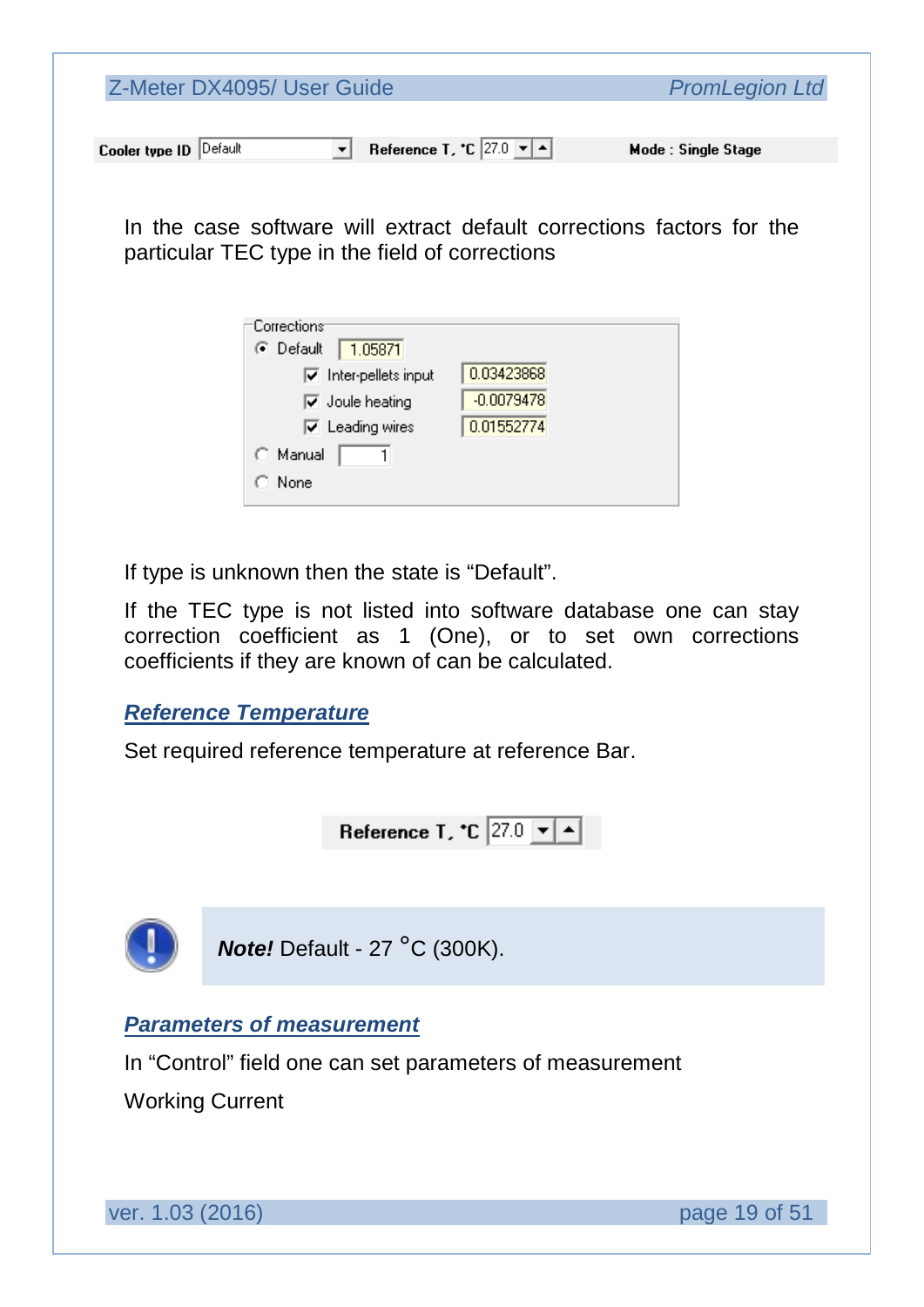Recommended value is 1% of  $I_{max}$  according to specification of examined TEC unit. If it is not known – use default – 5mA for the beginning.

| <b>Measure</b>             |      |  |  |
|----------------------------|------|--|--|
| Time Step, msec            | 20   |  |  |
| <b>Measuring Time, sec</b> | 10.0 |  |  |
| Control<br>Current, mA     | 20   |  |  |

#### *Time of measurement*

Set the total measurement time. Recommended value – more than 5- 6 of time constant of the TEC. If the value is unknown set stay default – 10 second for the beginning.

#### *Time step*

Recommended value – 20 millisecond.

#### *3.4.4. Measurements*

If everything is OK and pre-sets are made then push button "Measurement".

At Graph field you will observe curves of Seebeck voltage measurement in time under applied working current.

page 20 of 51 ver.1.03 (2016)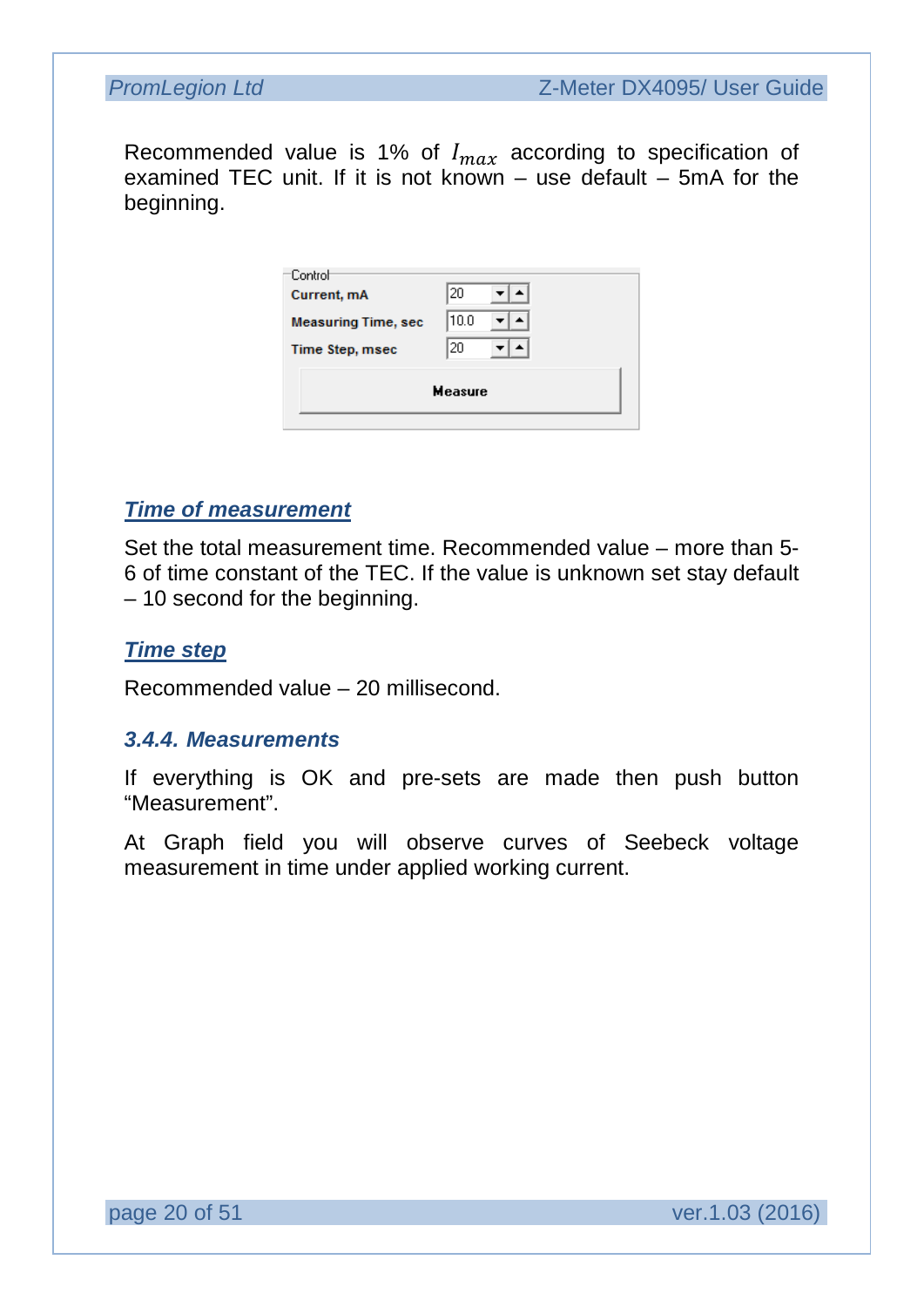

After two curves appear (direct and reversed current measurement) the software will calculate all measured parameters

| Ambient Temperature, K <sup>-</sup> | Ambient Temperature, °C  |
|-------------------------------------|--------------------------|
| 300.8                               | 27.7                     |
| Time Constant, sec:                 | :Resistance, Ohm         |
| 0.74                                | 1.78                     |
| Maximum DT. K-                      | Figure-of-Merit, 1000/K- |
| 68.9                                | 2.58                     |

TECs and Z-meters must be kept at ambient conditions expected during tests for at least of one hour before any measurement.

#### *3.4.5. Measurement results*

The results of each measurement are stored in the file. You can view or clear it using the "File" command/

ver. 1.03 (2016) **page 21 of 51**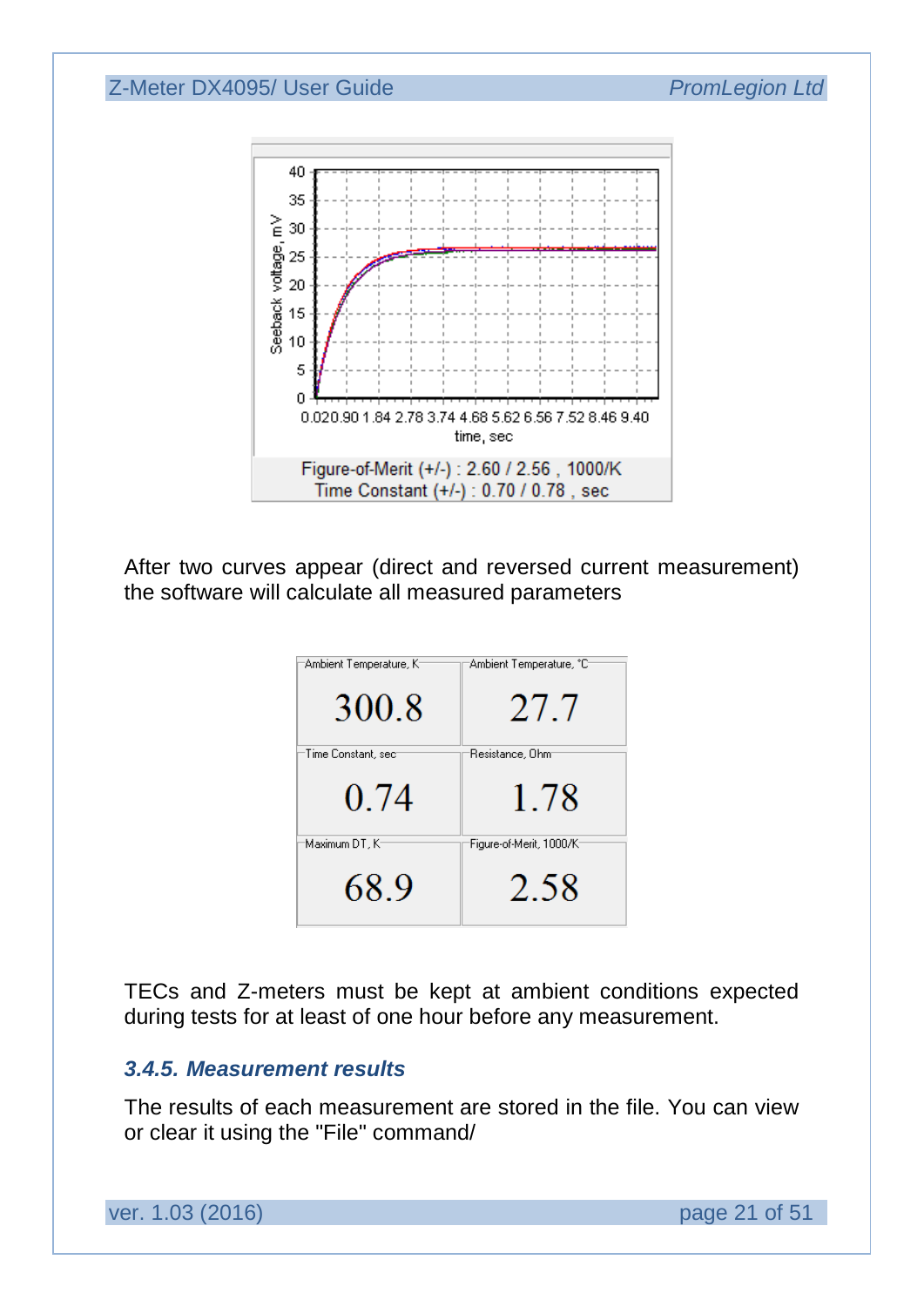With the "Print" command you can make the hard copy of the "History" file on a default printer.

Submenu "Export" will help you to keep a «History» file in various formats:

More detailed descriptions of working with results and with software are described in Article – "Software"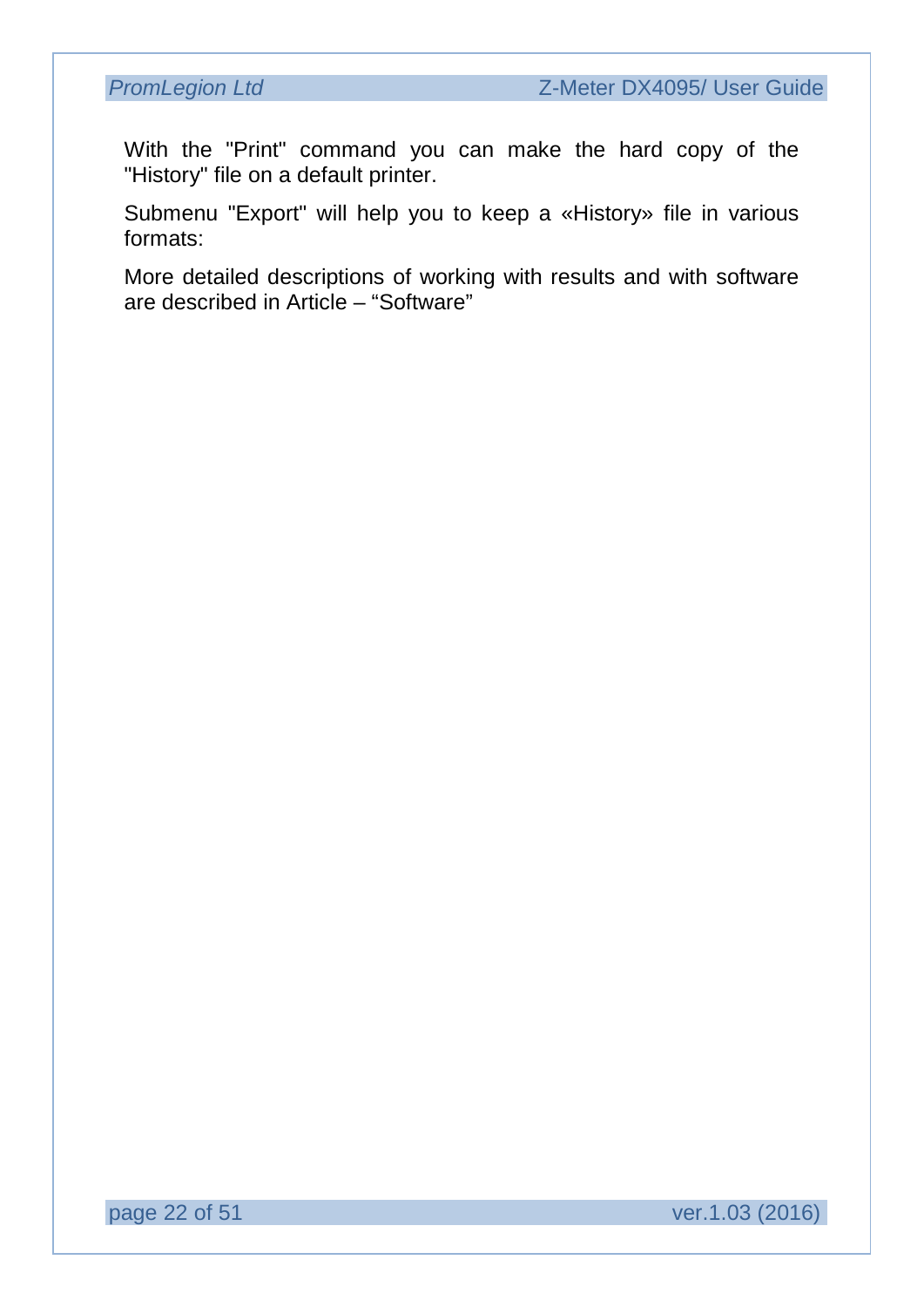#### <span id="page-22-0"></span>**4. SOFTWARE**

#### <span id="page-22-1"></span>**4.1. Introduction**

The Z-meter must be plugged-in to PC before running the Program.

The following windows will be displayed one after another in case you run Z-meter program for the first time, see below:



If the "DEVICE NOT FOUND" message pops up, please make sure the device is properly connected. Also check whether the USB drivers have been properly installed and repeat USB driver installation procedure if required (see 3.1. above).

#### <span id="page-22-2"></span>**4.2. Main Window**

The main program window is shown in the screenshot below.

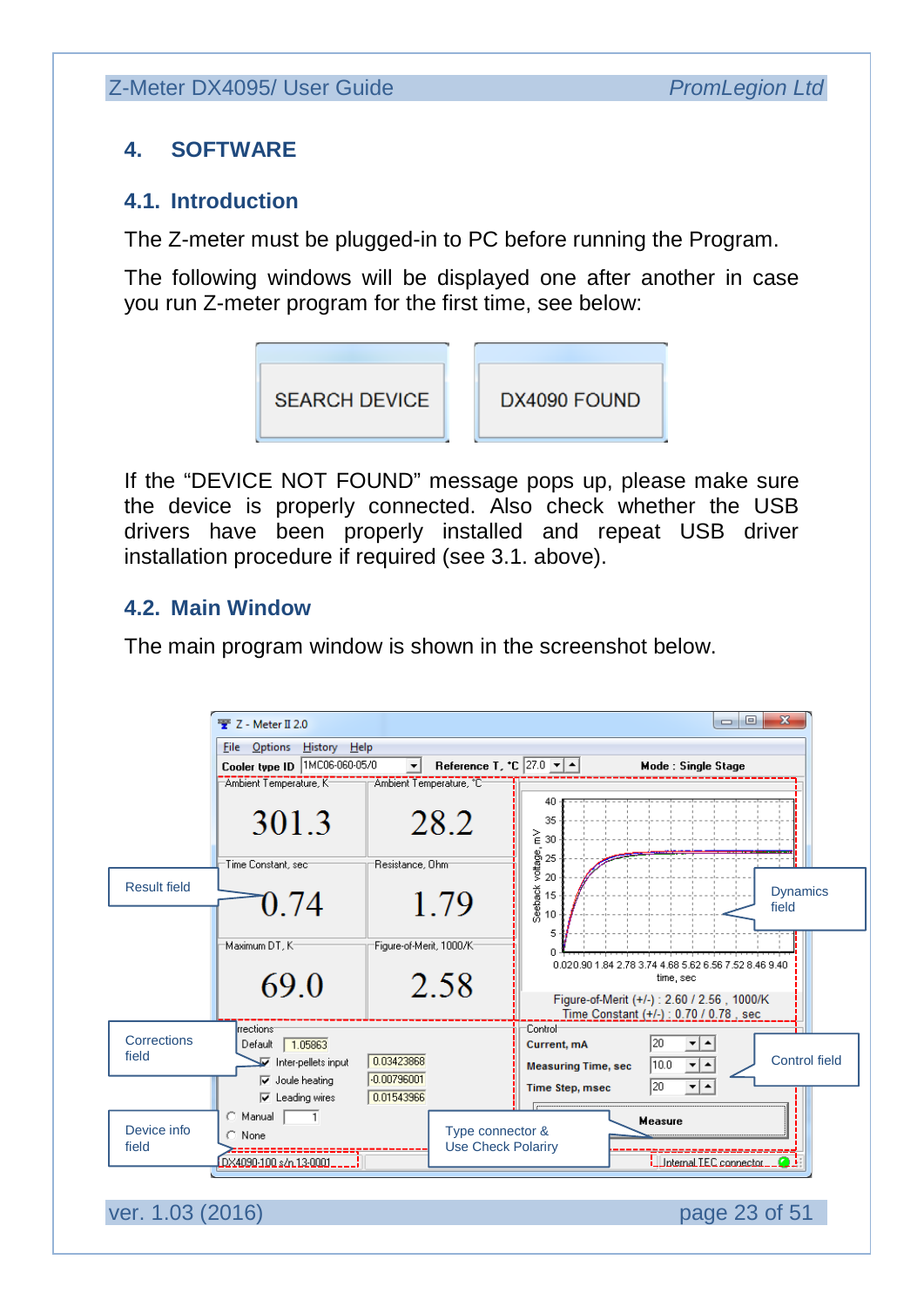Its functional structure is the same for three Z-Meter measurement options:

- Single-stage TE module:
- Single-stage TE sub-mount;
- Two-stage TE module.

#### *4.2.1. Menu Bar*

There are four items in the Menu bar.

File Options History Help

- *"File"* is used when it is necessary to reconnect the Device or exit.
- "Options" allows:
	- 1) adding/editing a TE module type;
	- 2) selecting a TE module (TEC) database;
	- 3) choosing a TE module (Cooler) type;
	- 4) enabling/disabling check polarity TE module (internal TEC connection only)
- Reconnect ☜ Exit **EZA** TEC Base Editor **TEC Base** Cooler type r  $He$   $\checkmark$  Check Polarity Internal TEC connecto Heater on Period
- *"History"* allows switching from current measuring results to database with previous measurements.
- *"Help"* provides information concerning the Z-Meter software



#### *4.2.2. Reference Bar*

There are two fields in the Reference bar.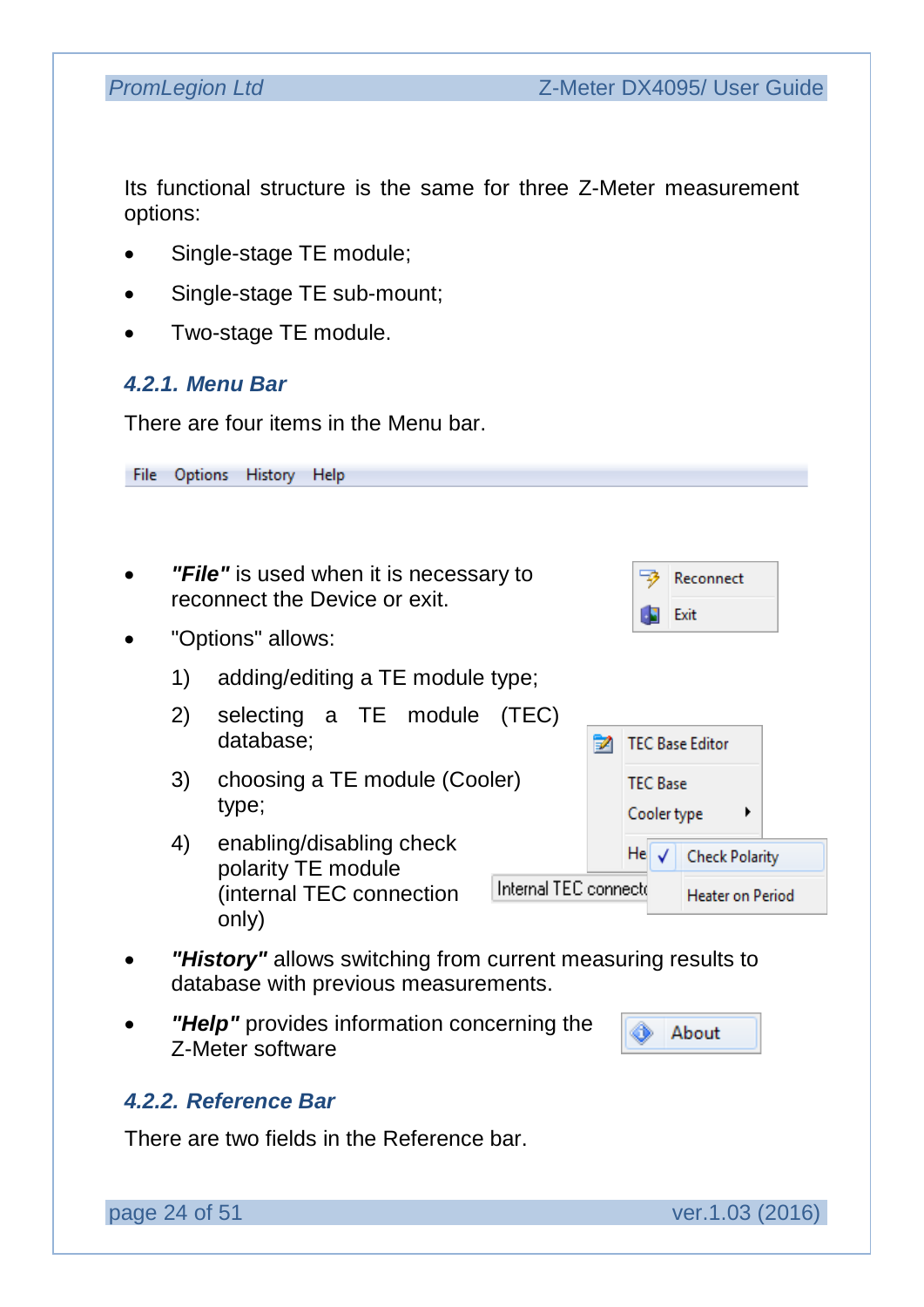| Default<br>Cooler type ID                                                                                                                                                                                                                                                  |        | Reference T, $\mathsf{t}$ 27.0 $\boxed{\mathsf{v}}$ | Mode : Single Stage |
|----------------------------------------------------------------------------------------------------------------------------------------------------------------------------------------------------------------------------------------------------------------------------|--------|-----------------------------------------------------|---------------------|
| 1MC04-004-03/0<br>1MC04-004-05/0<br>1MC04-004-08/0<br>1MC04-004-10/0<br>1MC04-004-12/0<br>1MC04-004-15/0<br>1MC04-007-05/0<br>1MC04-007-08/0<br>1MC04-007-10/0<br>1MC04-007-12/0<br>1MC04-007-15/0<br>1MC04-008-03/0<br>1MC04-008-03/2<br>1MC04-008-05/0<br>1MC04-008-05/2 | ▴<br>٠ |                                                     |                     |

The field "Cooler type ID" allows selecting a TE module type to be tested.

The field "Reference T" serves for the reference temperature input. The values R and  $\Delta T_{max}$ displayed will be recalculated to this temperature. The temperature step is 0.1 K.

| 20°C                     |  |
|--------------------------|--|
| 30°C                     |  |
| l <sup>°</sup> Ambient T |  |

You may also choose a value from standard reference temperatures which are 20°C or 30°C, or ambient.

#### *4.2.3. Functional Fields*

There are four functional fields in the main window:

• *Control"* field presents the following test parameters: electric current, total time of measurement, time step.

| :Control<br>Current, mA                       | 20         |  |  |
|-----------------------------------------------|------------|--|--|
| <b>Measuring Time, sec</b><br>Time Step, msec | 10.0<br>20 |  |  |
| <b>Measure</b>                                |            |  |  |

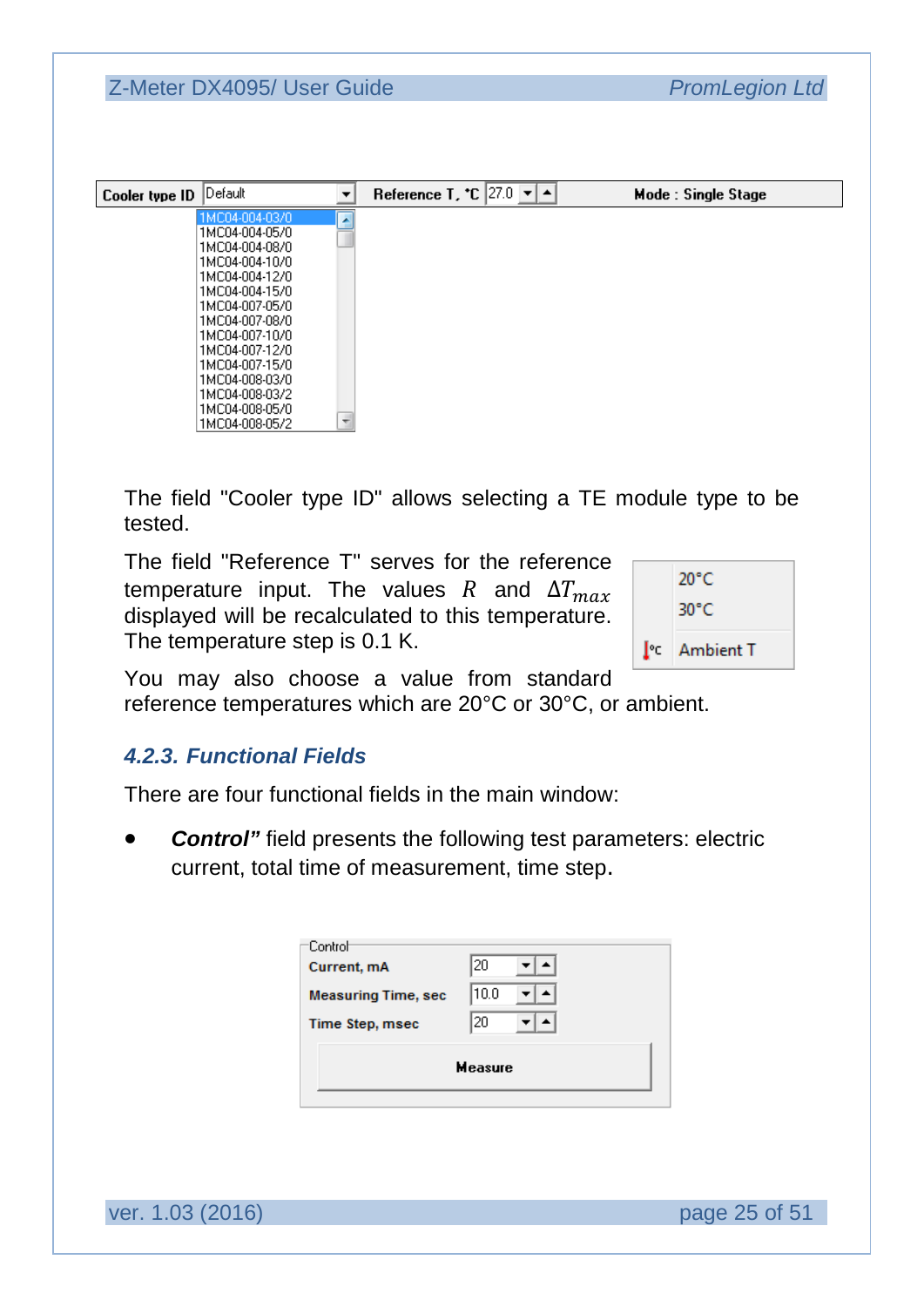The button "Measure" starts the measuring procedure.

• *Dynamics* field depicts the chart window of the Seebeck voltage  $U_{\alpha}(t)$  temporal behavior telemetry.



It also indicates obtained values of:

- 1) Time constants  $\tau$  at different current polarities,
- 2) Z at different current polarities
- *Corrections* field shows the important calculated corrections values which will be used for calculation of them main performance parameters like, for example,  $Z$  (see Chapter  $7$  for details). .

| Corrections:<br>⊕ Default<br>1.05871        |              |
|---------------------------------------------|--------------|
| $\overline{\mathbf{v}}$ Inter-pellets input | 0.03423868   |
| $\overline{\mathbf{v}}$ Joule heating       | $-0.0079478$ |
| $\overline{\mathsf{v}}$ Leading wires       | 0.01552774   |
| C Manual                                    |              |
| None                                        |              |
|                                             |              |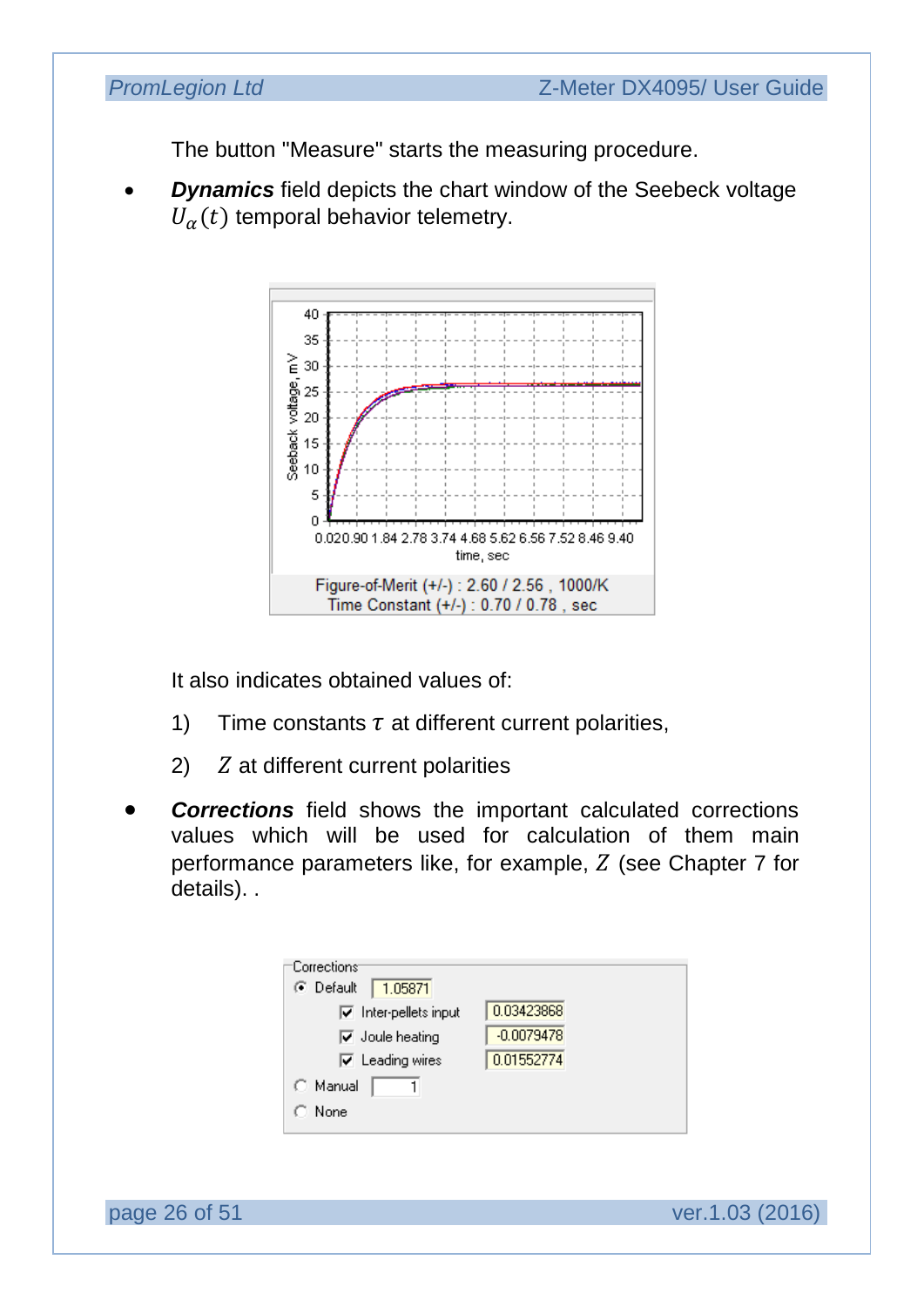Following possibilities of a correction exist:

- 1) **Default** using of the calculated corrections (only for the TE modules fully described in the database);
- 2) **Manual** using a User's own coefficient value A, manually inputted;
- 3) **None** no use of any correction.
- *Results* field contains the following measured/calculated results:



- 1) Electrical AC resistance  $R$  of the TE module:
- 2) Ambient temperature  $T_{ambient}$ ;
- 3) Figure-of-Merit  $Z$  of the TE module (for two polarities and averaged);
- 4) Maximum temperature difference  $\Delta T_{max}$  of the TE module (for two polarities and averaged);
- 5) Time constant  $\tau$  of the TE module (for two polarities and averaged).

#### <span id="page-26-0"></span>**4.3. Measurement Presets**

#### *4.3.1. Temperature Setting*

Z-meter allows re-calculation of the main TEC parameters to various temperatures (see Chapter [7\)](#page-38-0).

ver. 1.03 (2016) **page 27 of 51**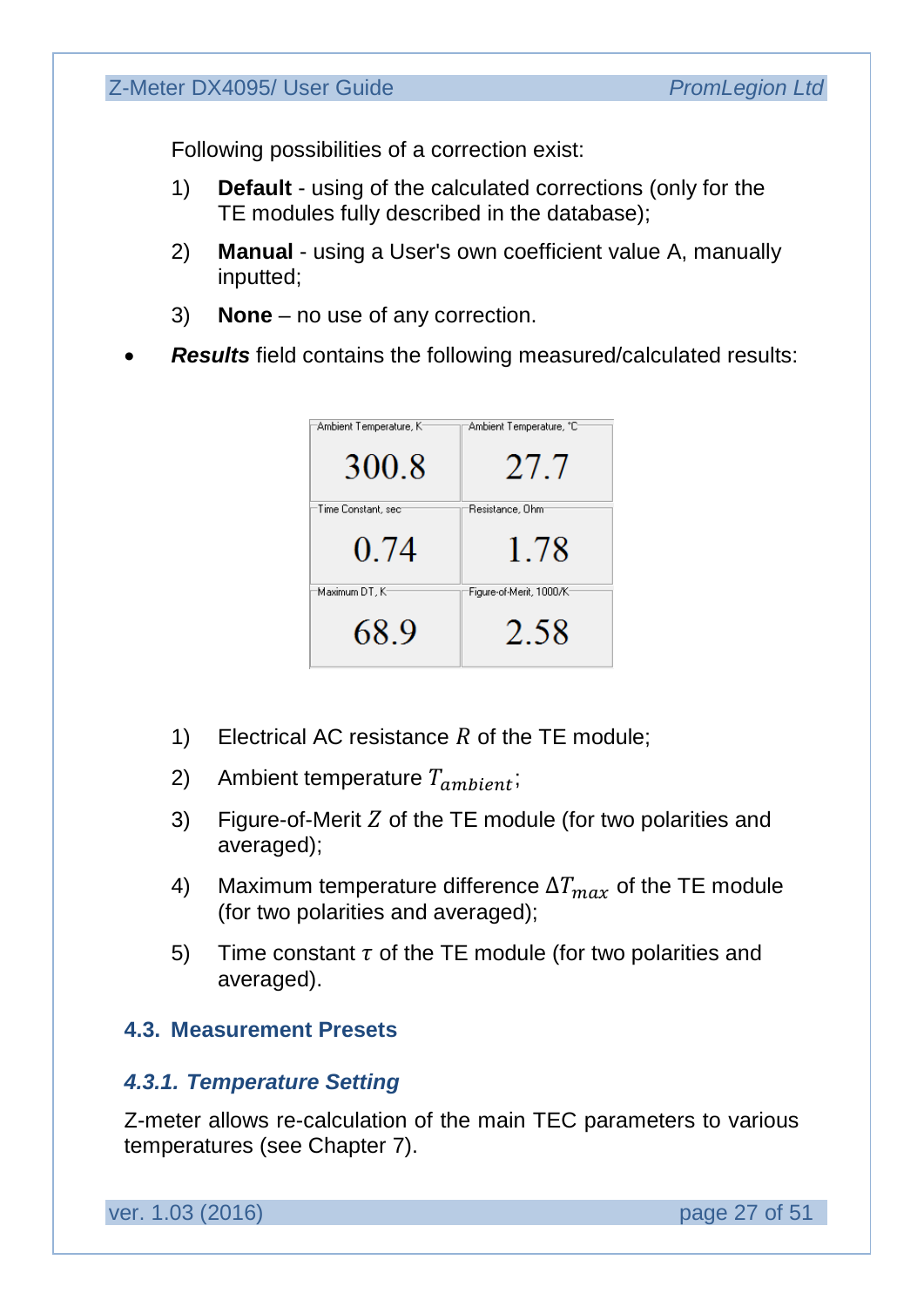

**Attention**! *The standard temperature is 27°C, other manufacturers may apply their own values.*

The most convenient ambient temperature to which the parameters are recalculated may be selected from a "Reference T" list of entered manually.

#### *4.3.2. TE Module Type*

Select a "Single-stage" or a "Two-stage" option following " Option>> Cooler Type". Note if no option is chosen, corrections are set zero.

Choose the type of a TE module from the "Cooler type ID" list. PROMLEGION is the default TE modules base. Other databases may be found/selected following "File"->"TEC Base Editor".

Automatic notice will appear if any TEC parameter required for further calculations is missed. Add correspondent parameter to the database.



If necessary TEC type is absent in the list, add module parameters to the database manually (see Chapter "Database Update").



**Attention!** *If no information on parameters of tested TEC is available in the database, no corrections/coefficients will be used in calculations of TE module parameters by default. "TE* 

page 28 of 51 ver.1.03 (2016)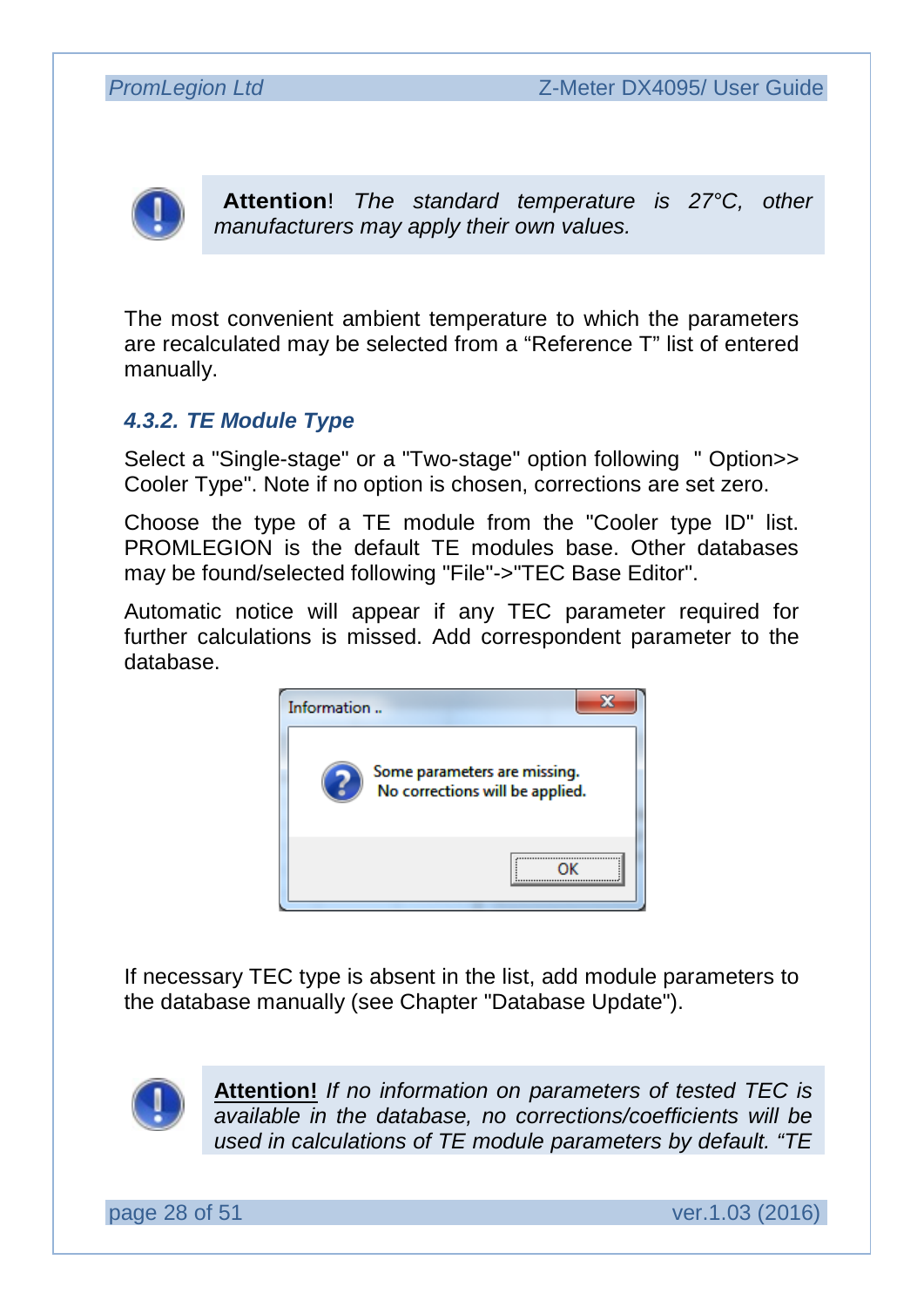*Cooler Type" field will change to DEFAULT in this case.*

#### *4.3.3. Correction Coefficients*

With all TEC parameters available, the corrections as well as their equivalent coefficient  $A$  are taken into account by default (see Equation [6.3.](#page-42-0)1). The corrections are specified in the Table below. It is possible to switch particular correction on/off by correspondent radio button pairs. The Results window fits the changes automatically.

| Symbol   | Description                                                                                           | Comments                             |
|----------|-------------------------------------------------------------------------------------------------------|--------------------------------------|
| $b_T$    | Allows for the inequality of the ambient<br>temperature and the average<br>temperature of a TE module | For single-stage<br>modules only     |
| $b_{th}$ | Allows for additional heat fluxes between<br>pellets                                                  | For single-and two-<br>stage modules |
| $b_a$    | Allows for external heat fluxes                                                                       | For two-stage<br>modules only        |
| $b_R$    | Allows for additional electrical resist-<br>ance of leading wires                                     | For single-and<br>two-stage modules  |

In other words, any user is given an opportunity either to take into account the corrections via the calculated values selected by a User and their equivalent coefficient  $A$  (by default), or to suggest one's own value of  $A$ , or to refuse all the corrections.

#### *4.3.4. Package Thermal Resistance*

Z-Meters also allow characterization of TE cooler sub-assemblies by choosing correspondent option in the Manu. In this case, however, following parameters should be available/ added:

- 1) header material thermal conductivity;
- 2) header base thickness;
- 3) mounted TE module fully described in the Z-meter database.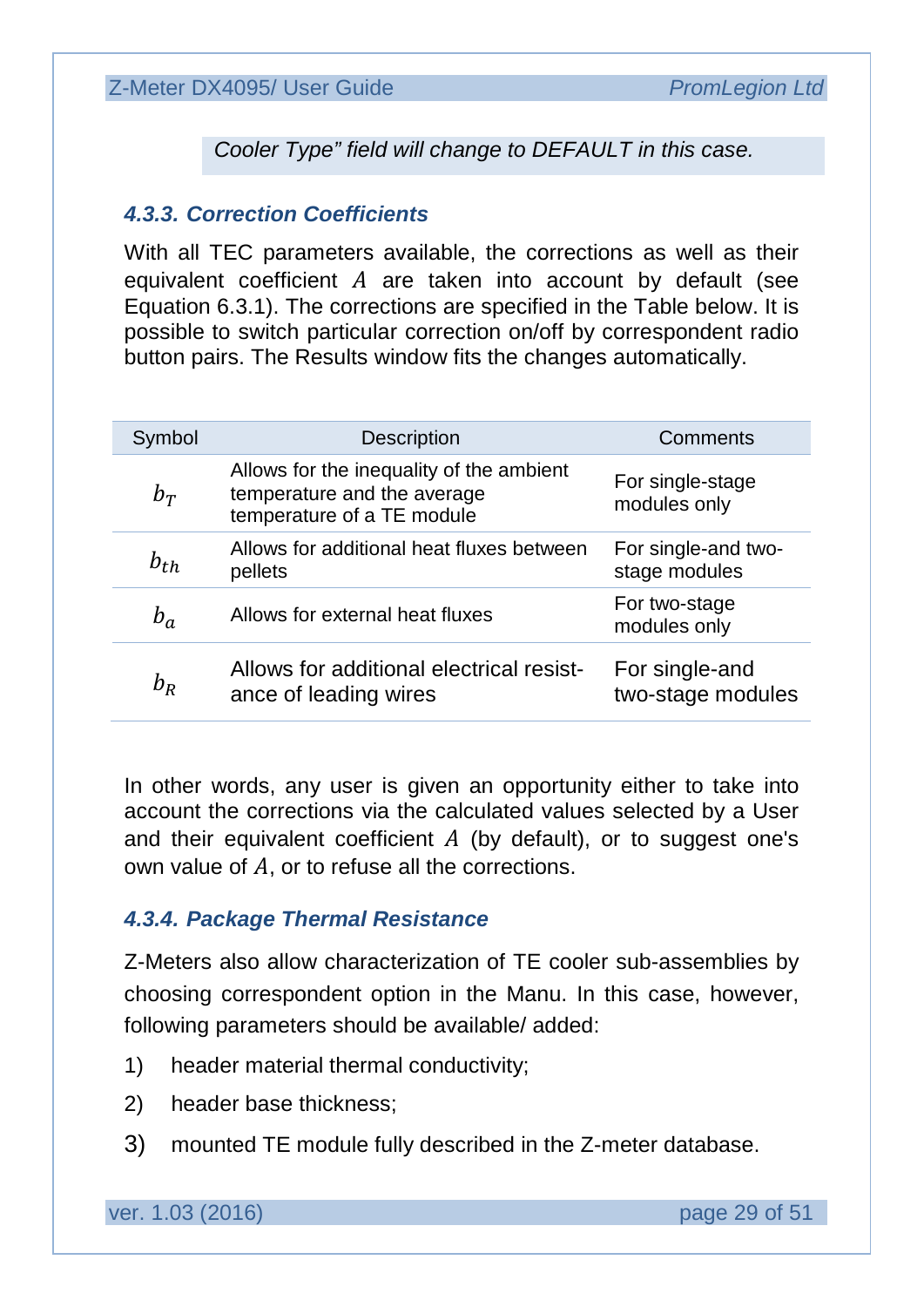#### <span id="page-29-0"></span>**4.4. Measurement Procedure and Notes**

Measurement cycle is started simply clicking "Measure" in the Program Main Window.



**Attention!** *The temperature of a TE module changes slightly owing to hands touching. Besides, the measuring procedure induces a slight TE module average temperature increasing. So keep a pause of at least 3x measured time constant before any new measurement. It is usually 30 sec on average. This time is usually enough to stabilize the TE module temperature*

The message:



Is appeared shortly after clicking "Measure" means that either:

- open circuit inside the TE module,
- short circuit inside the TE module*.*

Note the last case is hardly possible in practice according to PROMLEGION's experience. Therefore, open circuit is more likely the reason. Double-check the terminals for proper contacting TEC. Retry measuring. Occurring of the message indicates on TE module failure/malfunction.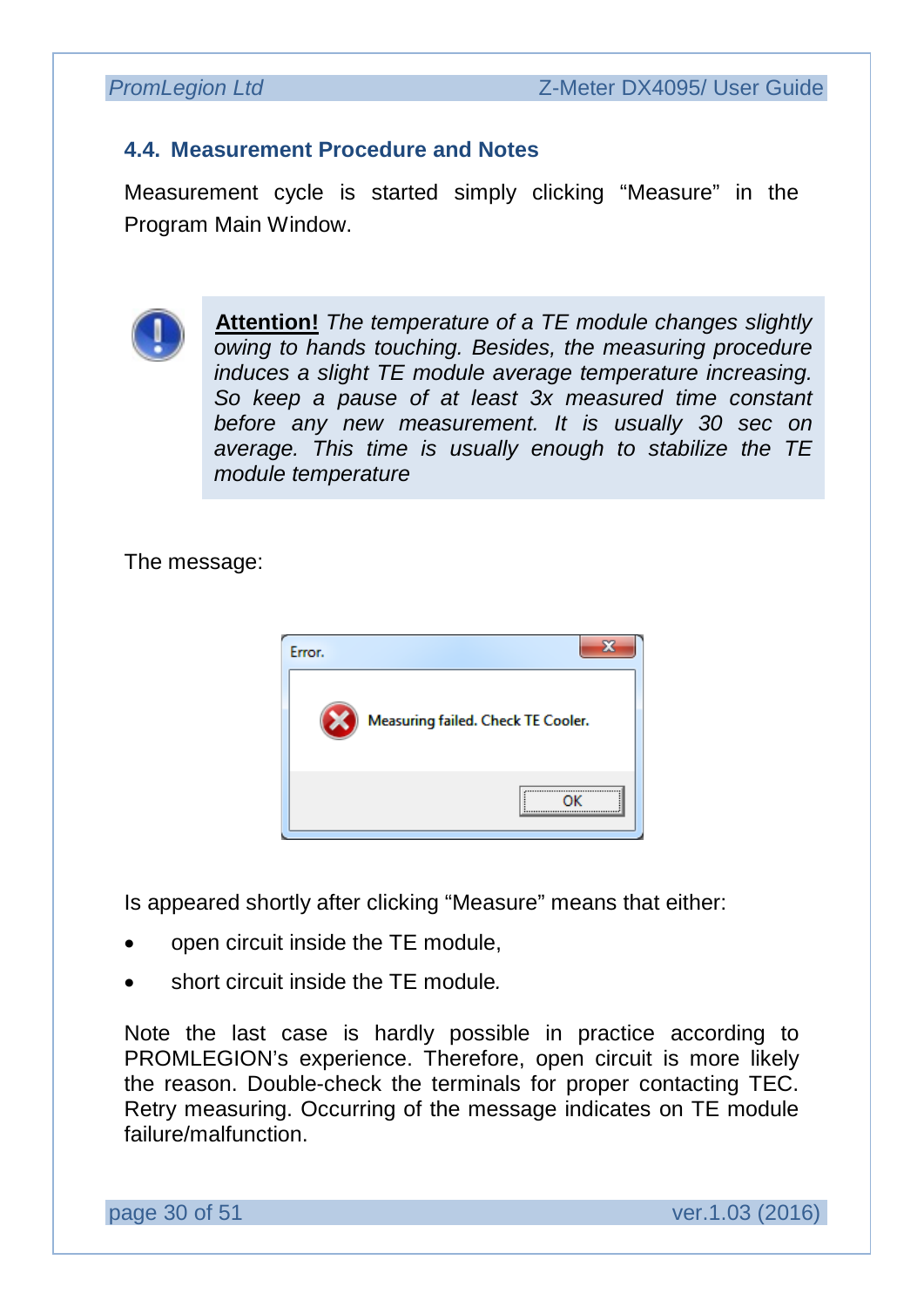

**Attention!** *Selection of a too higher TEC control current (see the Main Window) may result in exceeding of a full scale of ADC used. The message as shown below will be generated automatically. In such a case, select the value recommended for measurements and try again.*



As mentioned above, the DX4095 Meter may be also used for measurement of AC resistance in coolers with more than two stages. To do this, leave the "TE Cooler Type" unselected (Default Type in the "TE Cooler Type" field). Insert a TE module into the DX4095 Meter and click the "Measure" button.



**Attention!** *You must ignore all the results except the resistance value in such a case.*

### <span id="page-30-0"></span>**4.5. History**

#### *4.5.1. File*

The results of each measurement are stored in the file. You can view or clear it using the "File" command.

The history file is created in the "/History"l folder of the "/Z-meter" directory during every measuring session after the first successful

ver. 1.03 (2016) **page 31 of 51**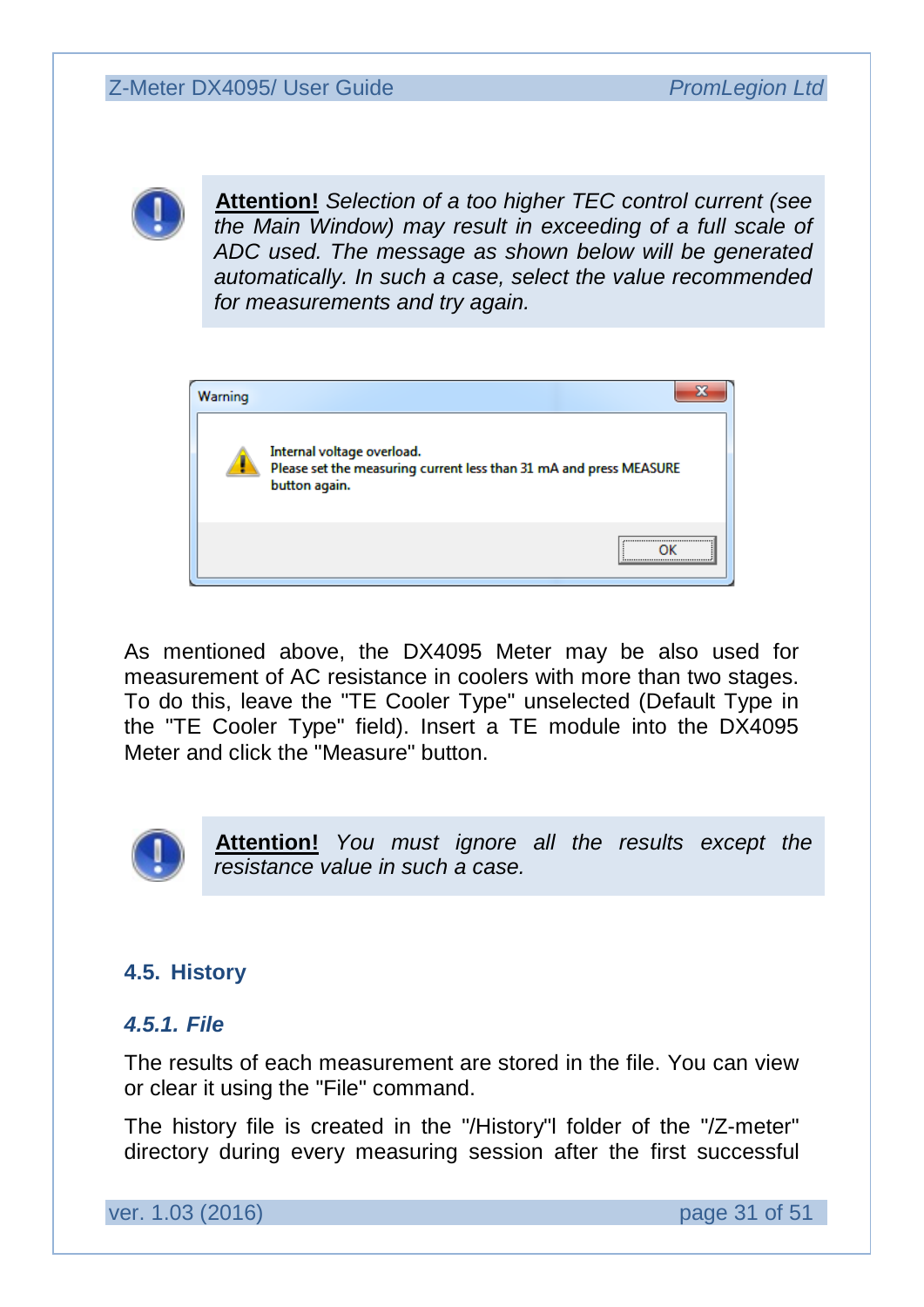measurement. ("Measuring session" means the period between the first successful measurement and the program exit). The history file name has the form of the date and time of the history file creation. "Comment" field on the top of the "History" window allows adding of additional comments to history files.

|             | History & Reports |              |           |  |  |  |  |  |  |
|-------------|-------------------|--------------|-----------|--|--|--|--|--|--|
| <b>File</b> | Options Report    |              |           |  |  |  |  |  |  |
|             | New Ctrl+N        |              | Enter you |  |  |  |  |  |  |
|             | Open Ctrl+O       |              |           |  |  |  |  |  |  |
| ы           | Save Ctrl+S       | D5/0         | 27.70     |  |  |  |  |  |  |
| 12          | Save As           | <b>b</b> 5/0 | 27.90     |  |  |  |  |  |  |
|             | Close Ctrl+F4     | D5/0         | 27.40     |  |  |  |  |  |  |
|             |                   |              |           |  |  |  |  |  |  |



If you need to save the "History" file under other name, use the "Save As" command.

Save As...

The "New" command closes the current history file and opens a new one with no data.

Data arrangement in the "History" window is represented below.

| $\mathbf{x}$<br>$\Box$<br>History & Reports<br>$\Box$                                                    |                                                    |       |                          |       |             |             |       |      |       |         |          |                |
|----------------------------------------------------------------------------------------------------------|----------------------------------------------------|-------|--------------------------|-------|-------------|-------------|-------|------|-------|---------|----------|----------------|
| <b>File</b><br><b>Options</b><br>Report                                                                  |                                                    |       |                          |       |             |             |       |      |       |         |          |                |
|                                                                                                          | $\overline{\phantom{a}}$<br>Report Date 16.04.2013 |       | Enter your comments here |       |             |             |       |      |       |         |          |                |
|                                                                                                          | Name                                               |       | R                        | RefT  | <b>RefR</b> | <b>Time</b> | dTmax | z    | Im    | Corr    | Polarity | $\overline{a}$ |
| ⊽<br>1MC06-060-05/0<br>OK<br>1.78<br>1.77<br>2.59<br>27.70<br>27.00<br>0.74<br>20.00<br>1.05871<br>69.12 |                                                    |       |                          |       |             |             |       |      |       |         |          |                |
| $\overline{\phantom{1}}$                                                                                 | 1MC06-060-05/0                                     | 27.90 | 1.79                     | 27.00 | 1.78        | 0.70        | 69.34 | 2.60 | 20.00 | 1.05862 | no check |                |
| EE                                                                                                       | 1MC06-060-05/0                                     | 27.40 | 1.78                     | 27.00 | 1.78        | 0.70        | 69.17 | 2.59 | 20.00 | 1.05870 | no check |                |

The "Chk" field is assigned for records marking. Note only marked records will be copied on a printer under the "Print" command. The

page 32 of 51 ver.1.03 (2016)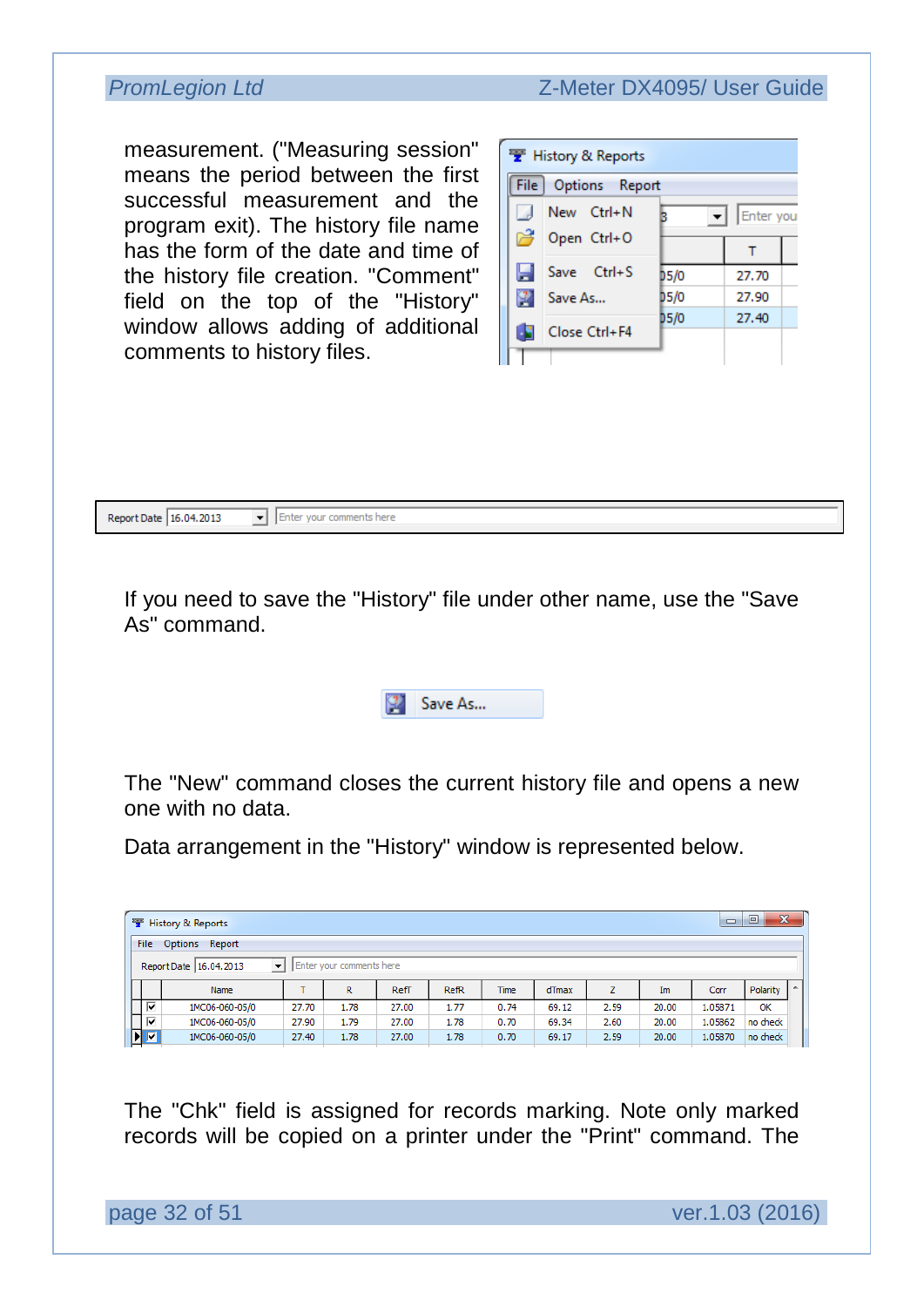marking/unmarking is performed with the mouse left button click on the appropriate field. The default record state is "Marked".

#### *4.5.2. Options*

| 管 History & Reports       |                  |       |                   |  |  |  |  |  |
|---------------------------|------------------|-------|-------------------|--|--|--|--|--|
| Options<br>File<br>Report |                  |       |                   |  |  |  |  |  |
| Rep                       | <b>Auto Save</b> |       | Enter your commer |  |  |  |  |  |
|                           | Name             |       | R                 |  |  |  |  |  |
| ⊽                         | 1MC06-060-05/0   | 27.70 | 1.78              |  |  |  |  |  |
| ⊽                         | 1MC06-060-05/0   | 27.90 | 1.79              |  |  |  |  |  |
|                           | 1MC06-060-05/0   | 27.40 | 1.78              |  |  |  |  |  |

If menu item "Auto Save" is checked, the "History" file will be saved automatically.

#### *4.5.3. Report*

With the "Print" command you can make the hard copy of the "History" file on a default printer.

Submenu "Export" will help you to keep a «History» file in various formats:

| ▼ History & Reports |                |       |                          |       |  |  |  |  |
|---------------------|----------------|-------|--------------------------|-------|--|--|--|--|
| Options<br>File     | Report         |       |                          |       |  |  |  |  |
| Report Date 16      | Preview        |       | Enter your comments here |       |  |  |  |  |
|                     | ٠<br>Export    |       | R                        | RefT  |  |  |  |  |
| $1M \oplus$<br>⊽    | Print          | 27.70 | 1.78                     | 27.00 |  |  |  |  |
| ✓                   | 1MC06-060-05/0 | 27.90 | 1.79                     | 27.00 |  |  |  |  |
|                     | 1MC06-060-05/0 | 27.40 | 1.78                     | 27.00 |  |  |  |  |

| Preview |                       |                          |
|---------|-----------------------|--------------------------|
| Export  | $\blacktriangleright$ |                          |
| Print   |                       | <b>To Excel</b>          |
|         |                       | To Excel 97/2000/XP file |
|         | 國                     | To PDF                   |
|         | ∣ख़                   | <b>To HTML</b>           |
|         | । ਸ਼ੌ                 | <b>To RTF</b>            |
|         |                       | Send email               |

ver. 1.03 (2016) **page 33 of 51**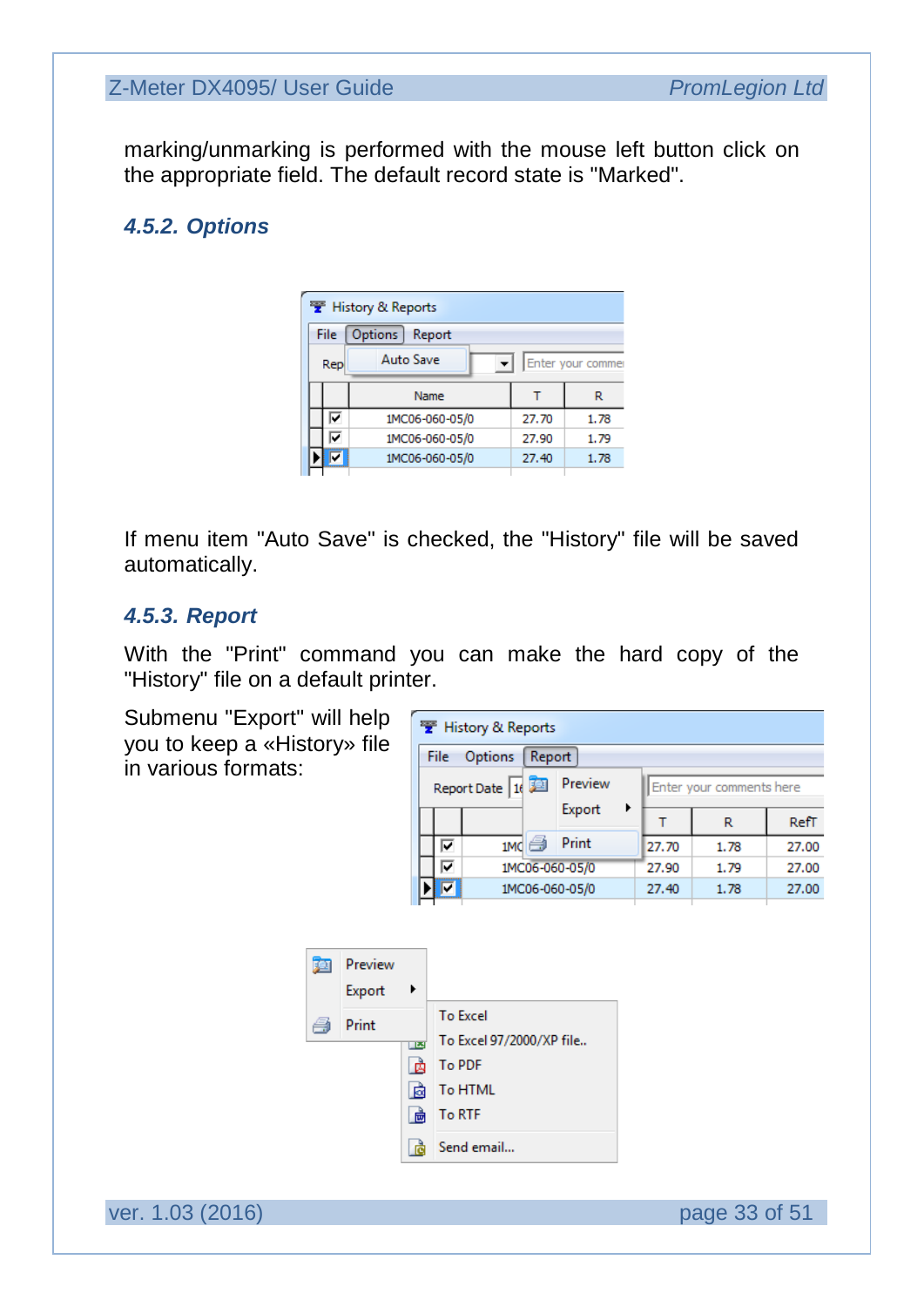The example of Preview Report is shown below.

| <b>F</b> Preview                               |                    |              |        |              |      |            |                |           |                   | $\Box$<br>$=$ |
|------------------------------------------------|--------------------|--------------|--------|--------------|------|------------|----------------|-----------|-------------------|---------------|
| 台房日最人直出 Q 100% · Q □ □ □ □ □ 1 / 1 / 1 / 1 / 1 |                    |              |        |              |      |            |                | Close     |                   |               |
|                                                |                    |              |        |              |      |            |                |           |                   |               |
|                                                |                    |              |        |              |      |            |                |           |                   |               |
|                                                |                    |              |        |              |      |            |                |           |                   |               |
| 16.04.2013                                     |                    |              |        |              |      |            |                |           |                   |               |
| DX4090-100 s/n 13-0001                         |                    |              |        |              |      |            |                |           |                   |               |
| <b>Name</b>                                    | <sup>*</sup> C amb | $\Omega$ amb | *C ref | $\Omega$ ref | Tau  | $\Delta T$ | $\overline{z}$ | <b>mA</b> | <b>Correction</b> | Polarity      |
| 1MC06-060-05/0                                 | 27.7               | 1.78         | 27.00  | 1.77         | 0.74 | 69.12      | 2.59           | 20.00     | 1.05871           | OK            |
| 1MC06-060-05/0                                 | 27.9               | 1.79         | 27.00  | 1.78         | 0.70 | 69.34      | 2.60           | 20.00     | 1.05862           | no check      |

#### <span id="page-33-0"></span>**4.6. TE Modules Database Update**

If the parameters of any TE module are not available in the database, you can add them by yourself. The full set of parameters consists of:

- 1) TE module cold and hot sides dimensions
- 2) Pellets number (for a two-stage TE module the pellets numbers ratio)
- 3) Pellet cross-section
- 4) Pellet height
- 5) Leading wires material
- 6) Leading wires length
- 7) Leading wires cross-section.

Choose the database you want to change (see the figure above, example only). Select the "File" -> "TEC Base Editor" command from the "Main" menu. The window titled "Add TE cooler" will appear.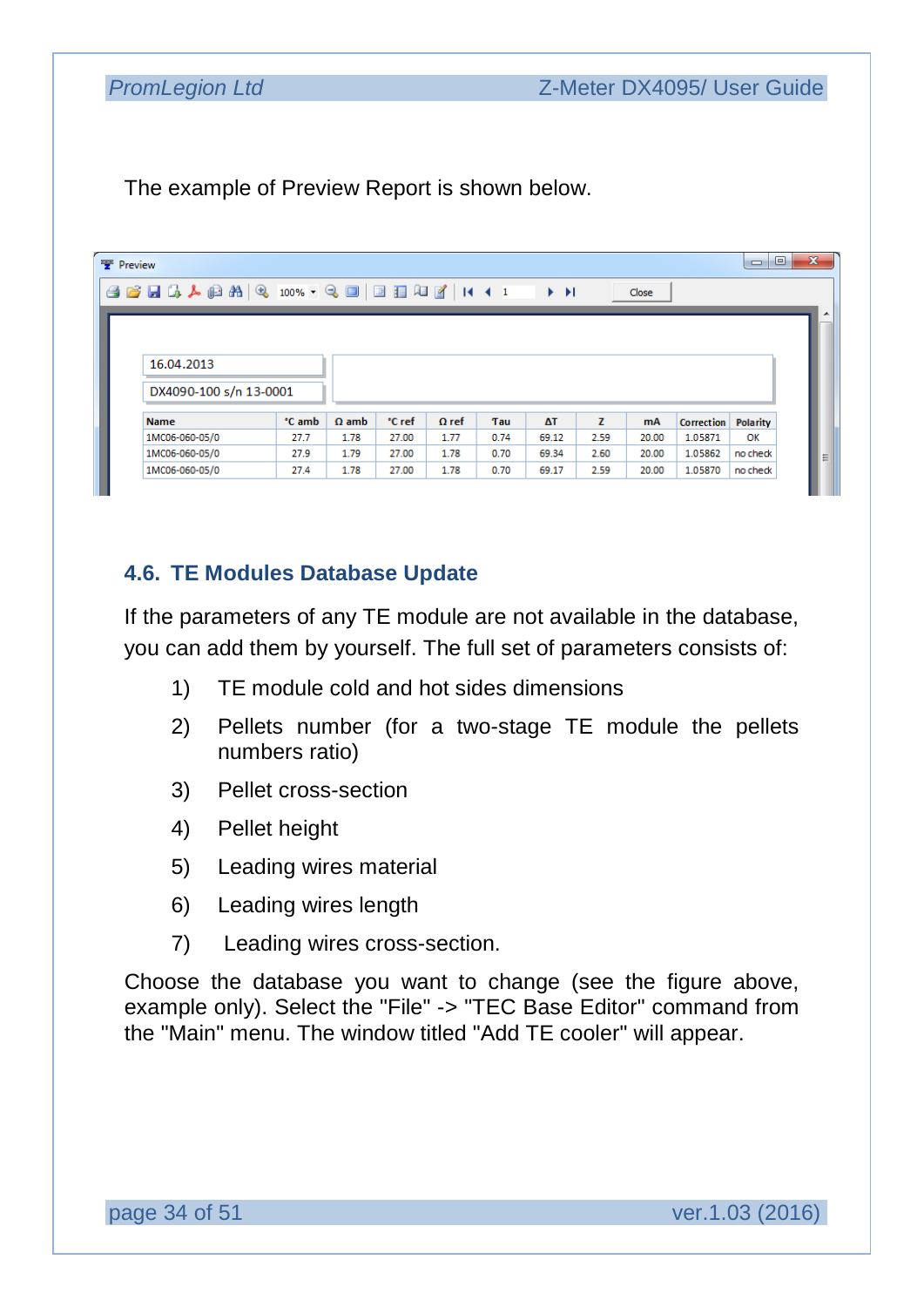

There are two input boxes in the window: "Cooler" and "Leads". All or a few fields may be already filled in. Enter correct/required parameters by yourself when required.

| <b>Add TE Cooler</b>                  |                      | ×                    |
|---------------------------------------|----------------------|----------------------|
| Cooler                                |                      |                      |
| Cooler ID                             | 1MC06-018-12/0       |                      |
| Cooler type                           | $\odot$ Single stage | ○ Two stage          |
| Cold size dimensions (mm x mm)        |                      | 6 X<br>ĥ             |
| Hot size dimensions (mm x mm)         |                      | 8×<br>6              |
| Ceramics thickness [mm]               |                      | 0.5                  |
| Pellets number                        |                      | 36                   |
| TE pellets cross-section (mm x mm)    |                      | $0.6$ $\star$<br>0.6 |
| TE pellets height (mm)                |                      | 1.2                  |
| Per a Wire                            |                      |                      |
|                                       |                      | 1.67                 |
| Electrical resistivity [xE-8 Ohm x m] |                      |                      |
| Thermal Conductivity [W/mK]           |                      | 400                  |
| Length (mm)                           | 40                   |                      |
| Cross-section [mm^2]                  |                      | 0.049                |
| Cancel                                | Delete               | Add/Modify           |

ver. 1.03 (2016) **page 35 of 51**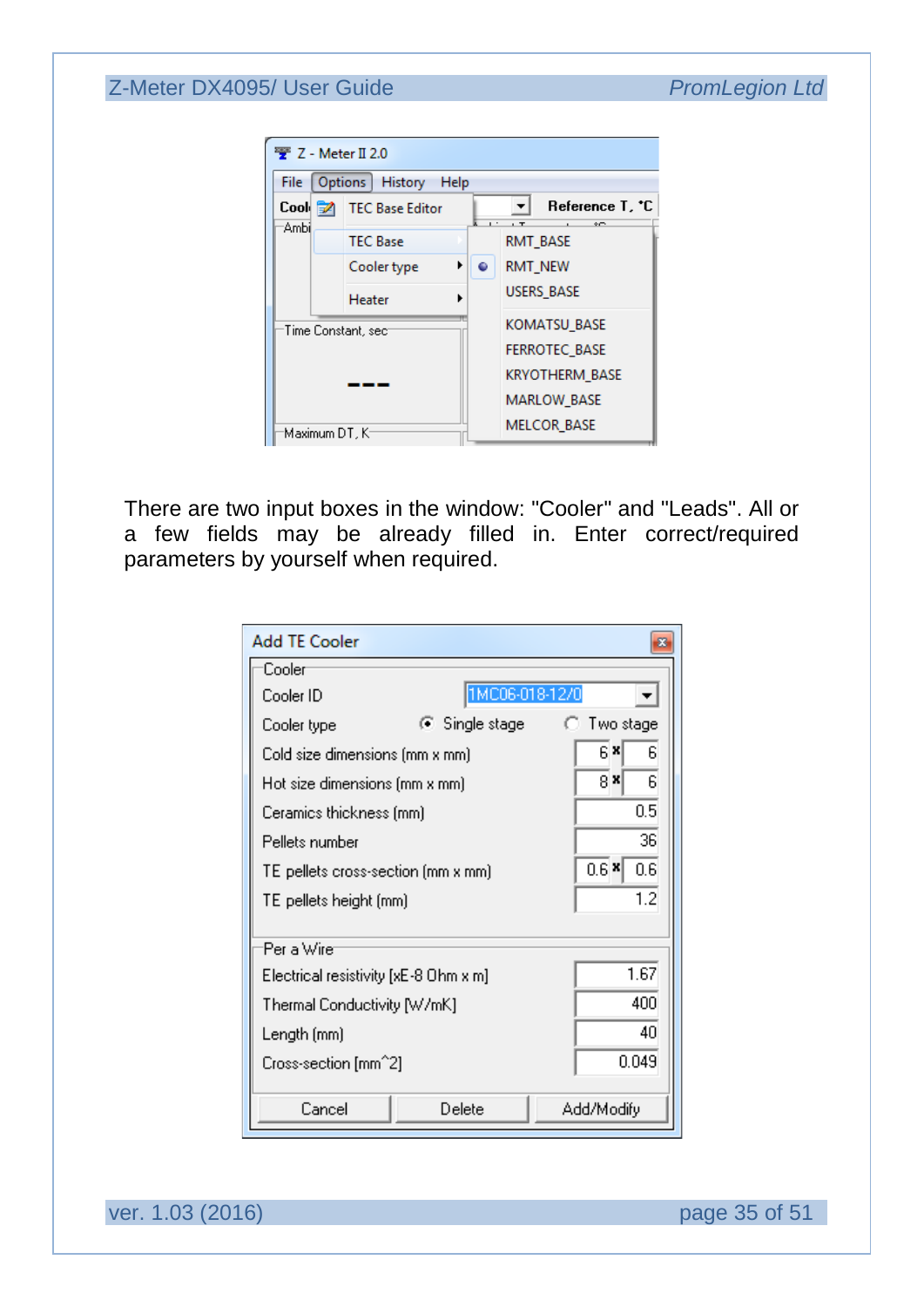The contents of "Cooler ID" field are not used for calculations. You can fill any information in this field.

You can also edit or delete a TE module existing in the database. To do it just select the TE module, make appropriate changes in the data and click on the "Add/Modify" button. To remove the TE module from the database, select it and click on the "Delete" button.

#### <span id="page-35-0"></span>**5. THEORETICAL GROUNDINGS**

#### <span id="page-35-1"></span>**5.1. Time Constant Measuring**

Let us consider a single-stage TE module. The ambient temperature is  $T_a$ . At a certain moment electric current is applied to the module. The differential equation describing transient dynamics for a pellet of the TE module can be presented as the following exponential superposition:

$$
\Delta T(t, x) = \sum_{i=1}^{\infty} A_n U_n(x) e^{-m_n t} + \Delta T_{st}(x)
$$
 (5.1.1)

where

 $\Delta T(t, x) = T - T_a,$ 

| Т | - temperature of the pellet point located at a time |
|---|-----------------------------------------------------|
|   | $t$ and a generalized coordinate $x$ ,              |

 $U_n$ ,  $m_n$  - the eigen functions and eigen-values,

 $A_n$  - thermal amplitudes.

 $\Delta T_{\rm st}(x)$  - stationary  $\Delta T$  value.

The solution [\(5.1.](#page-35-1)1) analysis yields that the cooling process can be divided into two stages: irregular and regular. The first one is dictated by the initial moment's conditions and is described by a multiexponential interference. This phase fades out rather quickly and in case TEC pellets thermal conductance is high enough, the temporal behavior can be characterized by the only exponent, i.e for all possible  $n$ :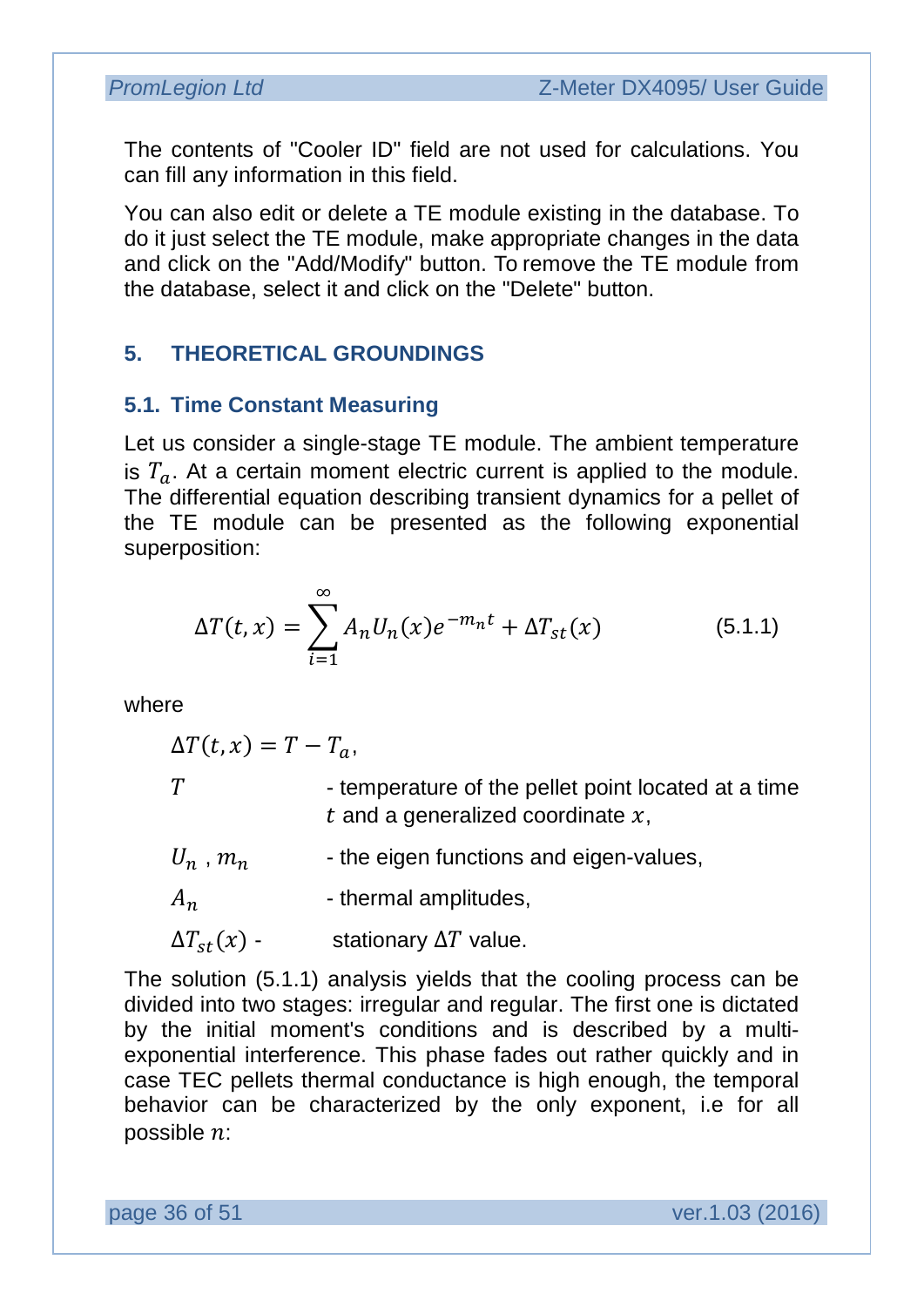$$
m_{min} \ll m_n \tag{5.1.2}
$$

The theory yields the following expression for the time constant  $\tau = 1/m_{min}$  of a single-stage TE modules:

$$
\tau = \frac{LC_1C_2}{(C_1 + C_2)\left(1 + \frac{L\alpha j}{k_0}\right)s_0k_0N}
$$
(5.1.3)

Where

 $C_1$ ,  $C_2$  - TE module cold side and hot side heat capacities,

 $\alpha$ - TE material Seebeck coefficient,

 $k_0$  - TE material thermal conductivity,

 $N \longrightarrow$  TE module pellets number,

 $L \rightarrow$  pellets height,

 $s_0$  - pellets cross-section,

 $\mathbf{i}$ - electric current density.

As Eq. [\(5.1.](#page-35-1)3) shows,  $\tau$  calculation is stumbling because in practice the values involved are never known with accuracy required. The Zmeter allows measuring time constants of single-stage TE modules and estimating those of more-stage ones.

#### <span id="page-36-0"></span>**5.2. Interpolation Results**

The procedure of handling the time constant measurement data is as follows.

The temporal behavior of a single-stage TE modules temperature difference is measured via the Seebeck voltage that is a corresponding proportional value:

$$
U_{\alpha} \sim \Delta T \tag{5.2.1}
$$

For a two- or more-stage TE module this simple ratio is not applicable. However the time constant can be estimated by the

ver. 1.03 (2016) page 37 of 51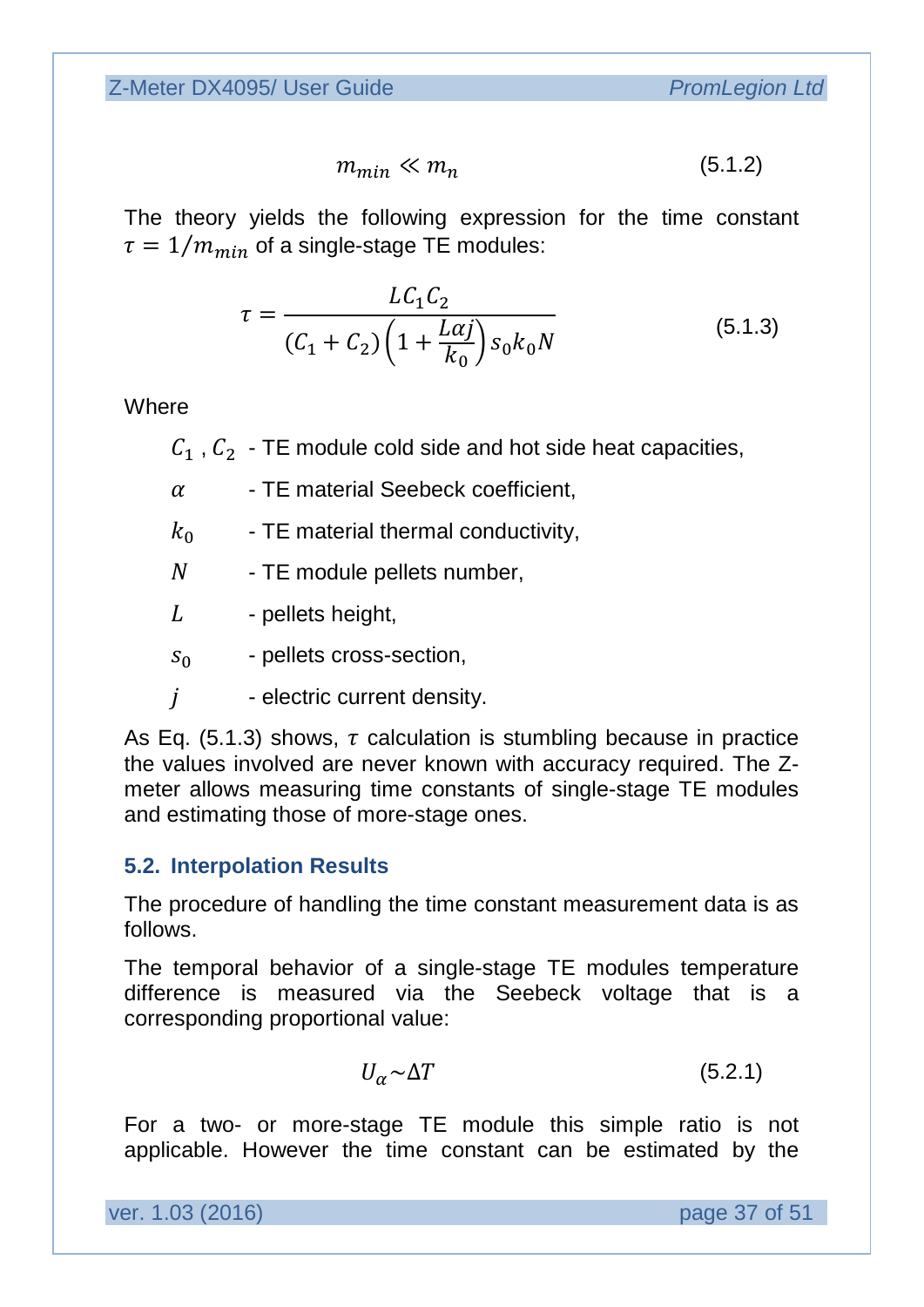temporal dependence of the Seebeck voltage and the approach for obtaining the stationary voltage values is the same.



**Note!** *TE module time constant is the time during which TE module temperature difference*  $\Delta T$  *grows from 0 to 0.63* $\Delta T$ <sub>st</sub>  $(T<sub>st</sub>$  *is steady state*  $\Delta T$  *value) at electric current turned on.* 

The measuring procedure is carried out both for two electric supply polarities. The data collection duration and time step can be varied. The measuring time duration and step can be varied, too.

The measuring chart window is presented on the Figure below.



Measuring window of TEC dynamics

The obtained experimental data is then fitted by the following function:

$$
U_{\alpha}(t) = U_{st_{\alpha}}(1 - e^{-t/\tau})
$$
\n(5.2.2)

page 38 of 51 ver.1.03 (2016)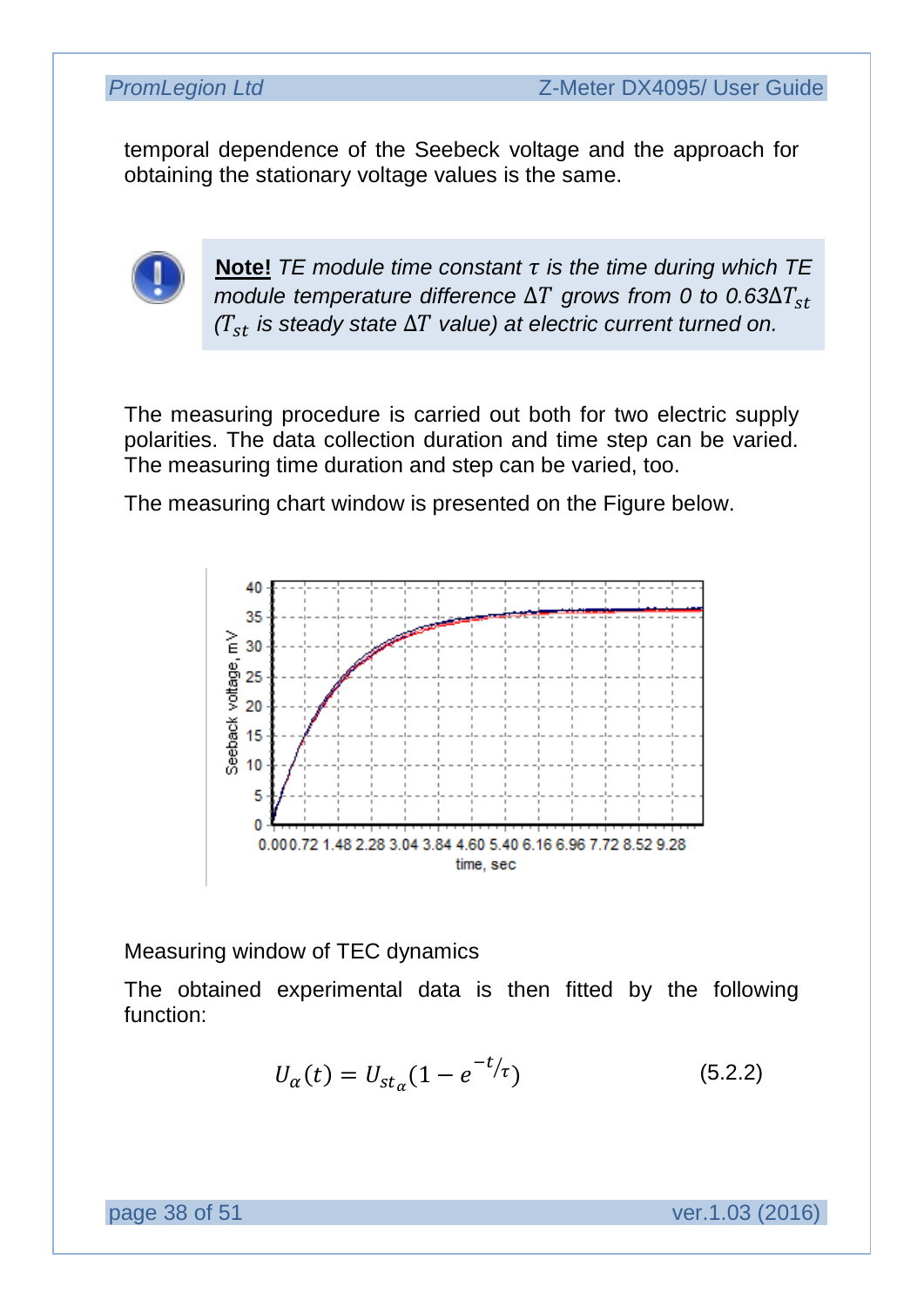The exponential regression is based on the method of least squares. As its outcome, the procedure provides the time constant  $\tau$  and the stationary Seebeck voltage  $U_{st}$ .

#### <span id="page-38-0"></span>**6. FIGURE-OF-MERIT Z MEASURING**

#### <span id="page-38-1"></span>**6.1. Single-stage TE Module**

Among the parameters (R, Z,  $\Delta T_{max}$ ,  $\tau$ ), measured by the Z-Meter the AC resistance  $R$  is the only measured directly. The  $R$ measurement method is described in the Section "AC Resistance Measurement".

The determination of the Figure-of-Merit  $Z$  and the maximum temperature difference  $\Delta T_{max}$  of a TE module implements an indirect method, which allows avoiding labour-consuming thermophysical measurements. This approach is based on the Harman method.

The Figure-of-Merit is one of most important parameters of a TE module. In a simplified form it may be defined as:

$$
Z = \frac{\alpha^2}{kR} \tag{6.1.1}
$$

Where:

- − TE material Seebeck  $\alpha$ coefficient,
- $R TE$  module pellet electric resistance,
- $k$  TE module pellet thermal conductance.



Hereinafter we deal with the stationary mode values only ( if not mentioned otherwise, see Section [6.1\)](#page-35-1). The base equations that describe a single-stage TE module thermal balance are as follows: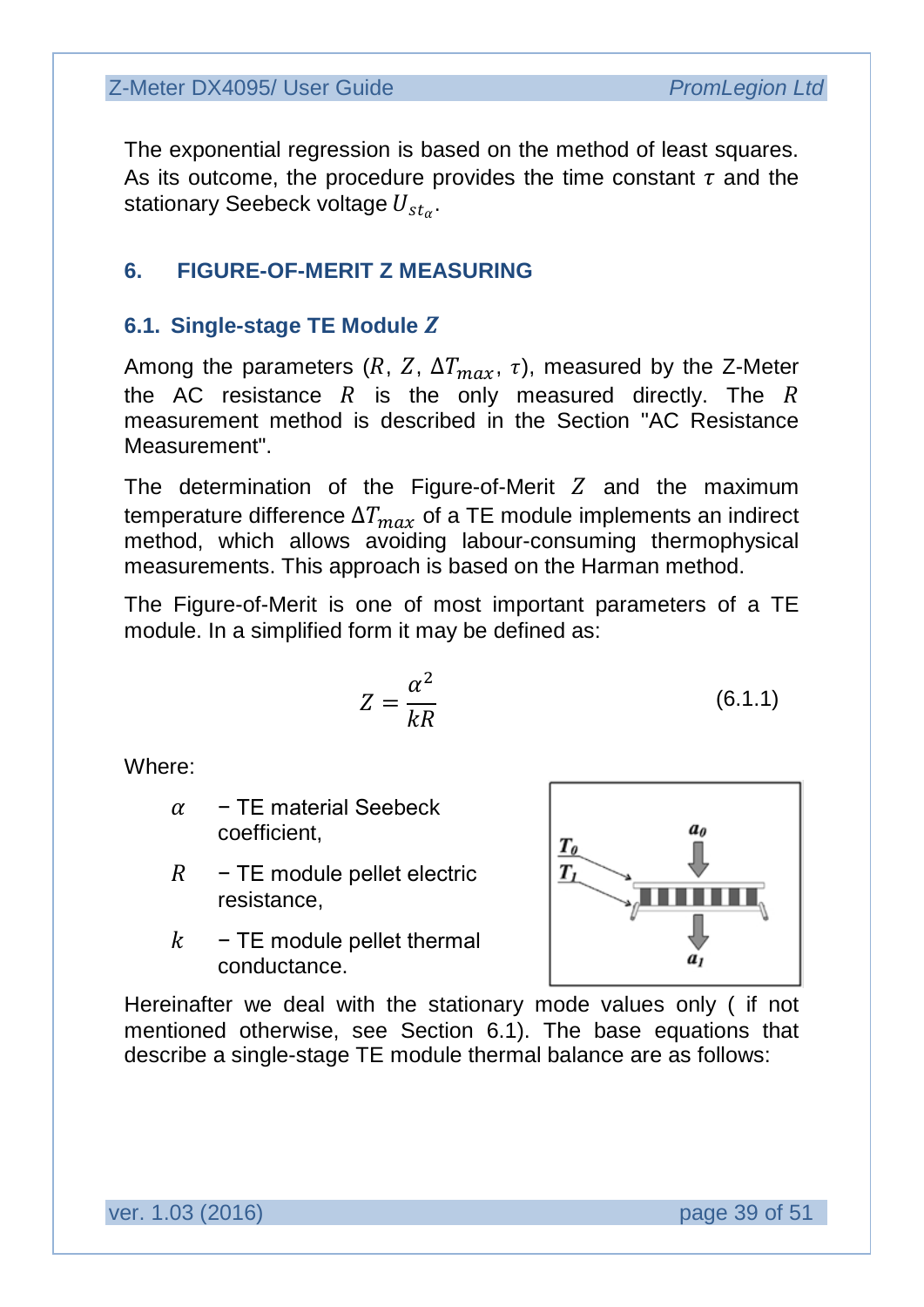$$
\begin{cases}\n\alpha IT_0 - \frac{1}{2}I^2 R - k'(T_1 - T_0) = \frac{a_0}{N}(T_a - T_0) \\
\alpha IT_1 + \frac{1}{2}I^2 R - k'(T_1 - T_0) = \frac{a_1}{N}(T_2 - T_a)\n\end{cases}
$$
\n(6.1.2)

where

- $I -$  electric current.
- $R$  electric resistance of a TE module pellet,
- $T_0$  TE module cold side temperature,
- $T_1$  TE module hot side temperature,
- $T_a$  ambient temperature,
- $N$  TE module pellets number,
- $a_0$  heat exchange coefficient for the cold side,
- $a_1$  heat exchange coefficient for the hot side,

 $k'$  - efficient thermal conductance of a pellet allowing for additional heat fluxes between the pellets.

We assume that the heat exchange coefficients meet the following requirements:

$$
\frac{a_0}{N} \ll k', \quad \frac{a_1}{N} \ll k' \tag{6.1.3}
$$

We also suppose that electric current is small:

$$
I \ll \frac{k'}{\alpha} \tag{6.1.4}
$$



**Attention!** We recommend the measuring current  $I =$ 0.01  $I_{max}$ . See  $I_{max}$  values in the TEC specifications

page 40 of 51 ver.1.03 (2016)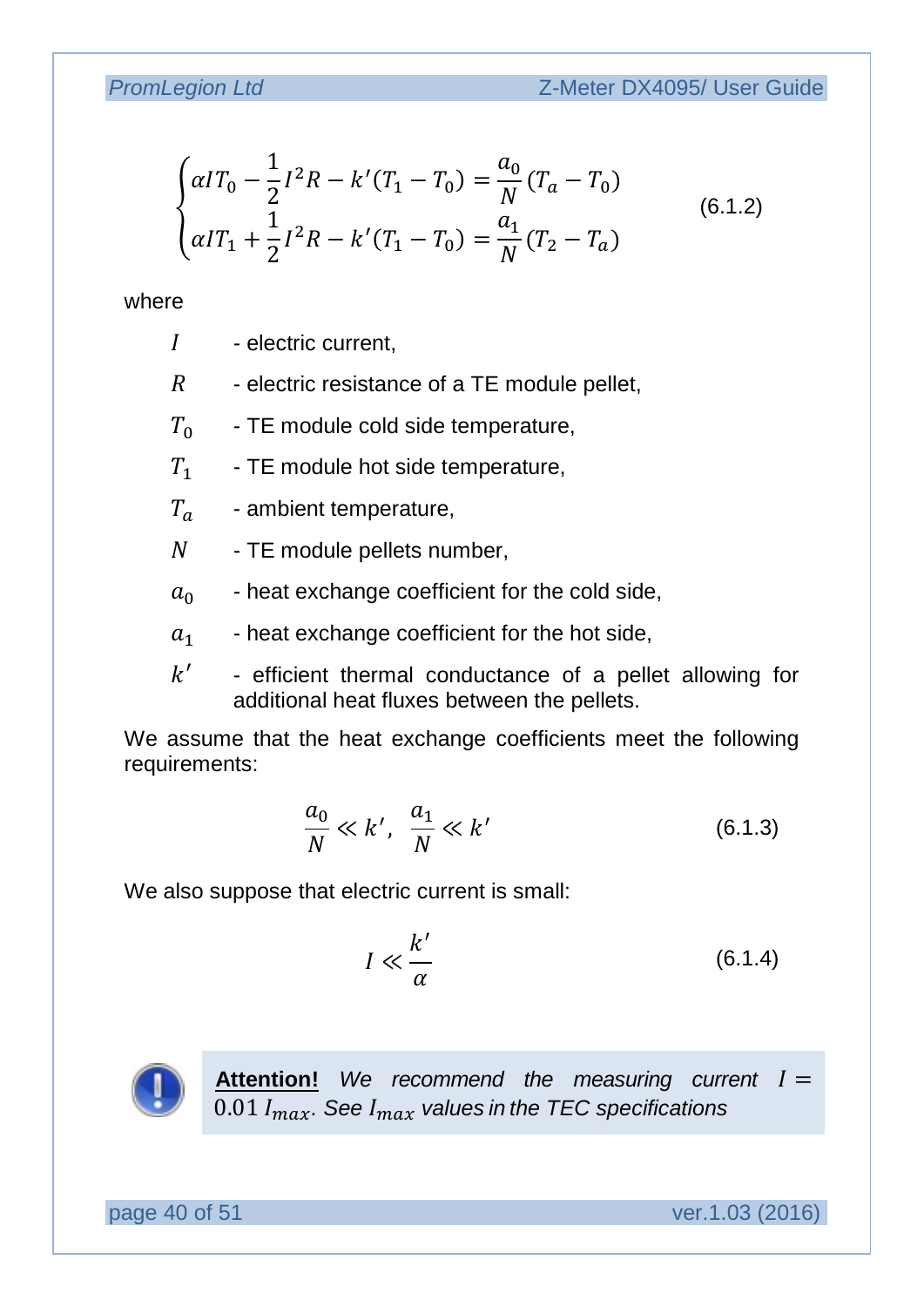To the accuracy of the first-order infinitesimals of the values [\(6.1.](#page-38-1)3) and  $(7.1.4)$  $(7.1.4)$ , we obtain for  $Z$ :

$$
Z = \frac{1}{T_a} \left[ \frac{U_a}{U_R} \right]_{AV} \frac{(1 + b_{th})(1 + b_r)}{(1 + b_T)} \tag{6.1.5}
$$

**Where** 

 $U_{\alpha} = N \alpha (T_1 - T_0)$  - TEC Seebeck voltage,  $U_p = NIR$  - TEC Ohmic component of the voltage.

The ratio of the voltages  $U_{\alpha}$  and  $U_{R}$  in Eq. [\(6.1.](#page-38-1)5) must be averaged for two directions of the current (the index  $AV$ =average), as it eliminates expressions depending linearly on the current and allows extracting the corrections  $b_{th}$ ,  $b_{r}$ ,  $b_{r}$ .

The value  $b_{th}$  is the correction for additional heat flux between the pellets;  $b_r$  is the correction for leading wires electric resistance;  $b_r$  is the correction allowing for inequality of the TE module average temperature and the ambient temperature.

The values  $a_0$ ,  $a_1$  are estimated with account of free convection in the air and of thermal radiation:  $a_{0,1} = (\alpha_{conv} + \alpha_{rad})S_{0,1}$ , where  $\alpha_{conv}$ ,  $\alpha_{rad}$  are thermal exchange coefficients of convection and of heat emission calculated for each TE module individually,  $S_0$  and  $S_1$ are the surfaces of the cold and hot sides of the TE module tested.

Eq. [\(6.1.](#page-38-1)5) remains fair if inequalities [\(6.1.](#page-38-1)3) are modified as:

$$
\frac{a_0}{N} = \ll k', \quad a_0 \ll a_1 \tag{6.1.6}
$$

That means that the method allows finding the value  $Z$  of a TE module when the heat exchange on one side of the module is intensive enough. Therefore, the Z-Meter enables testing of a TE sub-assembly: TEC mounted on a header. In this case the value  $a_1$  is the header thermal resistance (calculated by the Program).

The measured  $Z$  of a single-stage TE module allows estimating  $\Delta T_{max}$  of the module at the hot side temperature  $T_1$ :

ver. 1.03 (2016) page 41 of 51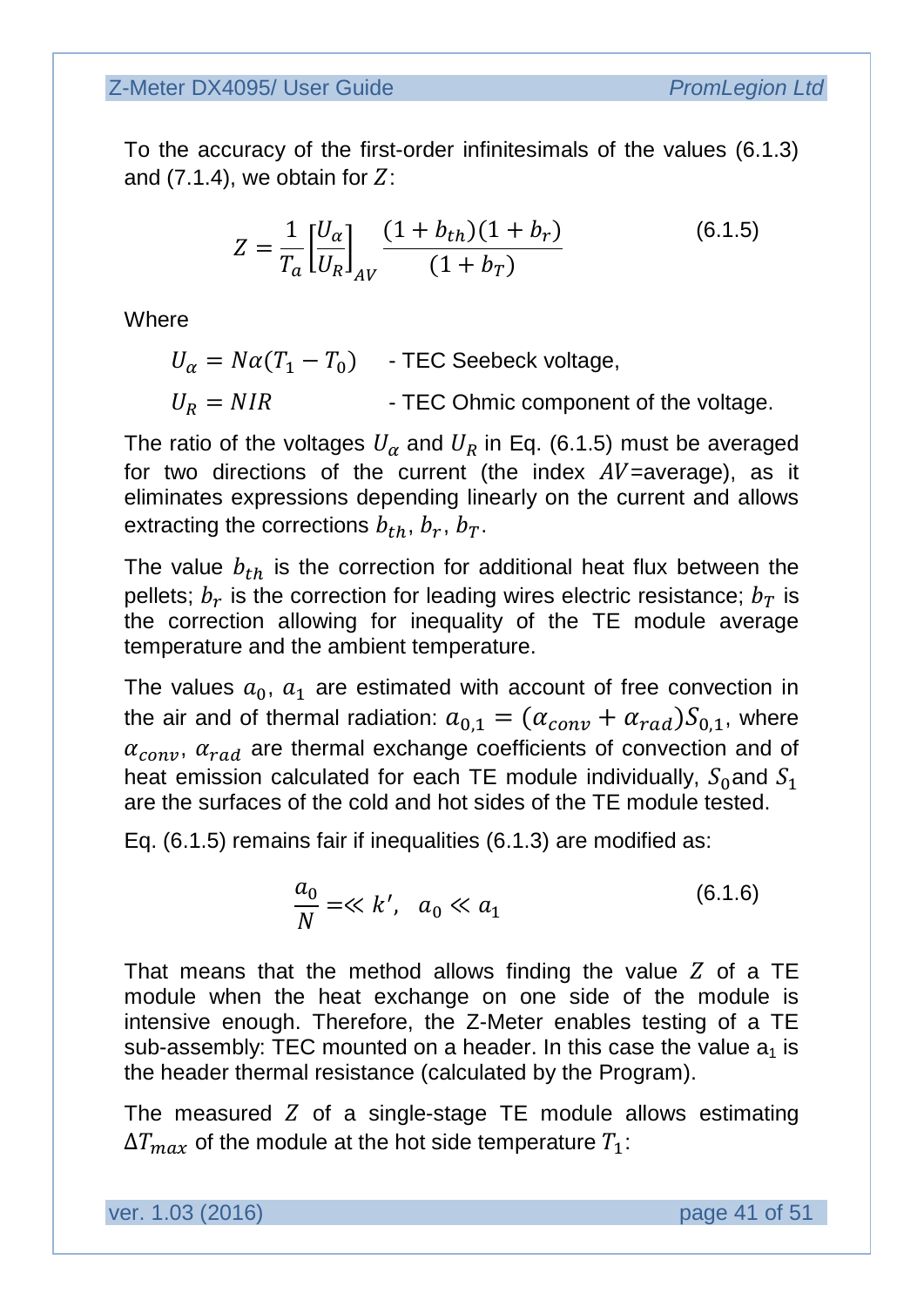$$
\Delta T_{max}(T_1) = T_1 - \frac{\sqrt{1 - 2ZT_1} - 1}{Z} \tag{6.1.7}
$$

#### <span id="page-41-0"></span>**6.2. Two-stage TE Module**

For a two-stage TE module  $Z$  can be estimated with the help of the Harman method and can only be regarded as a criterion of an average quality of pellets if certain requirements are met.

Here are heat rate equations for a two-cascade TE module:

$$
\begin{cases}\n\alpha IT_0 - \frac{1}{2}I^2R - k'(T_1 - T_0) = \frac{a_0}{N_1}(T_a - T_0) \\
\alpha IT_1 + \frac{1}{2}I^2R - k'(T_1 - T_0) + \frac{a_1}{N_1}(T_a - T_1) \\
= \frac{N_2}{N_1} \left[ \alpha IT_1 - \frac{1}{2}I^2R - k'(T_2 - T_1) \right] \\
\alpha IT_2 + \frac{1}{2}I^2R - k'(T_2 - T_1) = \frac{a_2}{N_2}(T_2 - T_a)\n\end{cases}
$$
\n(6.2.1)

**Here** 

 $T_{0,1,2}$  - substrates temperatures,

- $T_a$  ambient temperature,
- $N_{1,2}$  numbers of pellets on the stages,
- $a_{0,1,2}$  heat exchange coefficients for the cold, hot and medium substrates, respectively.



Let us assume that the ratios of the heat transfer coefficients  $a_0$  and  $a_2$  from the surfaces  $S_0$  and  $S_2$  to the pellets number  $N_1$ ,  $N_2$  are the same:

$$
\frac{a_1}{N_1} = \frac{a_2}{N_2} = a = const
$$
\n(6.2.2)

page 42 of 51 ver.1.03 (2016)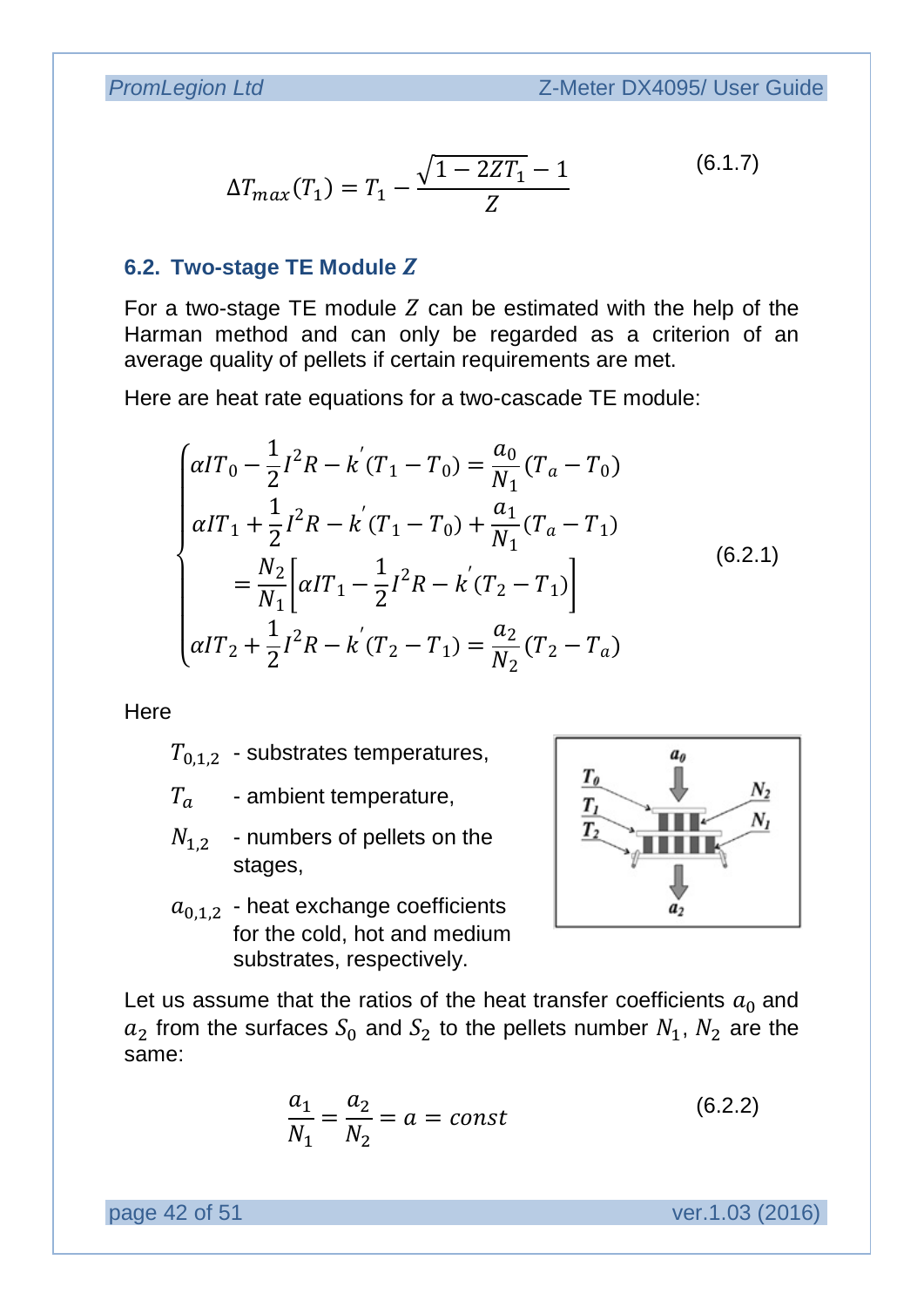The first and third equations of [\(6.2.](#page-41-0)1) can be written as:

$$
\begin{cases}\n\alpha IT_0 - \frac{1}{2}I^2R - k'(T_1 - T_0) = a(T_a - T_0) \\
\alpha IT_2 + \frac{1}{2}I^2R - k'(T_2 - T_1) = a(T_2 - T_a)\n\end{cases}
$$
\n(6.2.3)

If temperature differences on the cascades can be considered equal:

$$
\Delta T_1 = \Delta T_2 \tag{6.2.4}
$$

we obtain:

$$
Z = \frac{1}{T_a} \left[ \frac{U_a}{U_R} \right]_{AV} (1 + b_{th} + b_a + b_r)
$$
 (6.2.5)



**Attention!** I*n real testing Eq. [\(6.2.](#page-41-0)4) is not rigorous, and [\(6.2.](#page-41-0)5) is only a relative criterion of a TE module quality.*

Here  $b_{th}$  is the correction for additional heat flux between the pellets;  $b<sub>a</sub>$  is the correction for external heat fluxes;  $b<sub>r</sub>$  is the correction for leading wires electric resistance. The value a is estimated by the software taking into account free convection in the air and heat emission.

Averaging the voltages ratio [\(6.2.](#page-41-0)4), though mathematically not obligatory, is carried out similarly to a single-stage module case for accuracy purposes.

### <span id="page-42-0"></span>**6.3. Alternative Correction**

It is convenient sometimes to reduce all the corrections discussed above to a certain coefficient A. Then Eqs.  $(6.1.5)$  $(6.1.5)$  and  $(6.2.5)$  $(6.2.5)$  can be written as: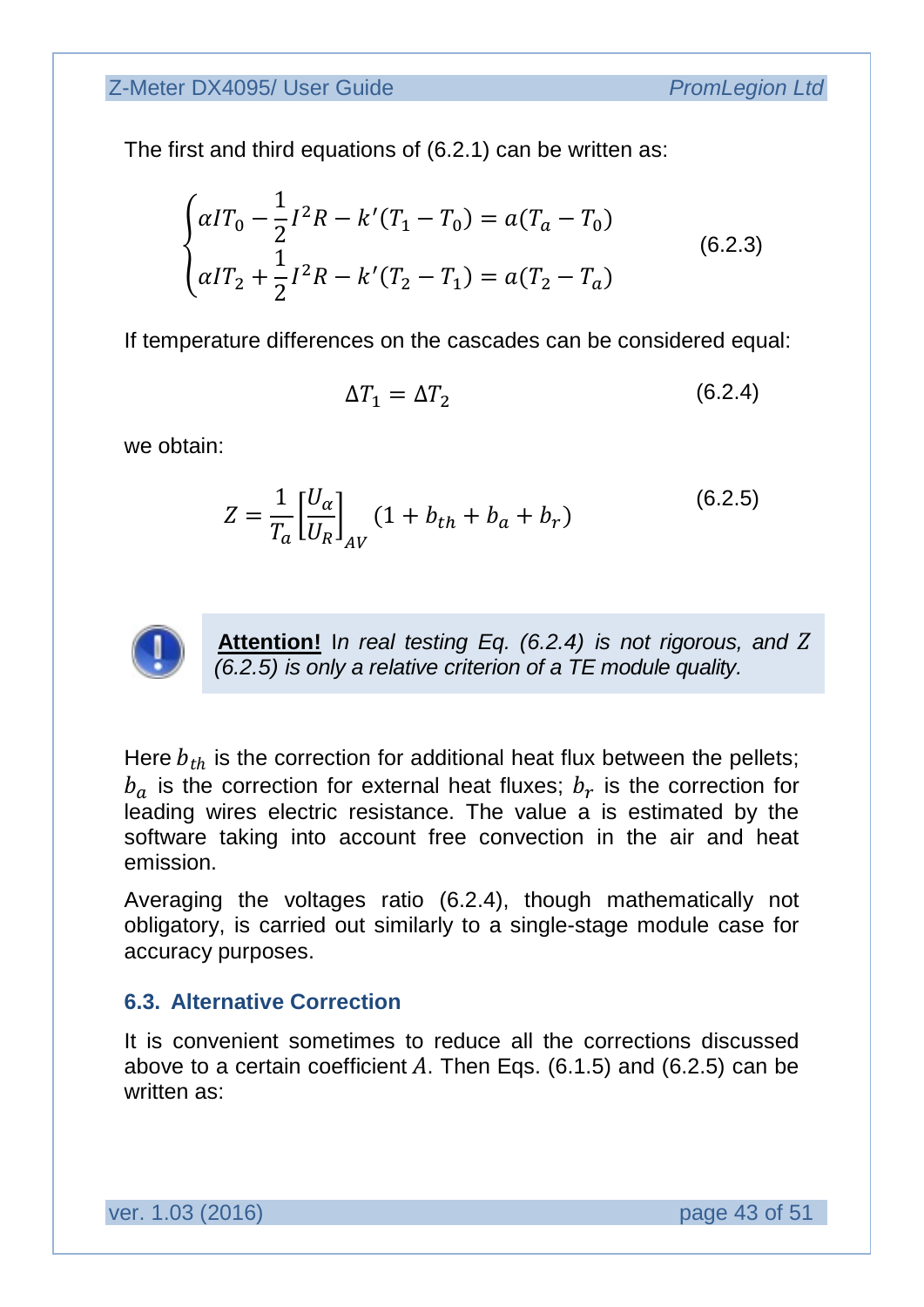$$
Z = A \frac{1}{T_a} \left[ \frac{U_\alpha}{U_R} \right]_{AV} \tag{6.3.1}
$$

The coefficient  $A$  can be also obtained empirically by correlating directly measured  $\Delta T_{max}$  and the value obtained by Z-Meter.

#### <span id="page-43-0"></span>**7. MEASURING PROCESSES**

#### <span id="page-43-1"></span>**7.1. AC Resistance**

AC resistance is measured by applying a small AC signal to TE module. The AC is generated by a "Commutator" (switch), which periodically (with 50% duty circle) reverses a circuit of the reference current  $I_m$ . The "Commutator's" simplified diagram is shown below.

If there is no input signal, the output voltage of the instrumentation amplifier equals to  $E_m/2$ , where  $E_m = 4.096$  V.





page 44 of 51 ver.1.03 (2016)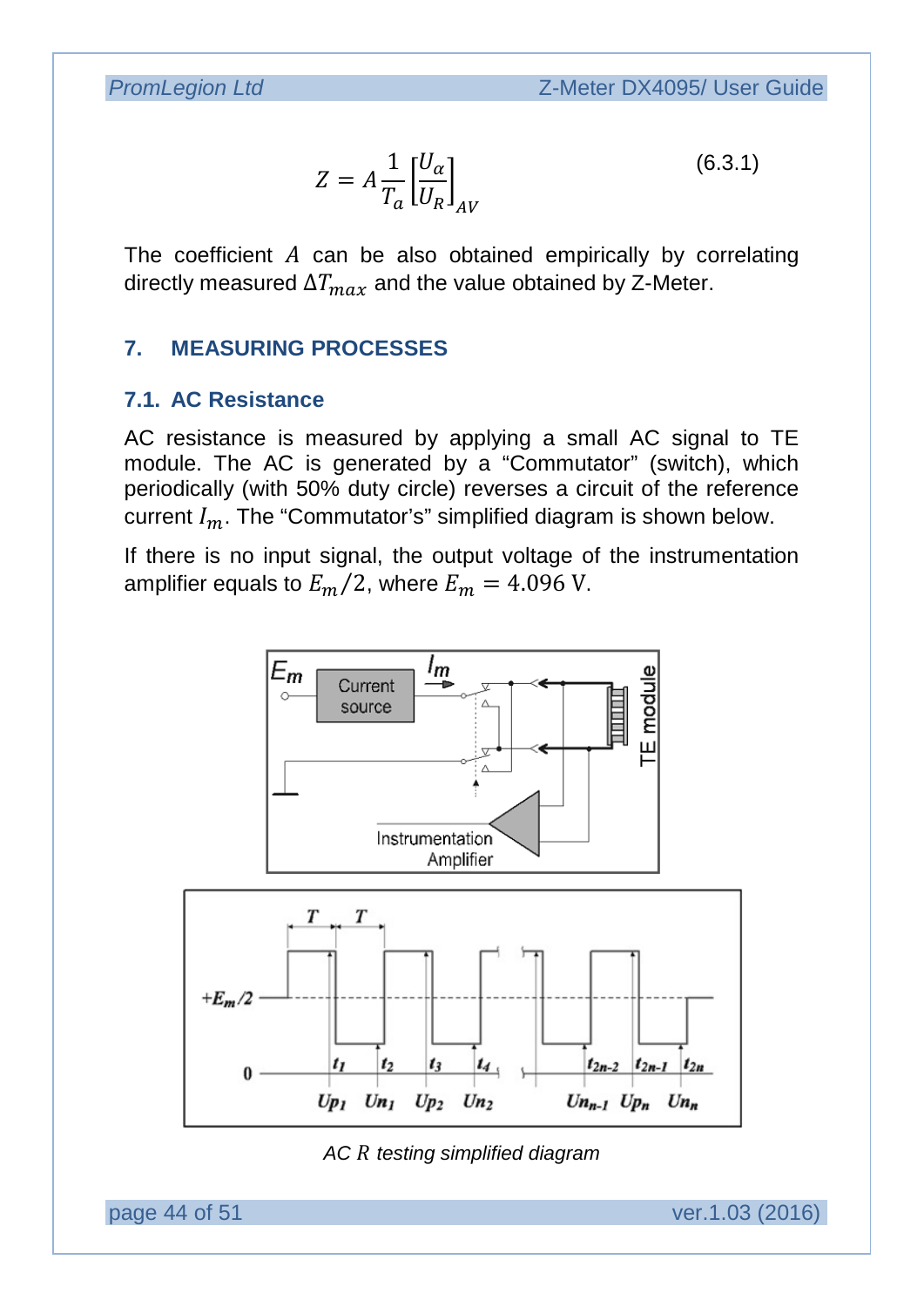Output signal of instrumentation amplifier when AC R is tested

During AC resistance measurement the output voltage of the instrumentation amplifier is sampled and measured by a 12-bit ADC each time before reversing the current  $I_m$ . The sampling points are marked as  $t_i$  in above figure. The voltage drops on TE module for the positive signal  $(U_{\nu i})$  and negative signal  $(U_{\nu i})$  are used for a TE module resistance  $(R)$  calculation by the following formula:

$$
R = \frac{\sum_{i=1}^{n} (U_{pi} - U_{ni})}{2I_m A_V n}
$$
 (7.1.1)

where

 $A_V$  voltage gain of the instrumentation amplifier;

 $n-$  total number of readouts per measurement.

Typical values of parameters in formula [\(7.1.](#page-43-1)1) are:

$$
I_m = 2 \text{ mA},
$$

 $A_V = 5$  or 50.

 $n = 50$ 

### <span id="page-44-0"></span>**7.2.** The  $U$  and  $U_\alpha$  Telemetry

During measurement of the parameters U and  $U_{\alpha}$ , a small current  $I_{m}$ is applied to TE module periodically (with 50% duty cycle).

Two successive measuring sessions are necessary to obtain the  $U$ and  $U_{\alpha}$  values at different testing current polarities.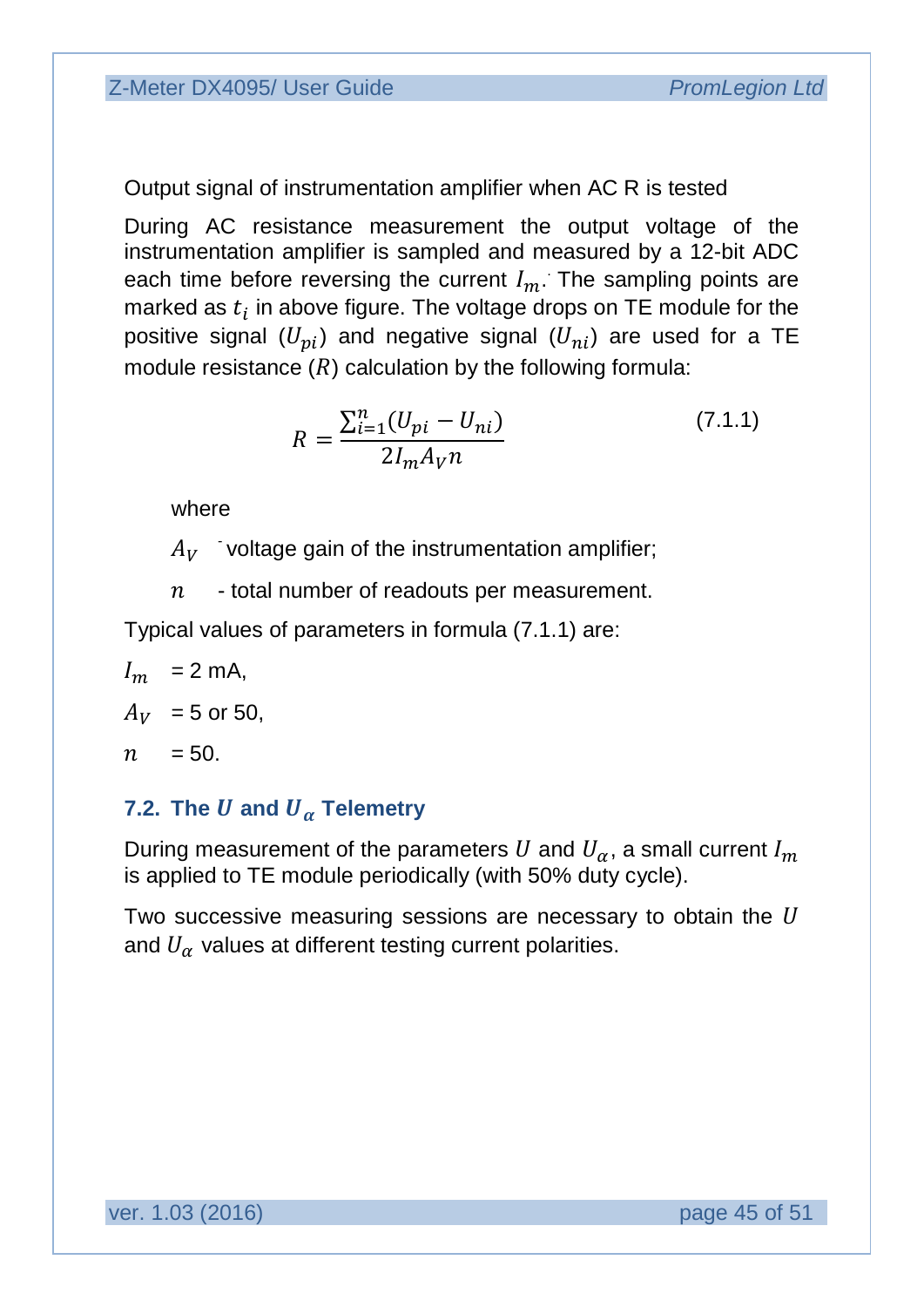

*Testing current and voltage schematic temporal behavior*

#### <span id="page-45-0"></span>**7.3. Voltages for Testing**

Equations [\(6.1.](#page-38-1)5) and [\(6.2.](#page-41-0)5) contain both  $U_R$  and  $U_\alpha$ . These are the voltage values referred to the time at which the process becomes steady.

The Seebeck voltage  $U_{\alpha}$  in [\(6.1.](#page-38-1)5) and [\(6.2.](#page-41-0)5) is equal to the stationary value  $U_{st}$  obtained by the interpolation procedure (see Eq. [\(5.2.](#page-36-0)2)).

The Ohmic voltage drop  $U_R$  is also calculated with reference to the steady-state time  $t$ . It should be done for the reason the TE module resistance  *undergoes a change due to a slight evolution of its* average temperature. At the current  $I<sub>T</sub> = 0.01 I<sub>max</sub>$  it may have about 1÷1.5 % growth. So, the value  $U_R$  is resulted from the following averaging over the last 10 time points of the testing procedure at one current:

$$
U_R = \frac{1}{10} \sum_{i \ge (N-10)} [U(t_i) - U_\alpha(t_i)] \tag{7.3.1}
$$

page 46 of 51 ver.1.03 (2016)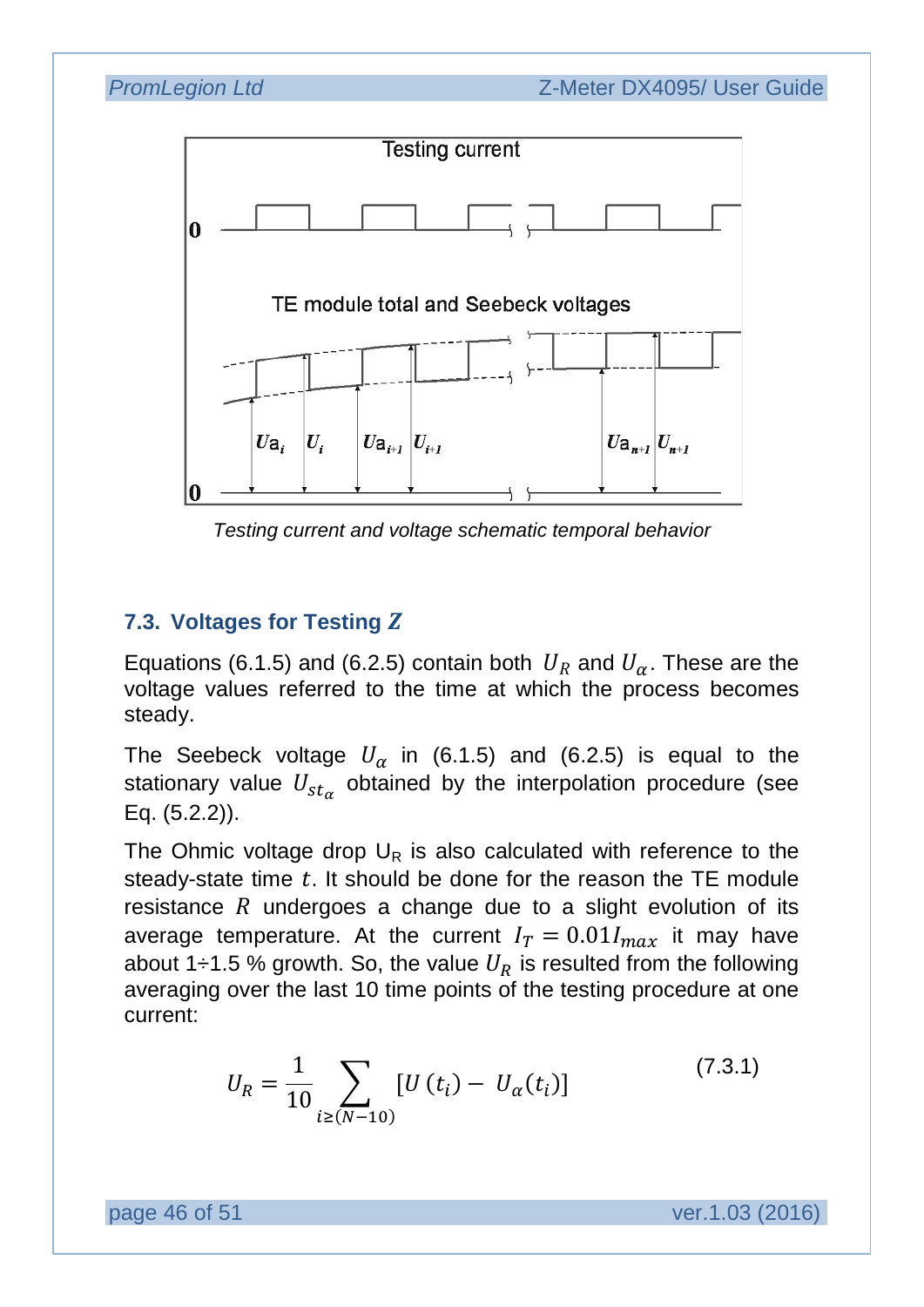

**Attention!** *Make sure the measured TE module has reached the steady state. To assess it, the telemetry capability is available (see dynamics window).*

#### <span id="page-46-0"></span>**7.4. Checking of TE Module Polarity**

To verify a TE module polarity the Z-Meter involves a procedure of a short-time heating of the bottom substrate of the module when finishing the procedure of voltage measuring on "direct" polarity.

The averaged voltage  $U_{\alpha}$  measured while heating is compared with the value  $U_{\alpha}$  averaged over last 10 points of  $U_{\alpha}$ :

$$
U_{\alpha} = \frac{1}{10} \sum_{i \ge (N-10)} U_{\alpha} (t_i)
$$
 (7.4.1)

If the TEC polarity is right:

$$
U'_{\alpha} > U_{\alpha} \tag{7.4.2}
$$

In case of the polarity confused:

$$
U'_{\alpha} < U_{\alpha} \tag{7.4.3}
$$

#### <span id="page-46-1"></span>**8. MAINTENANCE**

The Z-Meter does not require any particular maintenance or service.

Nevertheless if for any reason you feel doubtful about the device accuracy, you can check it by measuring a precision resistor instead of a TE module.

The "R-meter" program should be used. We suggest measuring a resistor of 5 to 20 Ohms. Measure the resistor by "R-meter" program and digital multimeter with accuracy the same or better than 3 decimal digits.

Compare the data obtained. If the difference in the resistance values is within 0.5%, the Z-Meter can be further used for measurements.

ver. 1.03 (2016) page 47 of 51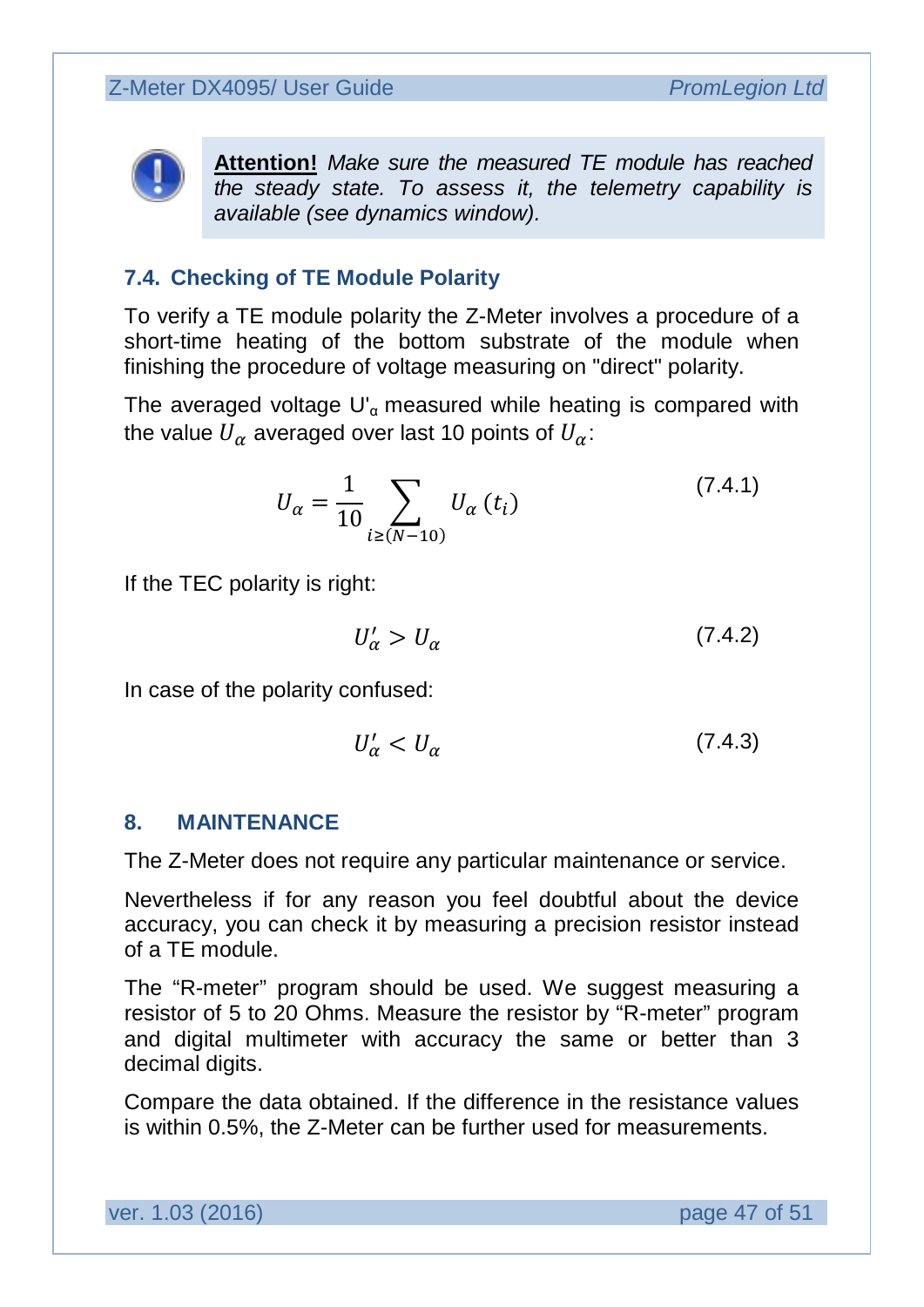page 48 of 51 ver.1.03 (2016)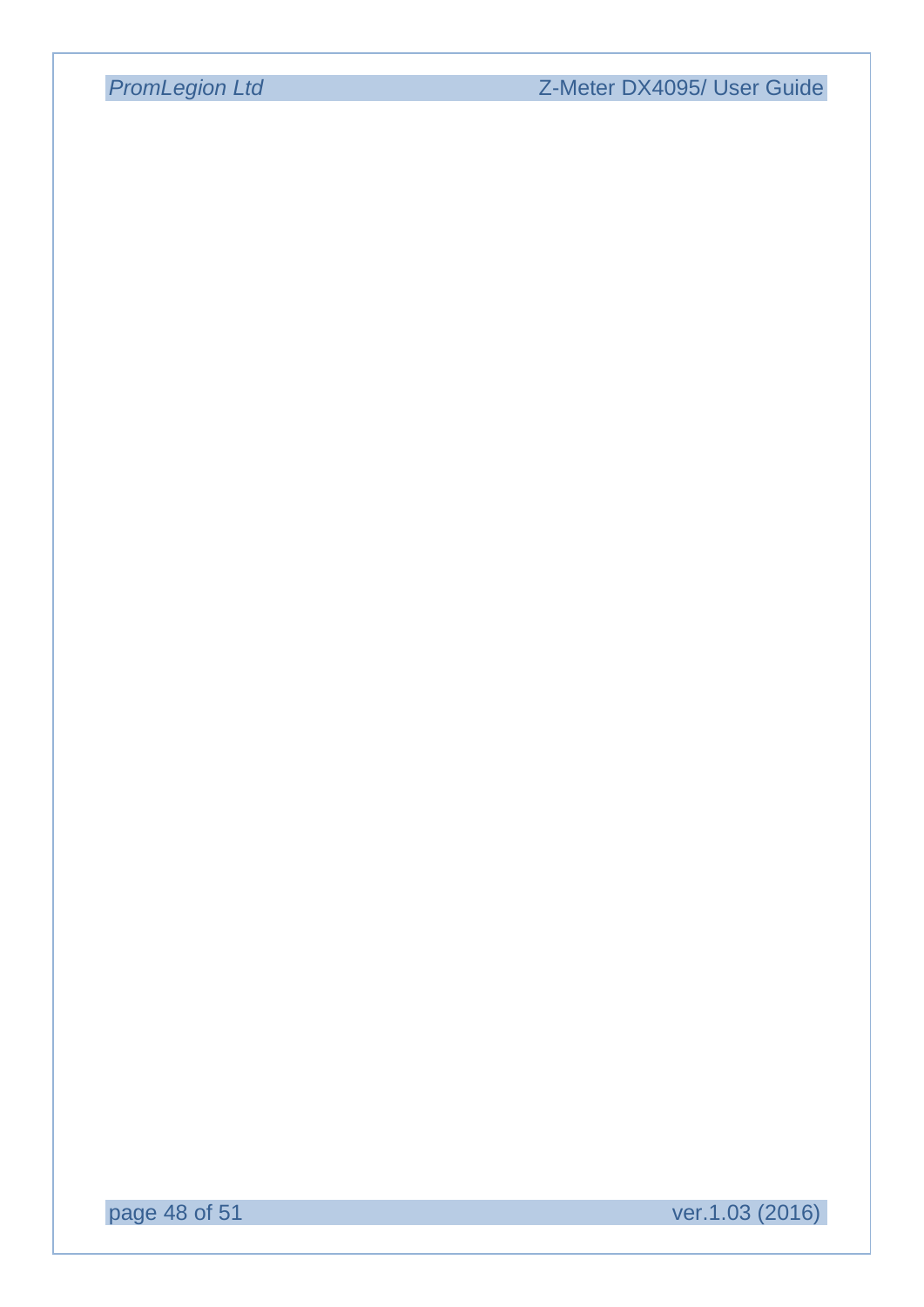ver. 1.03 (2016) **page 49 of 51**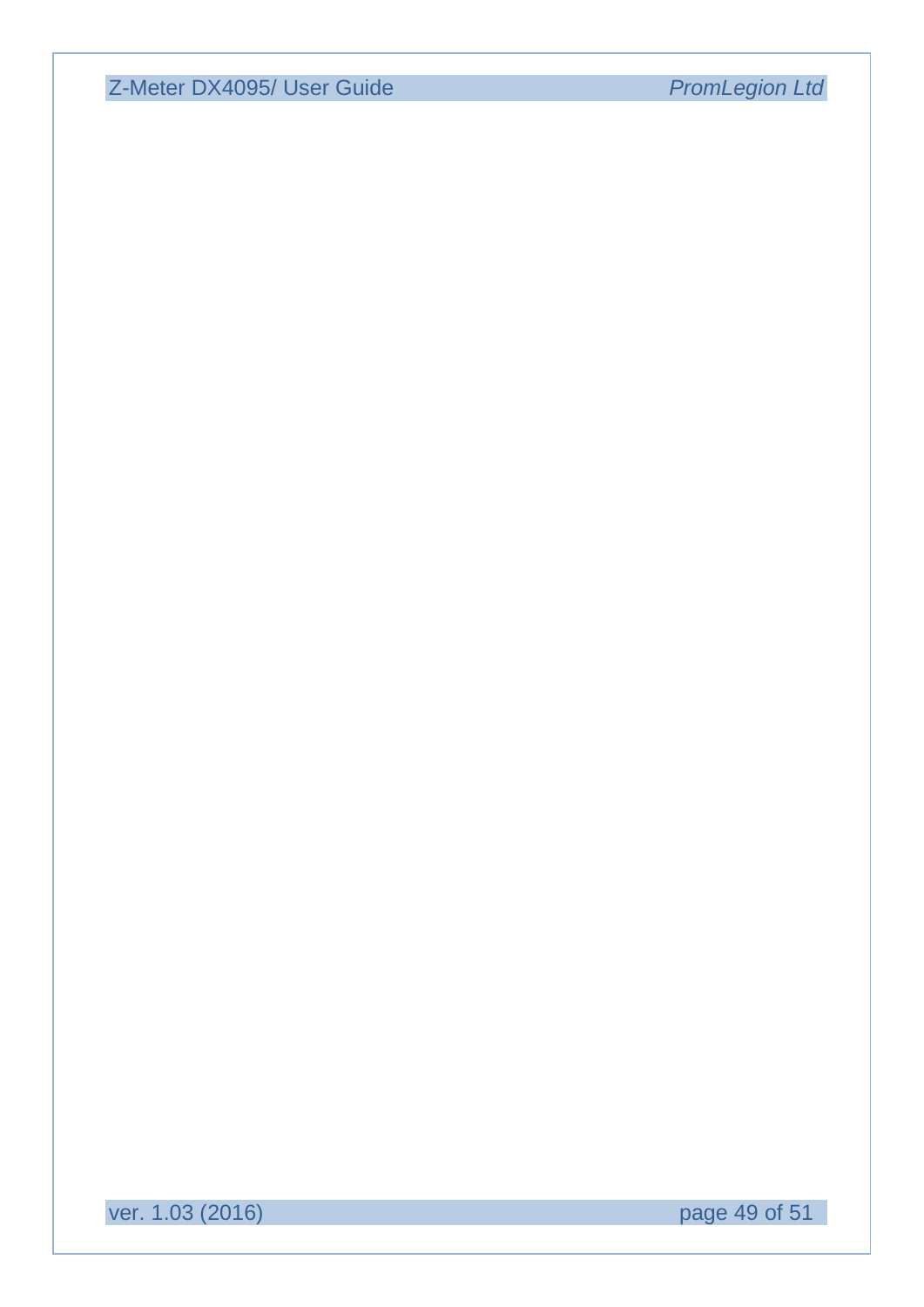page 50 of 51 ver.1.03 (2016)